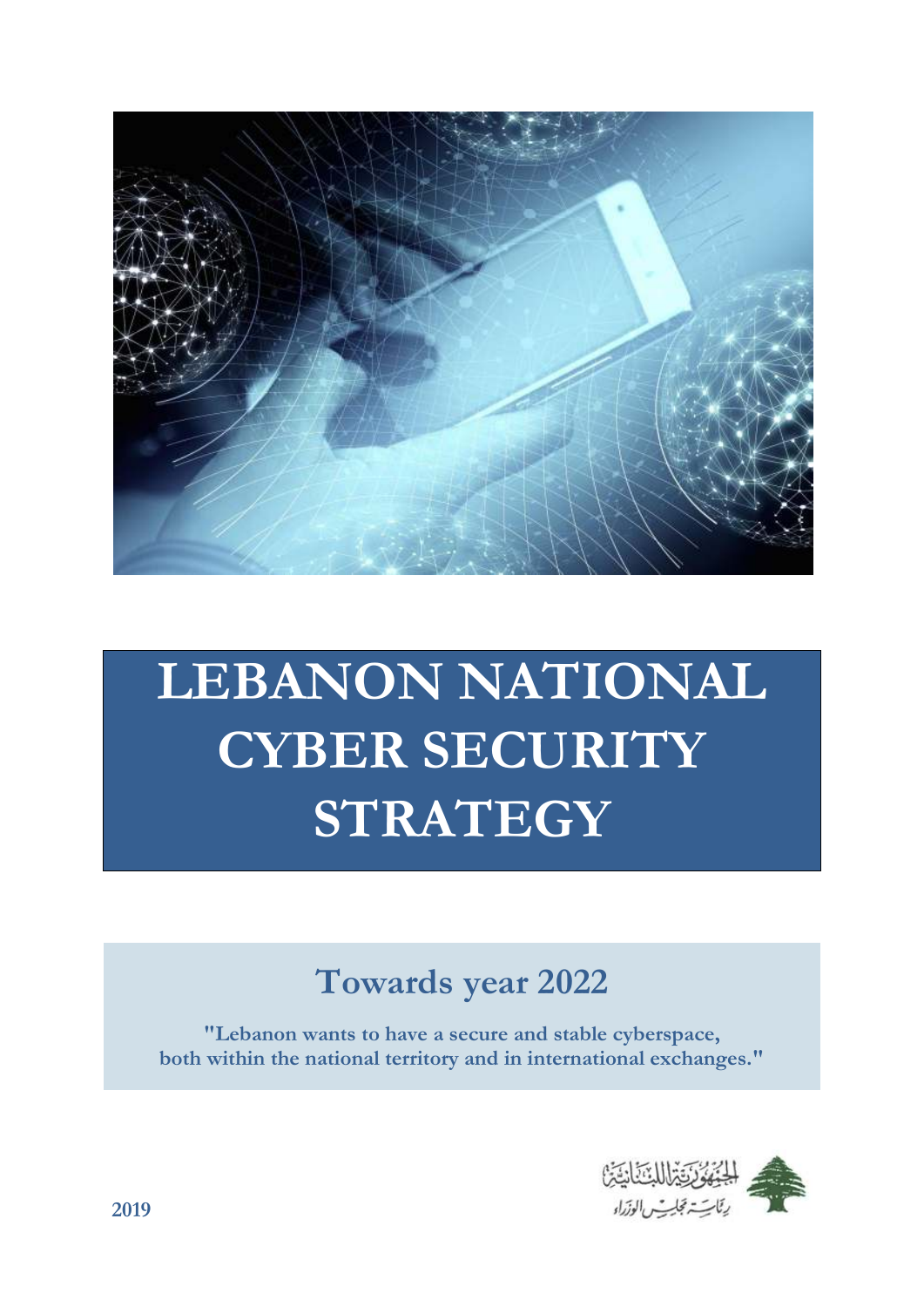## **Table of Contents**

| PART I. LEBANON NATIONAL CYBER SECURITY STRATEGY 7                              |  |
|---------------------------------------------------------------------------------|--|
| 1.                                                                              |  |
|                                                                                 |  |
|                                                                                 |  |
|                                                                                 |  |
|                                                                                 |  |
| 2.                                                                              |  |
|                                                                                 |  |
|                                                                                 |  |
|                                                                                 |  |
| 3.                                                                              |  |
|                                                                                 |  |
|                                                                                 |  |
| 3.3 Reinforcement of State capacities to support the development of ICT 27      |  |
|                                                                                 |  |
|                                                                                 |  |
| 3.6 Support the export and internationalization of Cyber Security companies  31 |  |
| 3.7 Strengthen collaboration between the public and private sectors  32         |  |
|                                                                                 |  |
| 4.                                                                              |  |
| PART II. INSTITUTIONALIZATION - THE NATIONAL CYBER SECURITY                     |  |
| The Institutionalization of a National Agency for Cyber Security40<br>5.        |  |
|                                                                                 |  |
|                                                                                 |  |
| 5.3 The NCISA's involvement in the qualification and monitoring of products  42 |  |
|                                                                                 |  |
| 5.5 The NCISA and the protection of Operators of Vital Importance (OVI)  43     |  |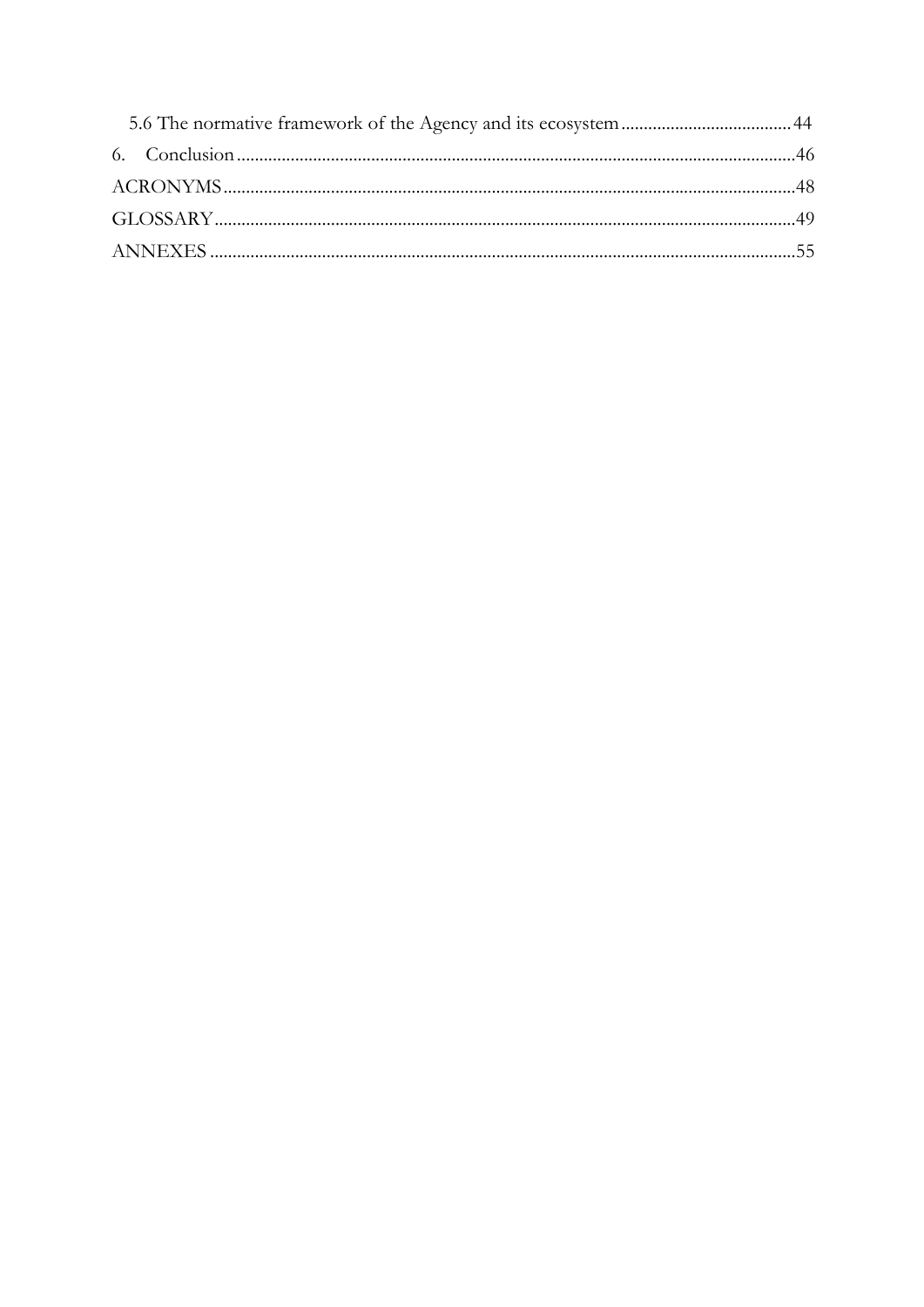## **Message from the Prime Minister**

<span id="page-3-0"></span>In today's increasingly connected global world, we are witnessing exploding growth of the digital tool, a source of opportunities and prosperity, but also a potential threat to our security. Indeed, Cyber Attacks are increasingly frequent and sophisticated, which is a real challenge for our country: How to become resilient to the risks of Cyber Space while allowing users the freedom to use a safe and trustworthy space? But also, how to put that trust in place? Trust in the use of personal data and more particularly of sensitive data. Trust in the systems that produce, host, or distribute them. Ultimately, trust in all stakeholders, companies, partners, suppliers,



public services, states, whose digital existence has a genuine impact on the lives of our fellow citizens.

There is no digital transformation without trust and there can be no trust without Cyber Security.

A Cyber Security strategy is therefore an obvious priority, especially that Lebanon is a signatory to the Paris Call<sup>1</sup> and remains committed of the need to secure its Cyber Space in the cooperation framework with all its international partners.

In the course of preparation of this Strategy, we placed special emphasis on implementing an open and interdepartmental process to involve stakeholders from many public sectors, namely the security services and the judicial branch. Thus, a National Committee was created by Resolution 173, under the direction of the General Secretariat of the High Council of Defense, and Resolution 172 allowing the appointment of a National Coordinator for Cyber Security, all under the authority of the Prime Minister. The Committee participated actively and intensively in workshops and conferences, in exploratory visits organized by the European Union delegation to Lebanon, to European expert missions. In addition, it implemented an academic collaboration with the Lebanese University and Saint-Joseph University, indicating that there is great interest in finding common solutions. I express my gratitude to all those who contributed to this process.

-

<sup>1</sup> On 12 November at the UNESCO Internet Governance Forum (IGF), President Emmanuel Macron launched the Paris Call for Trust and Security in Cyberspace. This high-level declaration in favour of the development of common principles for securing cyberspace has already received the backing of 552 official supporters: 66 States, 139 international and civil society organizations, and 347 entities of the private sector.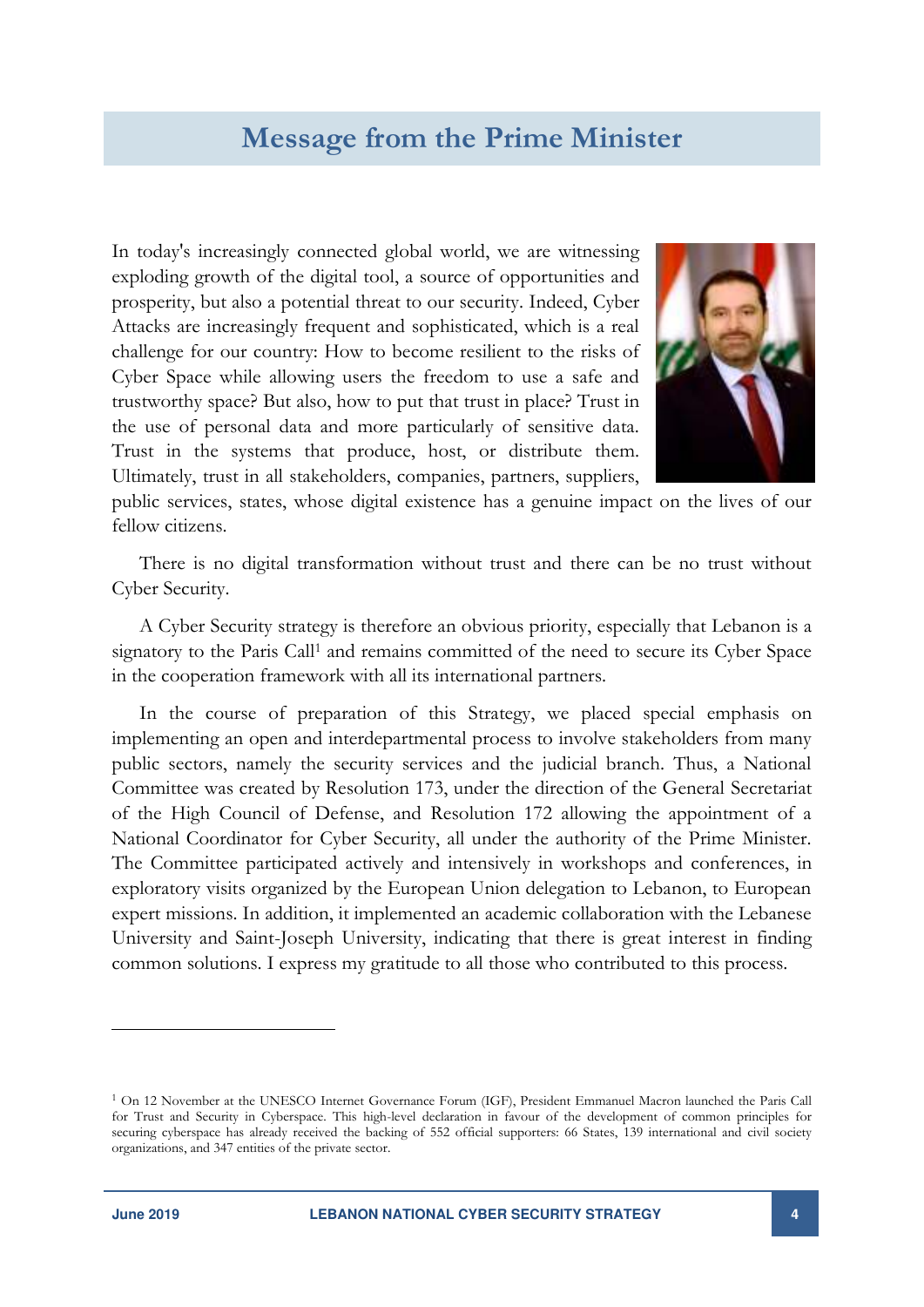This work has provided certainty and showed us how it is done: The creation and institutionalization of an Agency at the national level, under the authority of the Presidency of the Council of Ministers and attached to the General Secretariat of the Higher Council of Defense, seems essential. The Agency will be the authority responsible for securing the information systems and fighting against Cyber Crime. It will also guarantee our protection against Cyber Attacks by implementing our strategy throughout the national territory and will contribute maintaining our digital sovereignty.

But this undertaking would be fruitless if we do not perform at the same time a significant effort to raise the awareness of our fellow citizens on the daily risks of the use of digital tools and if we do not encourage the professional training of the key actors. I think the sentence should stop here from a grammatical point of view. If you want to keep the same meaning then it has to be reformulated who will be in charge of protecting the nation in Cyber Space.

My project is ambitious: To guarantee a minimum of security for our fellow citizens and for the well-functioning of our democracy and to ensure that this strategy is collectively carried by all the stakeholders in Lebanon as part of an effort at the national and international levels.

Today it is necessary to develop a broad cooperation between public authorities, the private sector, and civil society. I therefore appeal to the whole nation for all the stakeholders to participate in this collective effort and for the implementation of this strategy to be effective and beneficial to the interests of our Country.

> Saad Hariri PRIME MINISTER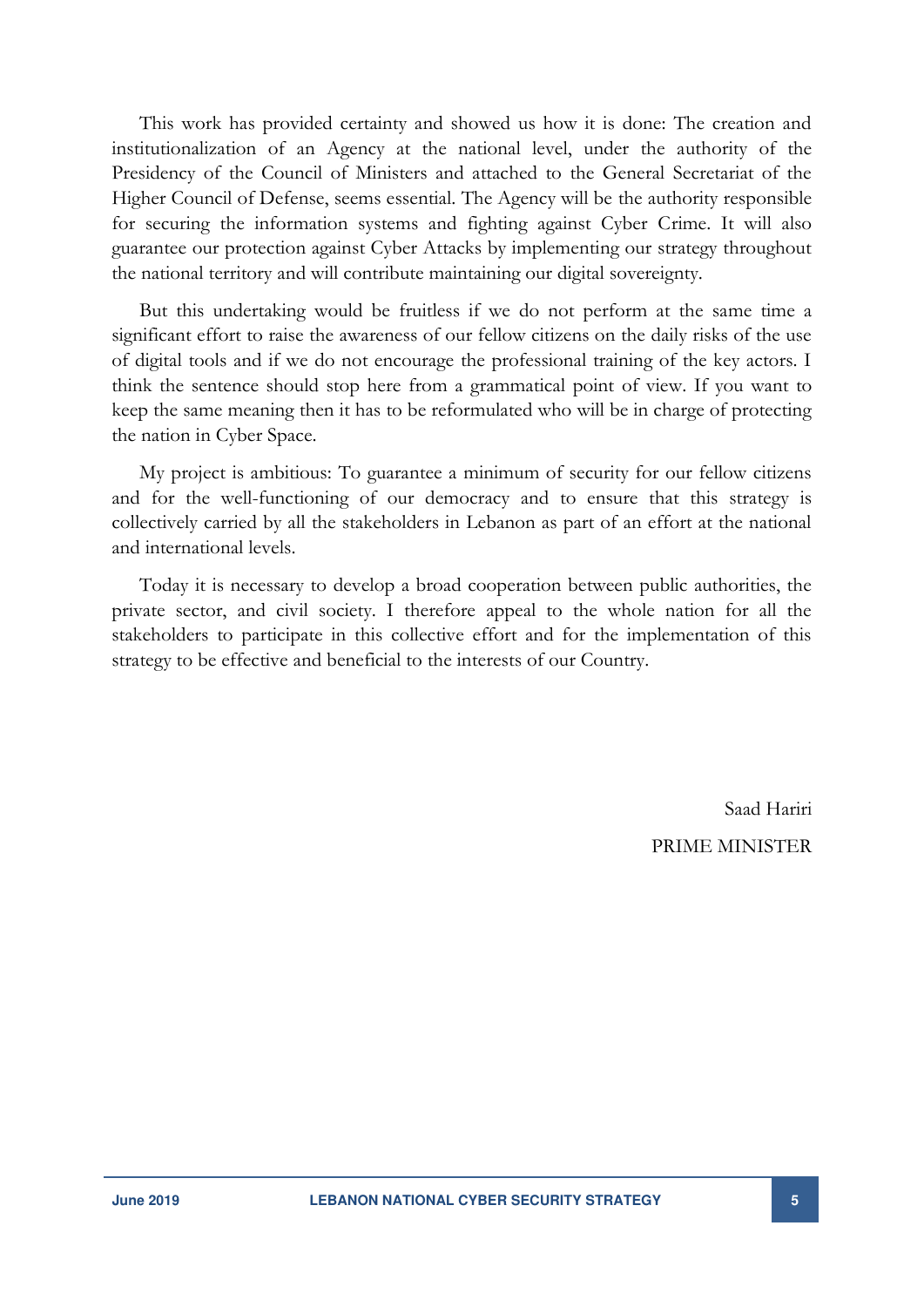## **Preamble**

<span id="page-5-0"></span>At its creation, the Internet was intended as a tool to be put at the service of humanity within the framework of a freely accessible platform for the universal sharing of information and knowledge, outside the confines of traditional geographical boundaries. If this goal has been achieved, it must be recognized that the evolution in digital technologies has also increased the risks associated with this space. Cyber Space is indeed a virtual space for the expression of power and strength, for cultural, political, military, and economic tensions. As such, it is constantly evolving in the construction of current international relations.

Today, our daily lives, our social interactions, and our economies depend on the reliability, transparency, and security of information and communication technologies. However, it turns out that Lebanon, like all other States, faces many threats in Cyber Space (Cyber Crime, espionage, sabotage, blackmail or fraudulent or excessive use of personal data), which undermines trust and security in Cyber Space.

In this context, the primary responsibility of the Lebanese State is therefore to provide Cyber Security solutions to current and future challenges, and to create an open and free Cyber Space, respectful of democracy while it is protected, to bring security to the public sector, the private sector, and citizens. From this observation arose the necessity to create, in 2018, a National Committee with the objective to set up a National Cyber Security Strategy. The Strategy we present here is the result of this intensive collective work and is the cornerstone of the national security of our society, which will inevitably become ever more digitalized, and must therefore serve the common good of all actors in the Lebanese society.

It is a bold and ambitious approach that Lebanon has set for itself. The objectives of this approach are to regulate Lebanon's Cyber Space, to position the human element at the center of its responsibilities, to go through the awareness of building a national collective effort on home front, and to reach a stronger cooperation at the international level.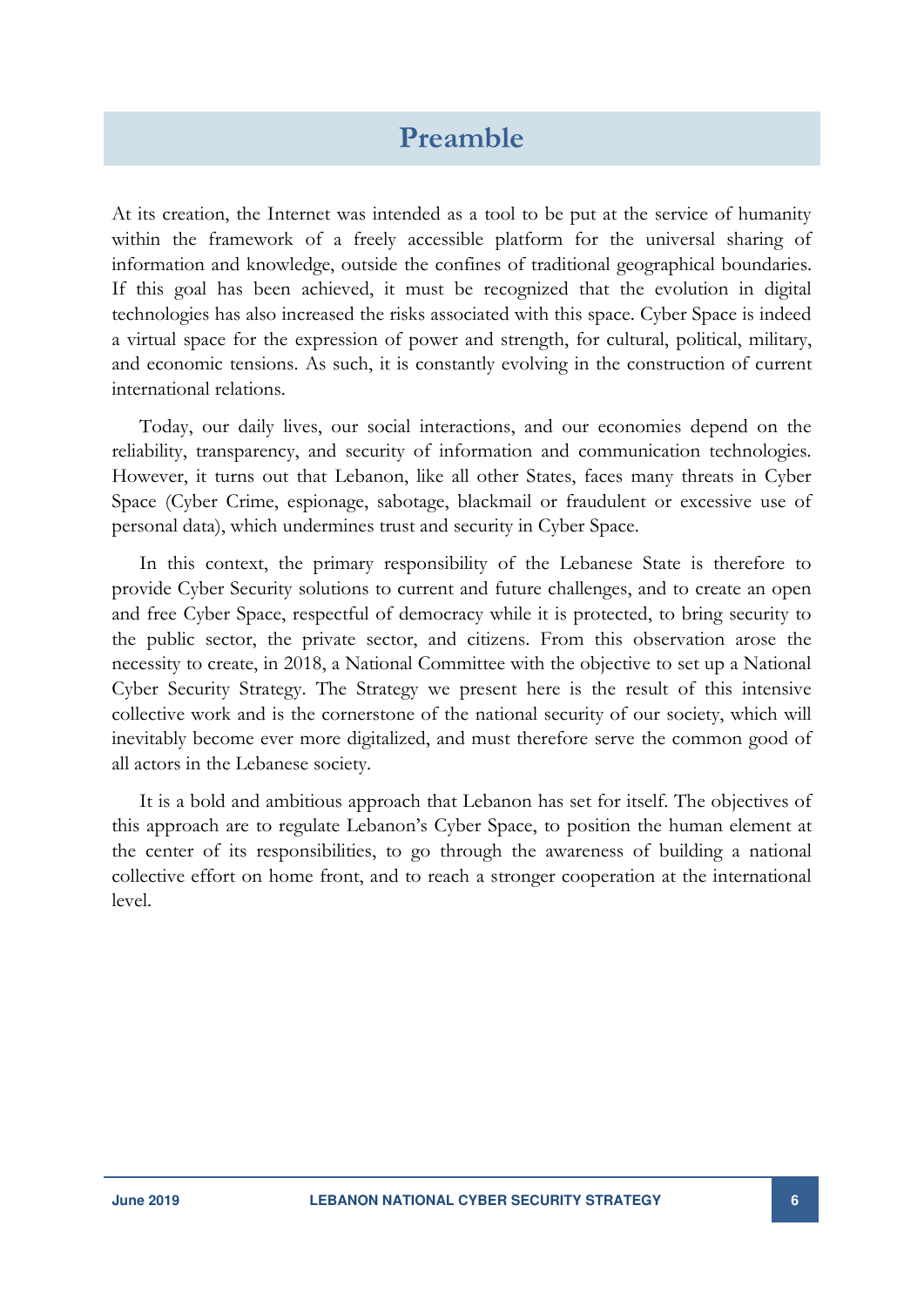## <span id="page-6-0"></span>**PART I. LEBANON NATIONAL CYBER SECURITY STRATEGY**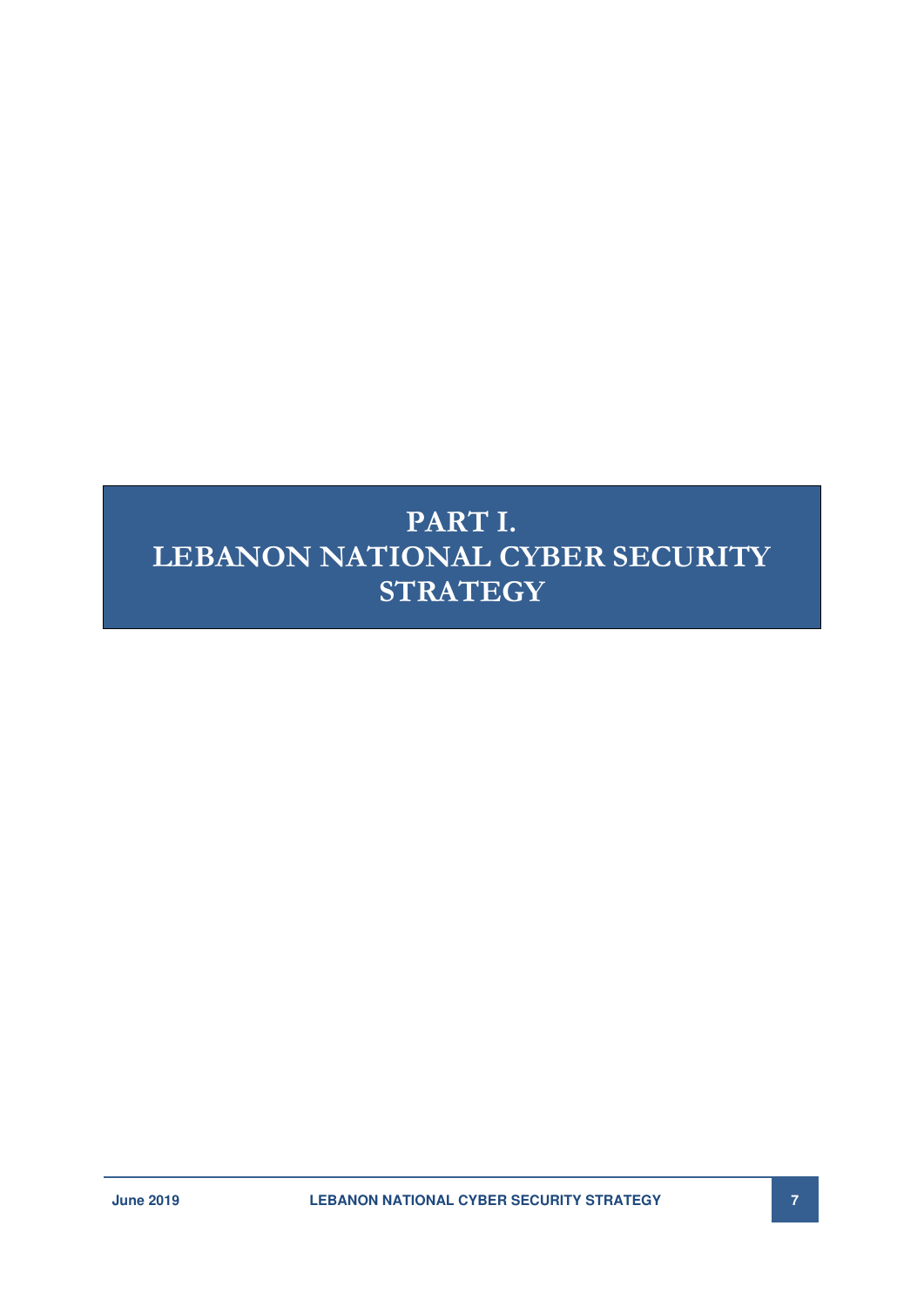## **1. Lebanon strategic context**

<span id="page-7-0"></span>Lebanon stands in the midst of all the advancement in the technology that we are currently witnessing. By relying on modest and insecure digitization, Lebanon is exposed to disruption, which targets its security as well as the safety and privacy of its citizens.

The lack of a unified and clear Cyber Security strategy across different public sector bodies and private organizations makes it difficult to defend and prevent such attacks. **Considering the vulnerabilities, data breaches, and all the different attacks that some Lebanese entities suffered, especially during the year 2018, and for the ease with which attackers were able to gain access to different entities in the public and private sectors**, the need for Cyber Security in Lebanon is becoming an urgency along with the necessity to fight malicious cyber behavior and maintain a good standard of data security and system integrity.

Despite the timid attempts by some institutions and entities at securing their data and systems, the initiatives implemented in Lebanon were greatly insufficient to accomplish the desired goal. These efforts need to be integrated in a collaborative approach, following a well-defined strategy that better defends against attacks and counters Cyber Crime. The unorganized efforts of today, in the field of Cyber Security in Lebanon are not achieving the desired results. Below are some of the reasons that explain the current situation:

- **The absence of a unified National Cyber Security Strategy**: Every institution in both the private and public sectors has its own security vision and procedures, which might be efficient in their current situations but makes it more difficult to collaborate without well-defined criteria, KPIs, and, most importantly, information sharing and a common framework at the highest level.
- **The absence of laws and regulations that govern cybercrimes**: Lebanon lacks laws and regulations that protect government institutions, private companies, and cyber rights of individuals. It also has no clear definitions for criminal acts and the consequences and implications of these criminal acts lack clarity.
- **The absence of a National Cyber Security Agency**: Lebanon does not have a Cyber Security Agency that implements and enforces Cyber Laws; employs/utilizes people with the required level of expertise to assist organizations set up their security frameworks; offers trainings; supports research and development; and guarantees the continuity of Cyber Security awareness programs.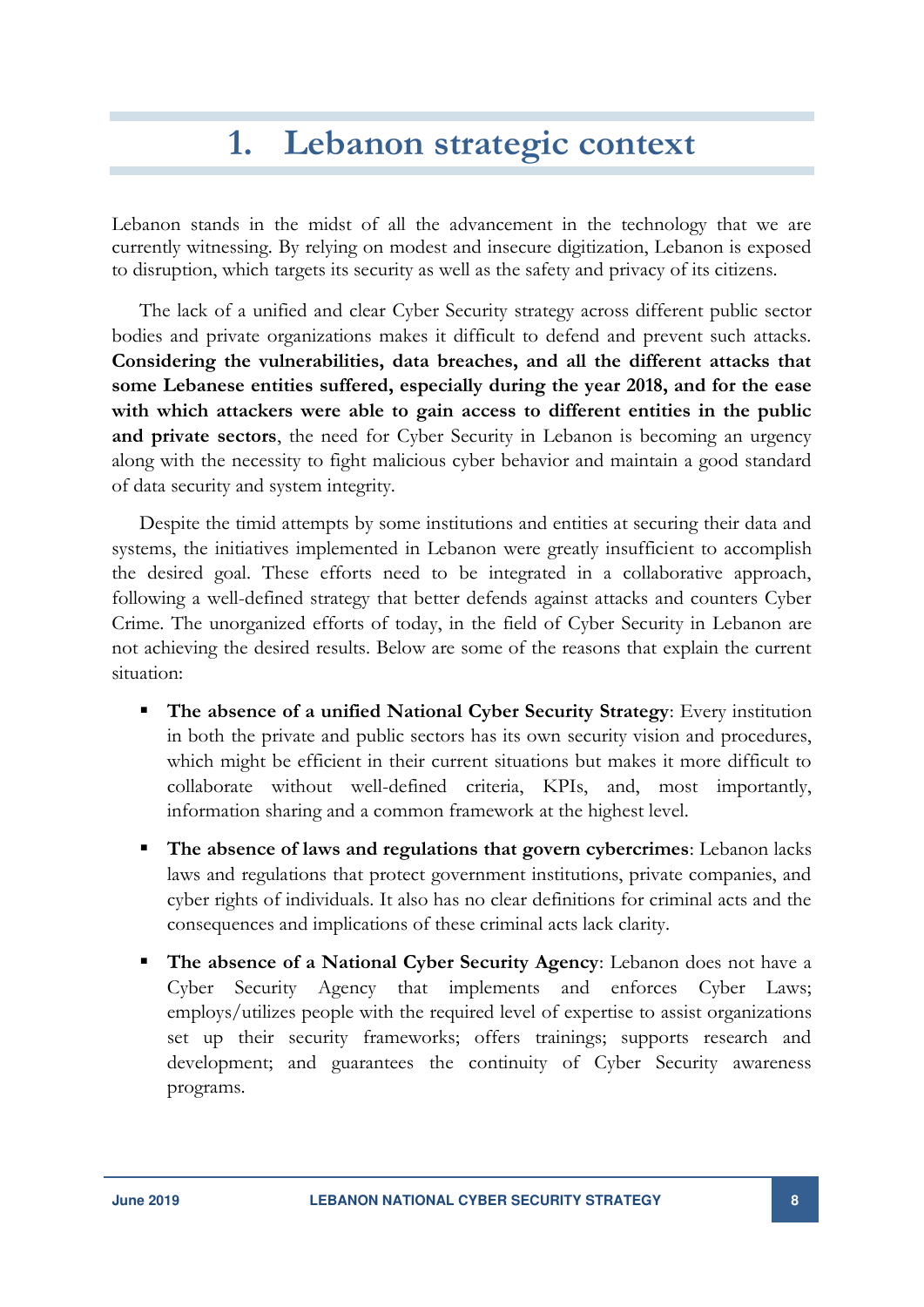**The struggle between corruption and the digital economy**: In 2018, Lebanon maintained its ranking within the upper range of corrupt nations, a situation held since the early 1990s and that can be attributed to the consequences of the sectarian war. An entire generation grew up living in a society that lacked structure and order. Instead of restoring the traditional, pre-war Lebanese culture built on integrity, respect, and competence, this generation came out of this war rationalizing its need to satiate its hunger in compensation for years of deprivation.

Corruption and the digital economy are diametrically opposed since corruption is the major threat against the implementation of Cyber Security, while the digital economy can potentially destroy or at best disrupt corruption patterns.

Corrupt agents could become implicated in active or passive, direct or indirect, and internal or external cyber-attacks intended to disable the services provided through the digital infrastructure of the national digital economy. Their aim could be to allege the inefficiency of the digital services provided in order to fall back on the previous manual operations, under which corruption schemes could not be tracked.

**The multi-faceted socio-demographic context:** The Lebanese Constitution is based on a democracy that preserves the equity of rights amongst its multiple religious communities. Multiplicity is a unique and distinctive component of the nation which may be used to destabilize every single area of the public and civic life. As a consequence, cooperation, sharing of means, and the use of appropriate qualifications can be hampered if the multiple entities that make up the Lebanese society veer towards isolationism and individualism, which would in turn drain the nation from the necessary skills required for well-functioning institutions and affect the overall resilience built on collaboration across agencies.

To avoid this end, individuals appointed to positions of responsibility should possess expertise or be required to obtain a certification in the related business area. This directive reflects mandatory Cyber Security requirements.

Cyber-Attacks are similar to a virus infecting an organ of a living body. If left untreated or treated inadequately, it will endanger the entire body, and could spread to other individuals, to contaminate and potentially decimate an entire population.

To eradicate the spread of such a potential threat to the entire nation, action should be coordinated through involving all relevant stakeholders, using a wide range of enforcement tools and reliable expertise.

In summary, the state must ensure that people appointed for the implementation of the Cyber Security Strategy shall be competent, reliable, experienced,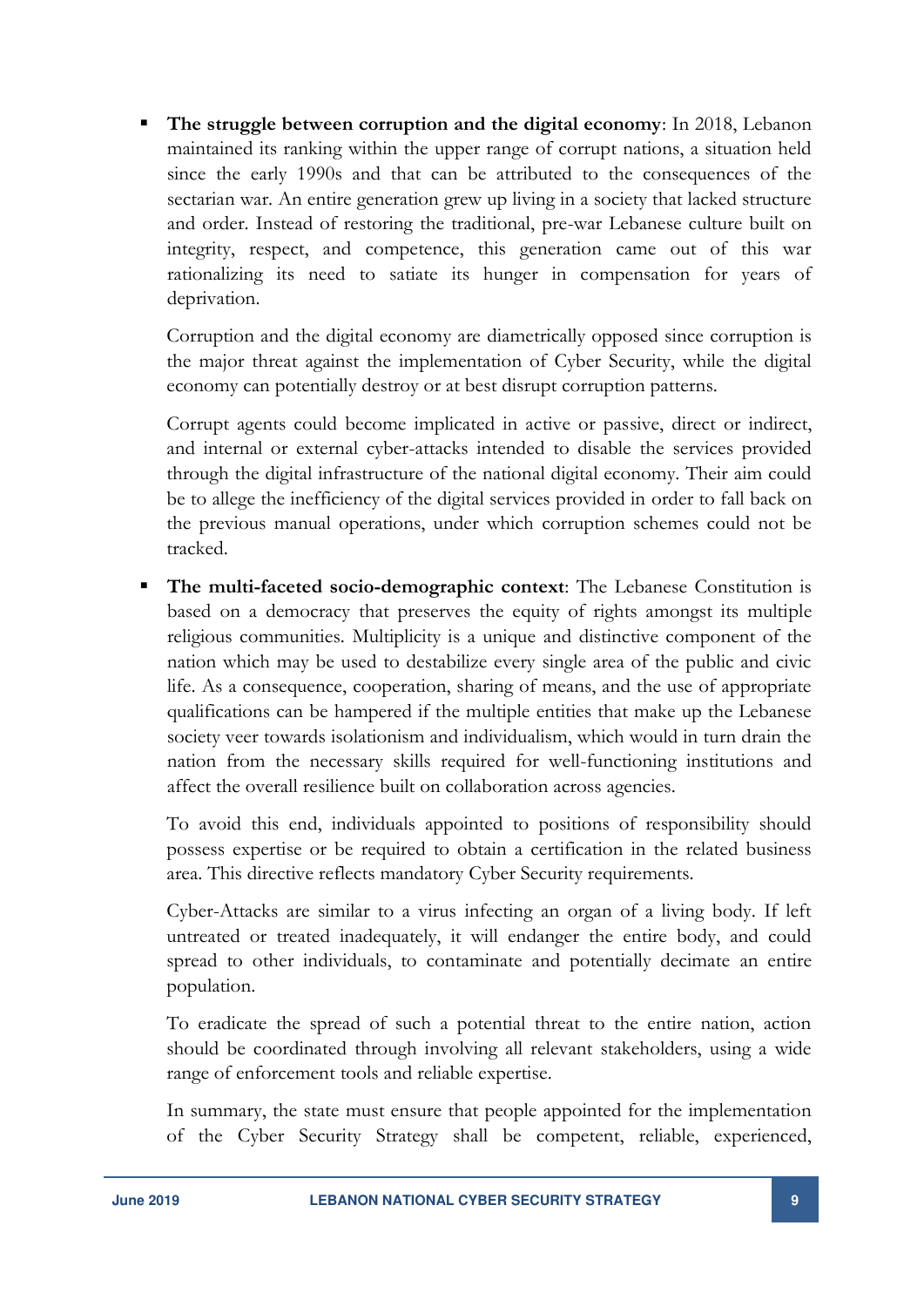responsible for upholding the common interest and promoting the common good, and motivated by a powerful sense of patriotism.

- **The lack of collaboration mandates between administrations at the national level**: Every institution is working on its security separately without a clear framework of collaboration with other institutions. Institutions would benefit from sharing and exchanging information and data. In addition, there is a lack of collaboration and cooperation across the different departments of the same institution, especially in the field of security. Each department and unit act and work independently rather than cooperating to secure the overall organization/institution.
- **The lack of active participation of the private sector in the advancement of the public sector**: The public sector lacks a regulatory role and awarenessbuilding system and relies on the private sector to cover the shortage in experience and development capacity of its IT departments and positions, and to secure and provide IT-related and Cyber Security services. It is important for the public sector to outsource such services. However, the Lebanese public sector came out weaker from such collaboration with the private sector. Records show that the private sector did not successfully or adequately manage handing over these IT projects to the public sector and it did not benefit as it should have from the completion of such projects. This should be addressed in any future partnerships with the private sector and/or international cooperation in order to ensure constructive outcomes.
- **The absence of an initiative for a National Information System and Digital Transformation Strategy at the highest level**: Despite all the efforts exerted independently or through OMSAR in e-government and automation projects since 1995 in various ministries, Lebanon continues to fall short on developing a nation-wide vision with a cooperative inter-institutional approach. There is an evident and serious imbalance between institutions and ICT coordination is not institutionalized at the highest level, which makes detecting, identifying, and managing Cyber Security-related incidents very difficult. Within such an environment, the effective use of Cyber Security and Cyber Defense to protect citizens, and public or private organizations targeted by Cyber Attacks becomes seriously compromised.
- **The shortage of Cyber Security experts and the difficulty to adapt to rapid changes**: Administrative bodies, companies, and universities in Lebanon are in desperate need of developing awareness and creating a well-structured and balanced Cyber Security atmosphere by targeting educational and training programs at all levels (universities, jobs, conferences, etc.), to be ready to respond to the rapid development in the nature of Cyber Crimes and the methods used.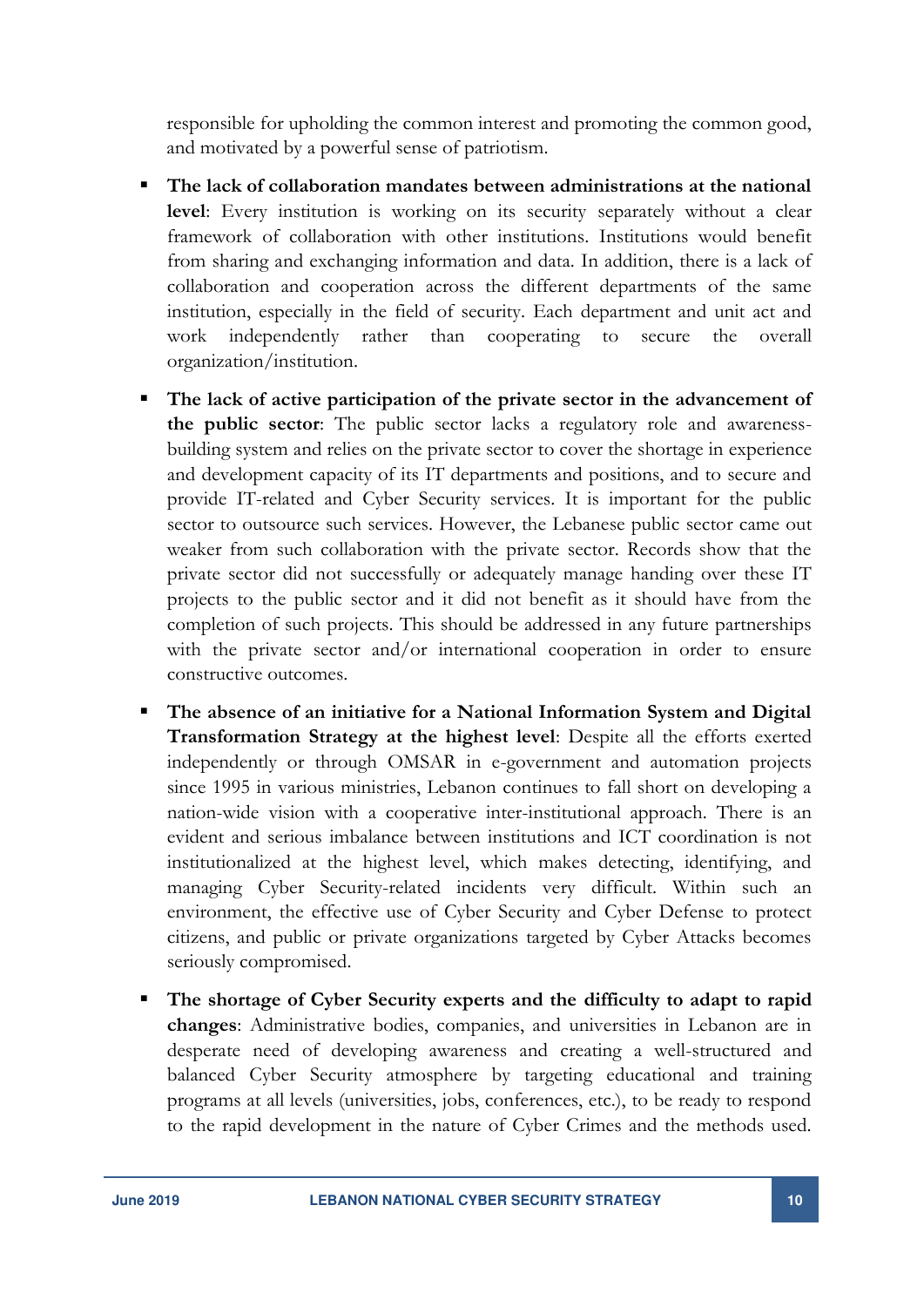Unfortunately, Cyber Security trainings are limited to some areas in educational organizations, communities, or in some universities or other educational programs. Students tend to rely on self-education in this field rather than seek formal education and training programs that would provide them with the necessary tools to feed all the sectors that require such talent in Lebanon's exposed industries.

Lebanon and its institutions are exposed to threats and Cyber Crimes like any other country. Cyber Security in Lebanon is not properly structured at the nationwide level and lacks the cooperation and coordination between organizations in the public and private sectors and at the international level to secure its citizens' basic needs for safety and privacy.

Today, many Lebanese institutions provide online services to various clients, who thus become dependent on the Internet. However, Internet use is not secure, and users will always be exposed to attempts of Cyber Attacks. Although this risk cannot be eliminated completely, it can be significantly reduced by restricting the attack surface and mitigating the spread of attacks to a level that would allow society to continue to prosper and benefit from the huge opportunities that the digital technology offers.

#### <span id="page-10-0"></span>**1.1 What has been achieved**

In 2006, the Cybercrime Bureau of the Judicial Police of the Internal Security Forces was established. It was assigned the dual role of investigating complaints, Cyber Security breaches, and technology related crimes under the supervision of the Judicial Authorities, and of providing basic awareness to public and educational institutions on the latest Cyber Threats and Cyber Attacks.

Other Security and Intelligence Services have worked extensively to strengthen their investigative capabilities in order to prevent threats to national security, including Cyber Attacks and Cyber Espionage.

In 2010, the Lebanese Prime Minister established a National Commission, comprising representatives of major governmental and security agencies. The main function of this National Committee was to develop a national strategy for Cyber Security and fight against Cyber Crimes. Nine years following such a decision, the rapid growth and continuous evolution of the technology industry, Cyber Security approaches and best practices, and the proliferation of attack and defense techniques make this special and unique subject critical and more and more complicated to address.

It is necessary to give shape to the National Cyber Security Strategy in order to define the effective actions to be taken by the above-mentioned National Commission.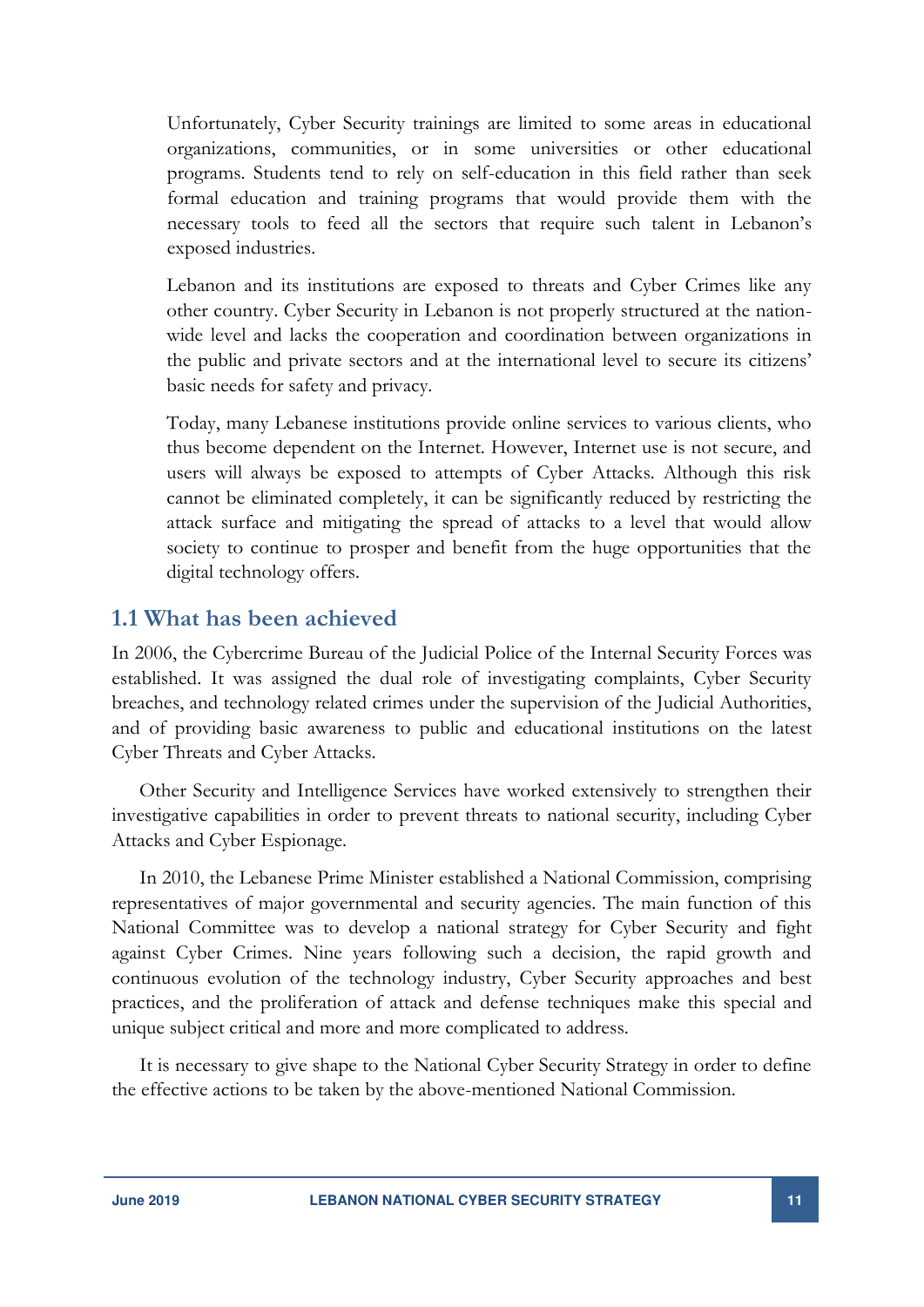From a practical and operational perspective, compared to the 2010 approach, the strategy now needs to focus on: making it a requirement that Cyber Security becomes a mandatory, legally binding and enforceable target for the Lebanon's information system infrastructure at large; enhancing the Cyber Defense capabilities of our Country against the many different malicious Cyber Crimes and Cyber Attacks; and outlining the structure of a centralized body placed under the authority of the Presidency of the Council of Ministers, which will be responsible for implementing the components of this strategy.

In 2018, the Lebanese Parliament ratified Law number 81, "Law of electronic transactions", which contains a chapter on the preservation of electronic evidence.

Some universities in Lebanon have restructured their curricula and opened Master's degree programs in Cyber Security and digital forensics.

Lebanon has also cooperated with other ICT-advanced countries and International Organizations in the field of Cyber Security.

A digital transformation strategy on the State level is being developed under the supervision of OMSAR.

In 2018 and 2019, under the framework of the CyberSouth project which was organized by the Council of Europe, the Ministry of Justice trained around 20 judges on how to face Cyber Criminality. Though it is in the right direction, this effort is not sufficient and the Ministry of Justice needs to address the subject on the highest level.

The Ministry of Telecommunications is playing a major role in the deployment of a decently effective infrastructure in an intensive collaboration with private operators and OGERO, and regularly addresses Cyber Security issues with national stakeholders. It has established coordinating efforts with ITU (International Telecommunication Union) to improve the Cyber Security index in Lebanon.

Banque du Liban (BDL) has developed and implemented, in a continuous improvement approach, a mature, standard-based, advanced and innovative Cyber Security Program that permits BDL to anticipate and defeat Cyber Attacks. This program is composed of two main pillars, and follows continuously the latest Worldwide IT Security Best Practices and Standards:

- The Security Governance & Compliance Part: the first pillar contains the Definition & Update of BDL IT Security Roadmap, elaboration and follow-up of IT Security Policies, proactive risk assessment & management, and the launching and evaluation of the Security Awareness program.
- The Defense-in-Depth Security Approach: is composed of multi-layered, multitechnology security solutions, covering the Network & Endpoint Security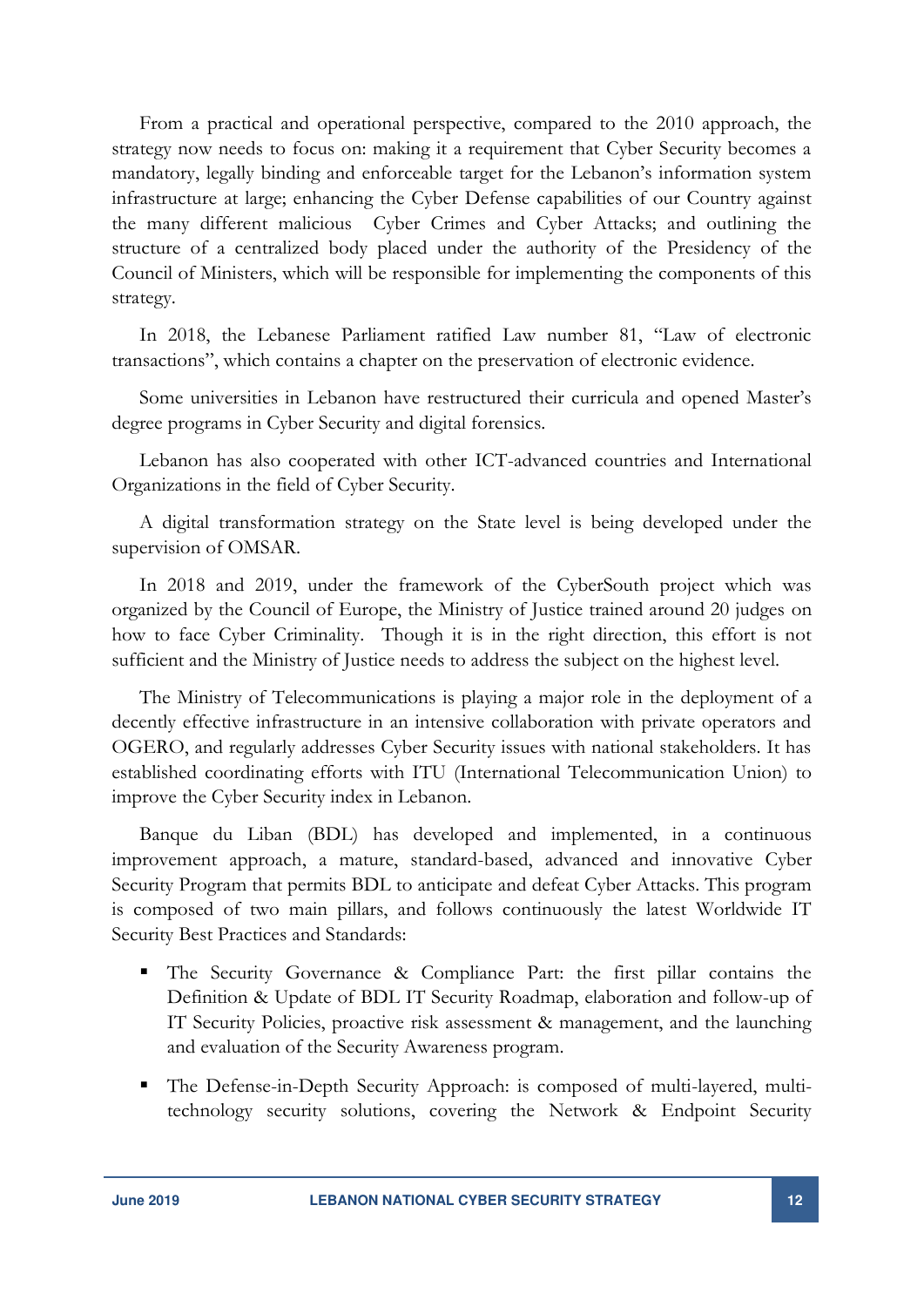Infrastructure, the Application Security Intelligence, and the Advanced & Intelligent Security Operations.

Many Lebanese organizations, both in the public and private sectors, have witnessed and still face, at an alarmingly growing rate, Cyber Attacks that mainly target their websites and putting them out of service. Other types of attacks have resulted in the public disclose and release of some personal records of Lebanese citizens.

#### <span id="page-12-0"></span>**1.2 Threats**

Malicious cyber activities are designed to compromise the confidentiality, the integrity, and the availability of Networks, IT Systems, and Information.

Malicious cyber activities have some common characteristics: they have no boundaries; they cannot be easily attributed; and they do not necessarily require huge budgets and/or high technical skills. Moreover, different actors can put in place these threats, knowingly or unknowingly, making the range of malicious cyber activities even more difficult to detect, identify, and manage.

The main threats can be classified as follows, based on who launches and how the attack is carried out:

- **Cyber-dependent crimes**, where ICT devices can constitute both the main tool for committing the crime and the main target of the crime itself. The most relevant examples are developing and propagating malware for financial gain; hacking to steal sensitive data; DDoS; ransomware and blackmailing; or damaging, altering, or destroying data. Money is generally the main goal of such threats.
- **Cyber-enabled crimes**, where computers are used to commit traditional crimes. The main activities are Cyber-enabled fraud, data theft, espionage, robberies, extortion, propaganda, or destruction.

These Cyber Crimes can emanate from other countries and regions but also from inside the country and generally seek to obtain money or data for use in other malicious actions.

**States and State-sponsored threats**, where foreign States or entities sponsored by foreign States attempt to penetrate the Cyber Space, a public or a private network, or sensitive files on Cloud networks. The purpose is to gain political, diplomatic, military, technological, commercial, financial, and strategic advantage. In particular, these activities target critical national infrastructures of a country, such as defense, finance, energy, health, utilities, and telecommunications assets.

Main activities include developing Cyber Espionage and destruction operations capabilities rather than using off-the-shelf techniques.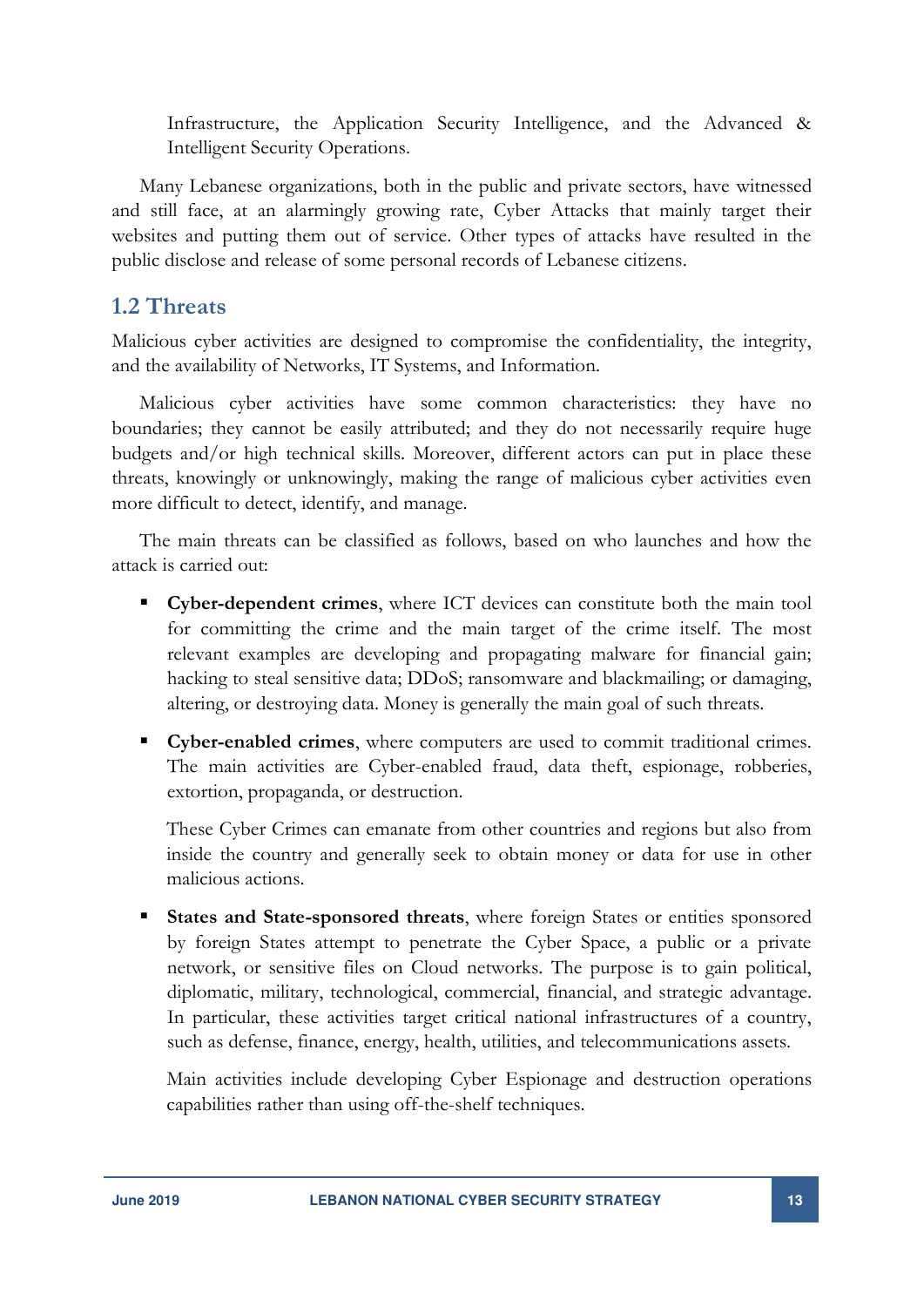- **Terrorists threats**, where terrorist organizations make use of the Internet in order to perform the following:
	- Publicity/advertising and propaganda;
	- Recruiting and mobilization;
	- Fundraising;
	- Secure networking; encrypted / anonymous sharing of information;
	- Remote training;
	- Planning and coordination;
	- Claiming responsibility for attacks, thus showcasing their capabilities as an intimidation technique;
	- Using the Internet with continuously improved skills, by flooding the targets.

Terrorist groups continue to aspire to conduct damaging Cyber activities against Lebanon.

- **Hacktivist threats**, where activities mainly have a disruptive and criminal purpose to their victims. Such actors use the Internet with the same purposes as terrorist organizations.
- **Insider threats**, where these constitute a continuous risk. They are committed by malicious insiders, who are implicitly "trusted" employees of an organization and who may have access to critical systems and data. These threats can cause financial and reputational damage through the theft of sensitive data and intellectual property. They can also pose a destructive Cyber Threat if they use privileged knowledge or access to facilitate or launch an attack to disrupt critical services on the network of their organization or wipe out data from the network.

Some insider threats can be victims of social engineering and thus cause unintentional damage.

- **Script kiddies**, where inexperienced actors use scripts or tools developed by others – and/or downloaded from the Internet – to conduct Cyber Attacks. They generally have access to hacking guides, resources and tools available on the internet and downloadable from public open sources.
- **Computer network attack**, where hostile actors can use malicious software (or malware) to disrupt and damage cyber infrastructure. This can range from taking a website offline to manipulating industrial process command and control systems.

### <span id="page-13-0"></span>**1.3 Trend of threats**

The continuous and rapid development of information and communication technologies, globalization, the tremendous increase in data volumes, and the growing number of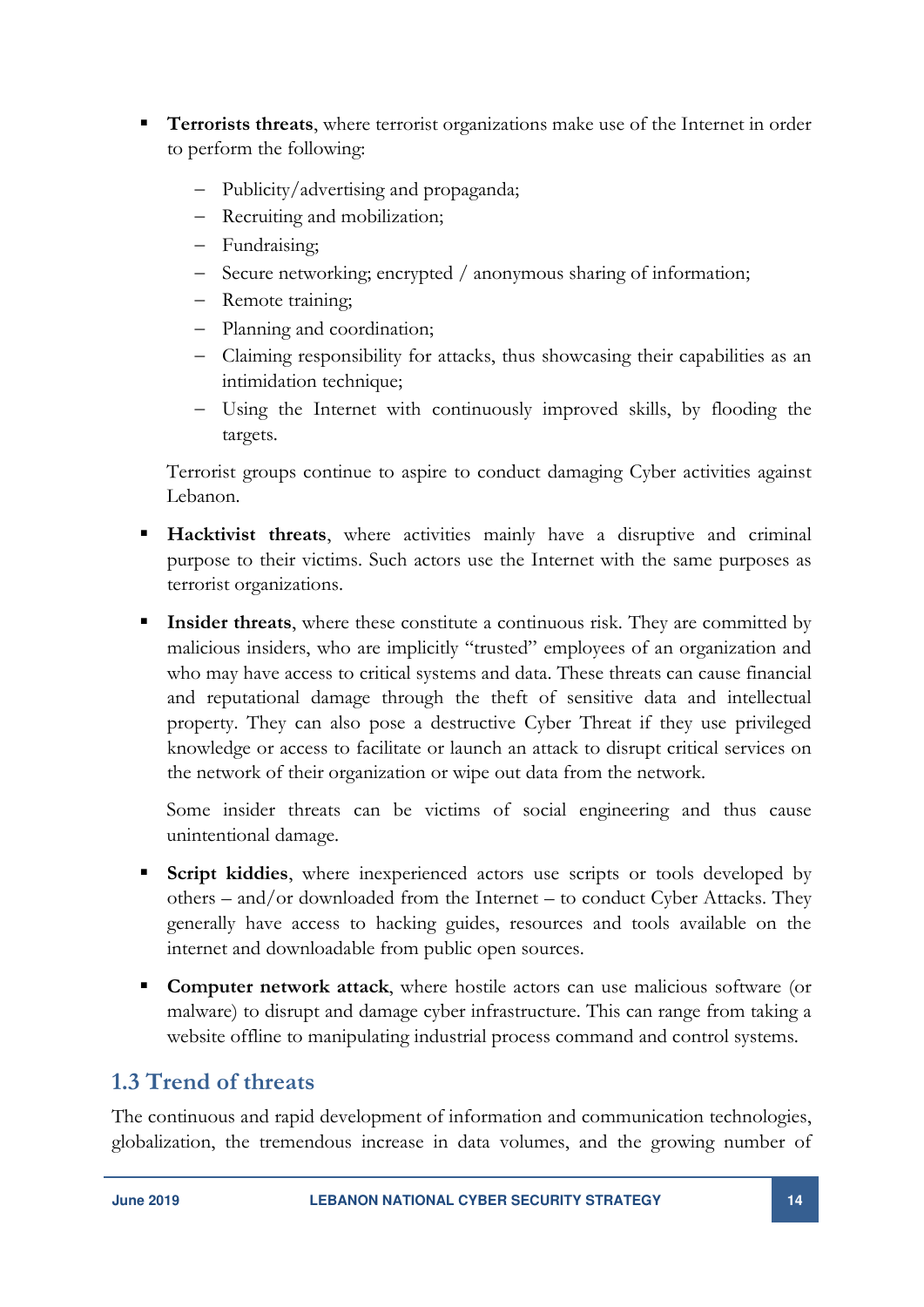various devices and equipment connected to data networks have made a great impact on daily life, on the economy, and on the functioning of the State. In addition, the Internet is becoming increasingly accessible, the number of users continues to grow, and new technological services and solutions such as Internet of Things (IoT), Industrial Internet of Things (IIoT) and cloud services are on the rise. All the above result in a wider threat landscape and in a growth of attack vectors that have increased complexity, sophistication, and damages when successful.

The number of State Actors involved in Cyber Space and engaged in Cyber Espionage activities targeting computers connected to the Internet as well as closed networks continues to grow. This reality is due to the fact that collecting information on national security as well as economic assets represents an important resource in the regional and international arena. The number and activeness of Nations capable to perform State-sponsored Cyber Attacks are increasing, posing unknown and unexpected critical threats and risks to Lebanon.

In addition to the activeness of State actors, politically-motivated individuals and groups with limited financial means have a growing ability to organize their activities using social networks and carry out Denial of Service and other types of attacks.

Moreover, the recent but fast-growing diffusion and implementation of encryption standards by governmental institutions and private companies – such as the SSL or the SSH protocols, just to mention a couple – revealed an unexpected side effect: They rendered real-time detection, post-incident analysis, defense, and investigation much more complex. Under some specific circumstances and ICT architectures, such as very large and complex data centers, it is becoming nearly impossible to perform real-time detection successfully.

Nowadays, such scenarios are allowing different Threat Actors massively to exfiltrate sensitive and critical information using the very same encryption protocols that the victims use to enhance their Cyber Security.

Very often this causes previously used detection and data protection solutions, such as DLP (Data Leakage Prevention), to fail in their core scope, usually greatly broadening the so-called "attack window" and resulting in increased and long-lasting data breaches, instead of the previously totally undetected, shorter breaches. The rapid evolution in the profile and capabilities of attackers makes tracing and attributing the attack drastically more complex.

#### <span id="page-14-0"></span>**1.4 Challenges**

The main Cyber Security risks arise from the extensive and growing dependence on ICT infrastructure and e-services by the Lebanese State, economy, and population.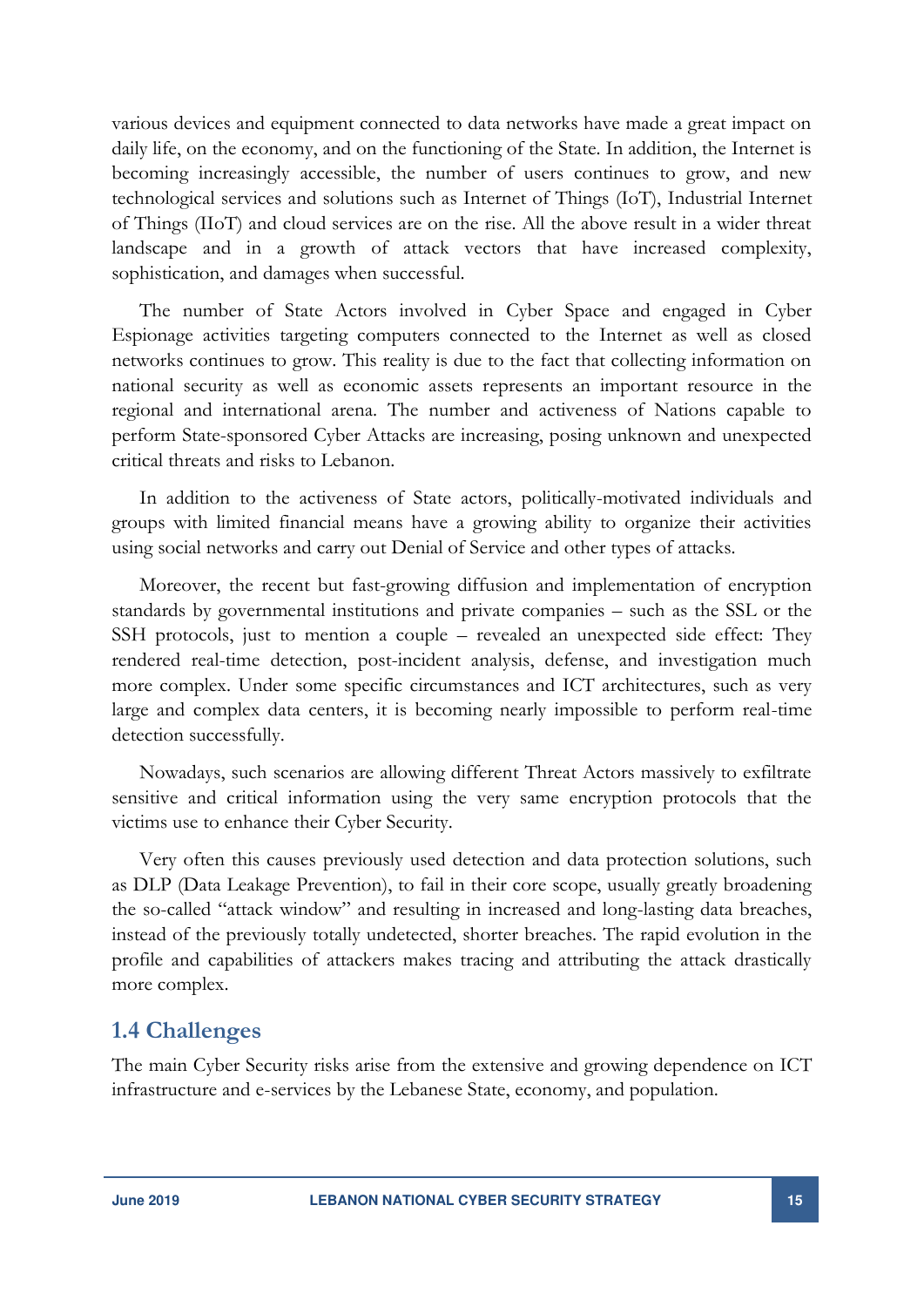Cyber Crime undermines the functioning of the economic space and reduces trust in digital services. Therefore, competent personnel and modern technical tools are needed in order to ensure prevention, detection, and prosecution of Cyber Crime. Operational information exchange among countries is becoming increasingly important in the fight against Cyber Crime.

In order to prevent and deter future security threats, it is necessary to constantly develop know-how related to Cyber Security and to invest in technological infrastructures and solutions.

One of the main challenges is to develop a **modern legal framework and to strengthen the means of the LEA** (Law Enforcement Agencies: Army, Internal Security Forces, General Security and State Security) in order to provide a brand new, complete, and mixed legal and technical approach, with the main goal of allowing to clearly target penal responsibilities throughout the investigation phases, while implementing actions and measures to counter Cyber Crimes efficiently.

This new legal framework shall include both high-level and low-level processes, the most important of which are the application of Digital Forensics science by default and the mandatory compliance with the "chain of custody" best practices and logical concept within all the possible types of digital evidence. The above shall then be used in all the different possible crime scenes and scenarios, such as Host Forensics, Mainframe Forensics, Network Forensics, GPS Forensics, Cloud Forensics, Mobile Forensics, Drone Forensics, Industrial Automation Forensics, Audio & Video Forensics, and IoT Forensics. The overall goal of the technical aspects of the new legal framework is always to preserve the digital evidence from regular and ICT based crime scenes.

At the national level, it is possible to use the capabilities and know-how of the Banking Sector in terms of Cyber Security and Cyber Defense measures. At the international level, it is mandatory to strengthen Lebanon's relations with trusted partners and develop new cooperative networks with other countries in order to improve the Lebanese economy and share security interests. Since threats are global, the defense must also be global, via strong cooperation with international professional bodies. No country is able to deal with Cyber Threats on its own. International cooperation is mandatory in accordance with Lebanese legal provisions.

The Government should be able to raise Cyber Security standards across the country and enforce proper security measures to ensure that individuals, organizations, and businesses adapt their behaviors to the required security patterns in order to operate safely on the Internet.

From a technical perspective, Cyber Crime and Cyber Attacks exploit the evolution of technology and the lack of a proper Cyber Security strategy and its factual implementation. In particular, we can identify five main challenges that could represent a concrete threat if not properly managed: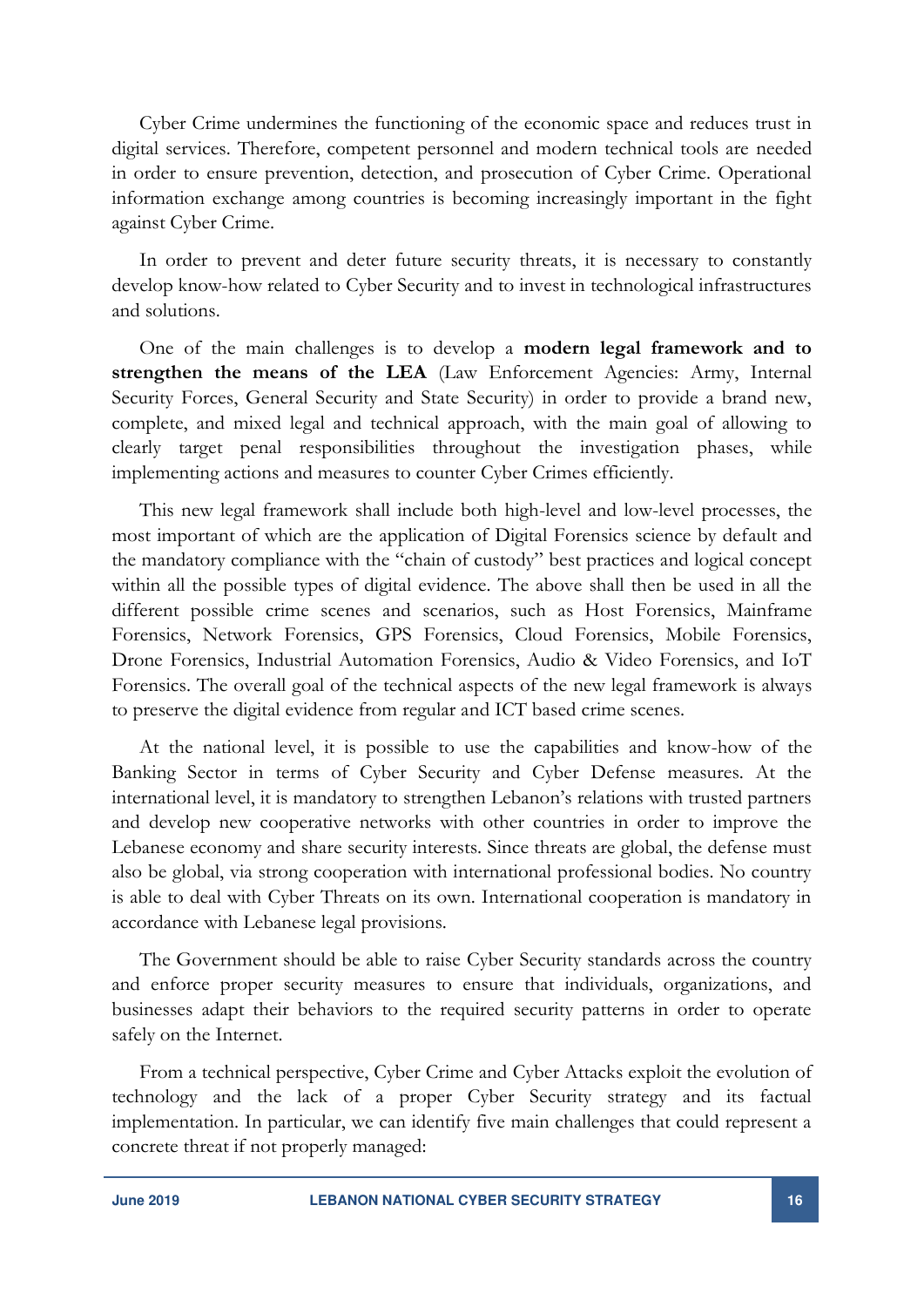An expanding range of targeted devices

The Internet of Things (IoT) and Industrial Internet of Things (IIoT) create new opportunities for exploitation and increase the potential impact of attacks, which can cause both ICT and physical damage, and even death. The rapid implementation of connectivity in Industrial Control Processes in critical systems across a wide range of industries, such as energy, mining, agriculture, and aviation, has created the Industrial Internet of Things. This process allows devices and industrial and non-industrial operations, which were never vulnerable to such interferences in the past, to be hacked and tampered with, leading to potentially disastrous consequences.

• Poor Cyber Hygiene and Compliance

These two elements depend on and can be addressed through the adequate technical solutions and implementations. However, they also heavily rely on cultural awareness. In fact, without a proper understanding of the importance of the concept of Cyber Hygiene, neither defense solutions nor compliance with existing or upcoming Cyber Security standards would be sufficient.

If not enough awareness is raised, maintained, and nourished at the widest national level, across all the public and private institutions of the country, and amongst individual citizens, the country and all its infrastructures will never be safe from threats. The below list of facts and scenarios gives an idea of possible risks and their consequences if the Government, across all its institutions, the public and private institutions, at large, do not take full awareness of the seriousness of the threats:

- 99% of Exploit-Based Attacks will still not be based on 0-Day Vulnerabilities. This means that, for example, if citizens do not understand the importance of very simple, basic security actions, such as "Windows Update" and if they do not apply them properly and regularly, their computers will always be prone to mass-attacks that will exploit known and public vulnerabilities;
- Home Networks in Work-From-Home scenarios will expose Enterprises to BYOD-like Security Risks. The employee working from home must understand the importance of simple best practices, such as changing the default password on his/her home router, rather than always using VPNs in order to remotely connect to his/her office;
- Sextortion Cases will rise dramatically;
- The skills gap will widen and fewer trained experts will be available to fill security roles. Such lack in human resources will result in improper/poor testing, auditing, and certifying Cyber Security compliances in different environments and under different scenarios.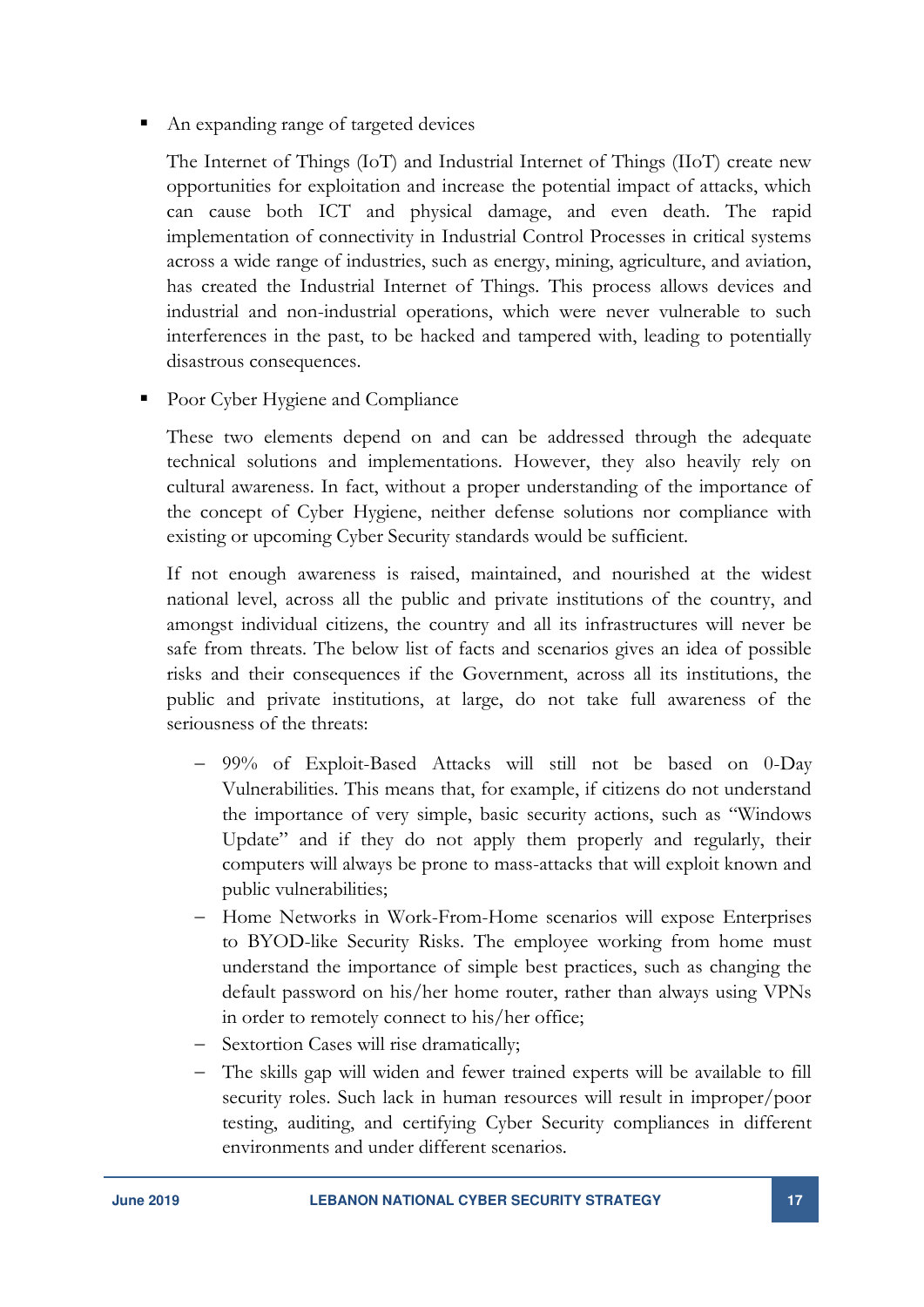Insufficient training and skills

The gap in Cyber skills is a national vulnerability that needs to be resolved. There is a lack in the following:

- Skills and knowledge to meet Cyber Security across both the public and private sectors;
- Awareness building and formal training in Cyber Security for all public employees, who deal, in any form, with IT systems;
- Hands-on training and simulations on the actual implementation of Cyber Security defense measures and techniques.
- Legacy and unpatched systems
	- Using vulnerable legacy systems with no updated versions means having unpatched systems that make entire networks vulnerable to attacks leading to massive data breaches, allowing the attackers to steal thousands, if not millions, of personal and business data;
	- Using unsupported software for which updates and patching no longer exist leads to an increased level of vulnerability that might be used by attackers to succeed in their criminal operations.
- Availability of hacking resources
	- Widely available free hacking information and hacking tools on the Internet give hackers access to knowledge and know-how that can be used for criminal purposes. This is something that cannot be combated, since the Internet itself is intrinsically designed for sharing information of any kind, both legal and not.
	- The availability of such information and hacking resources cannot be considered a crime (thus not allowing the blacklisting of such data), because most of the time, such know-how, tools, and how-to guides are (or claim to be) meant to foster knowledge about Cyber Security and security testing, even though in some cases they may be used as attacking knowhow.

**The only solution to countering all the above Cyber Threats and Cyber Attacks is the creation of a nation-wide system that can orchestrate a coordinated response, within a unified legal and technical framework.**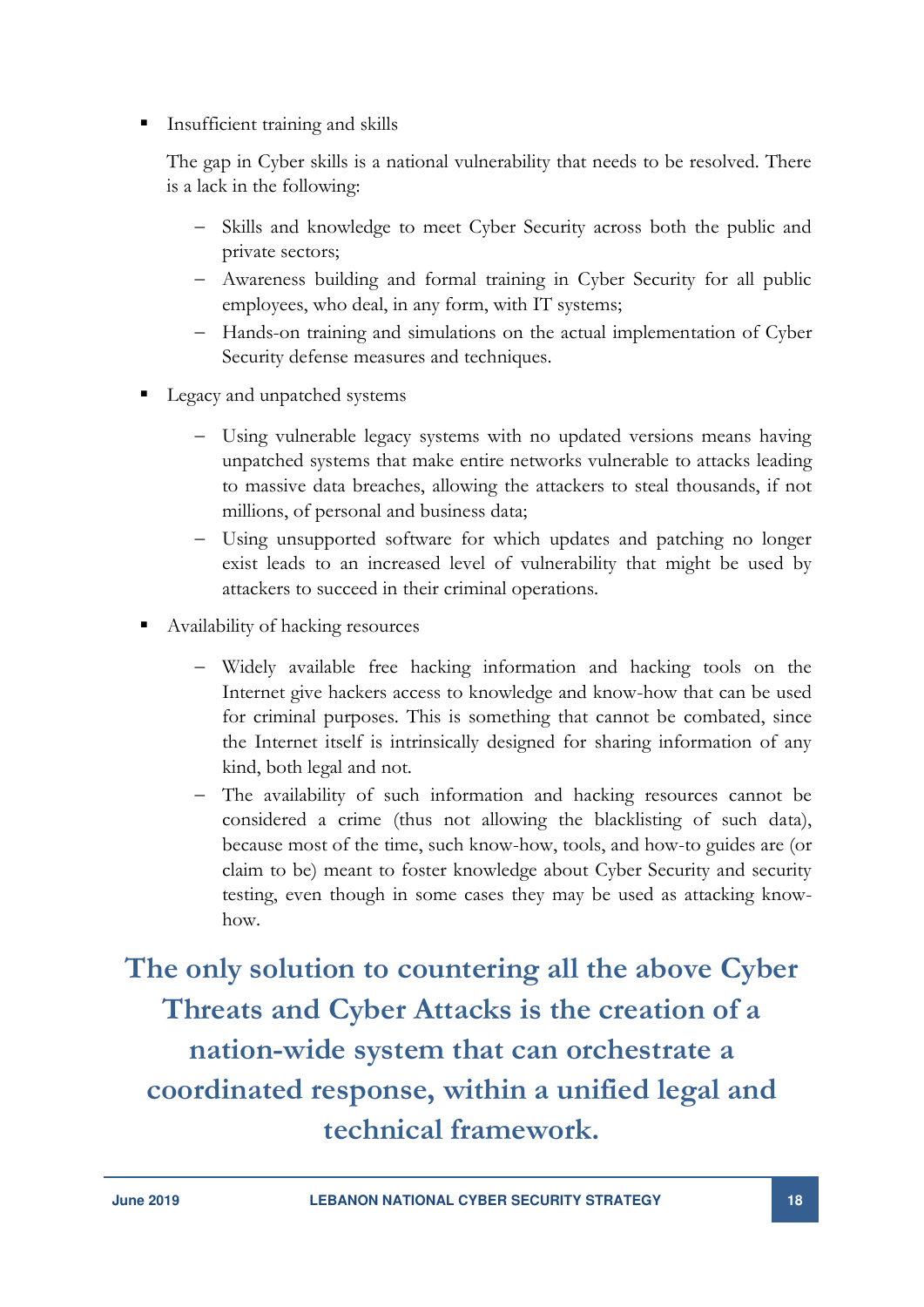## <span id="page-18-0"></span>**2. The State responsible for Cyber Security**

Securing the national Cyber Space will require a collective and multidimensional (human and technical) effort, which means engaging all the actors of the Lebanese society. In Cyber Security, the most important involved actors are:

- Government;
- Businesses and Organizations;
- Individuals, as citizens, employees, and consumers.

In a fast-moving digital world, Lebanon must exert all its efforts in an attempt to reach a better position in terms of Cyber Security, which is a key condition to the safeguard and preservation of our digital sovereignty. The digital world is in constant change, evolution, growth, and mutation. It is therefore of paramount importance for Lebanon to position itself at the highest best-practice level. Lebanon must also be aware, and ready, to keep  $up$  – and hopefully at one point in the future – to stay ahead of the fast-evolving Cyber Threats. Lebanon cannot be vulnerable to Cyber Attacks. Cyber Security is thus a key perimeter in preserving the country's sovereignty.

#### <span id="page-18-1"></span>**2.1 Government**

The Government's main duty is to defend the country from attacks by other States and non-state actors, to protect citizens and the economy from harm, and to define the national and international framework necessary to protect the national interests, fundamental rights, and bring criminals to court.

As an important data holder and service provider, the State is taking strict measures to protect its information assets. It also has a major responsibility to advise and inform citizens and organizations about what they need to do in order to protect themselves online and, where appropriate, set the standards expected from key businesses and organizations. The key sectors of the Lebanese economy fall within the realm of the private sector, the strongest among them being the banking sector. However, when it comes to Cyber Security and countering Cyber Crimes, the ultimate responsibility to ensure resilience and the maintenance of essential services and functions falls to the state, in a well-managed and well-balanced collaboration with LEA, the Ministry of Telecommunications, the regulatory bodies of the banking sector, and all other governmental institutions, each within its jurisdiction, as well as other national and international partners.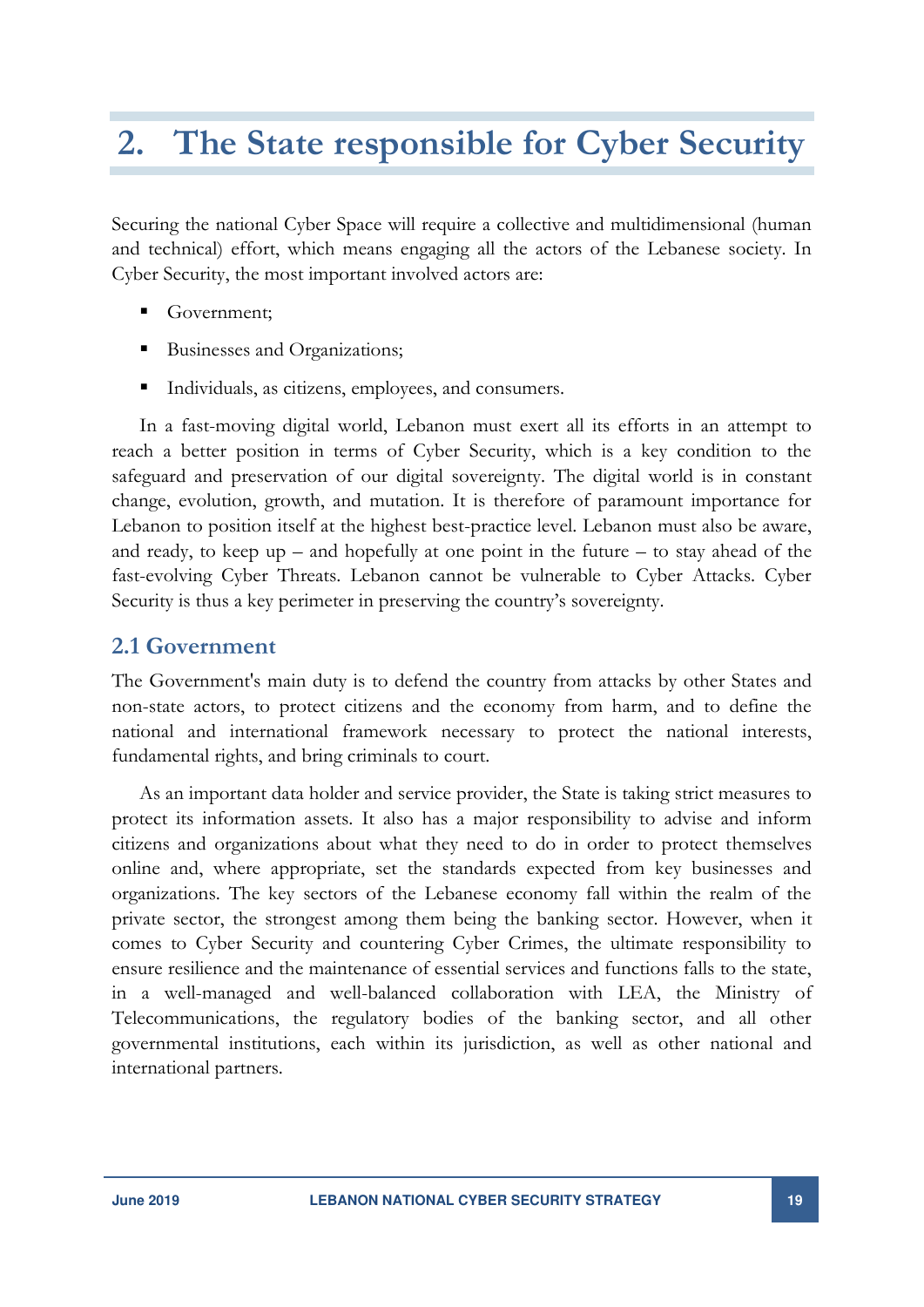#### <span id="page-19-0"></span>**2.2 Businesses and organizations**

Public and private sector organizations and other institutions own personal data, provide services, and operate systems in the digital domain. The connectivity of information systems containing data and services has revolutionized their operations. However, with this technological transformation, one of their key responsibilities is to protect the assets they hold, to maintain the services they provide, and to incorporate the appropriate level of security into the products they sell.

Citizens, consumers, and society in general rely on businesses and organizations to take all reasonable measures to protect their personal data and strengthen the resilience of their systems and services. Businesses and organizations must understand that they operate in an environment that will hold them responsible for the consequences and indirect impacts of Cyber Attacks, to which they fall victim.

#### <span id="page-19-1"></span>**2.3 Individuals as citizens, employees and consumers**

Today, the national and international contexts require that valuable assets are secure, not only in the physical world but also in the digital, virtual world. Since, in the virtual world, everything is connected and interdependent, it is crucial that everyone assumes his/her responsibility to take all reasonable steps to protect the hardware – smart phones, tablets, laptops – as well as the data, software, and systems that stand behind the freedom, flexibility, and convenience everyone enjoys in their private and business lives.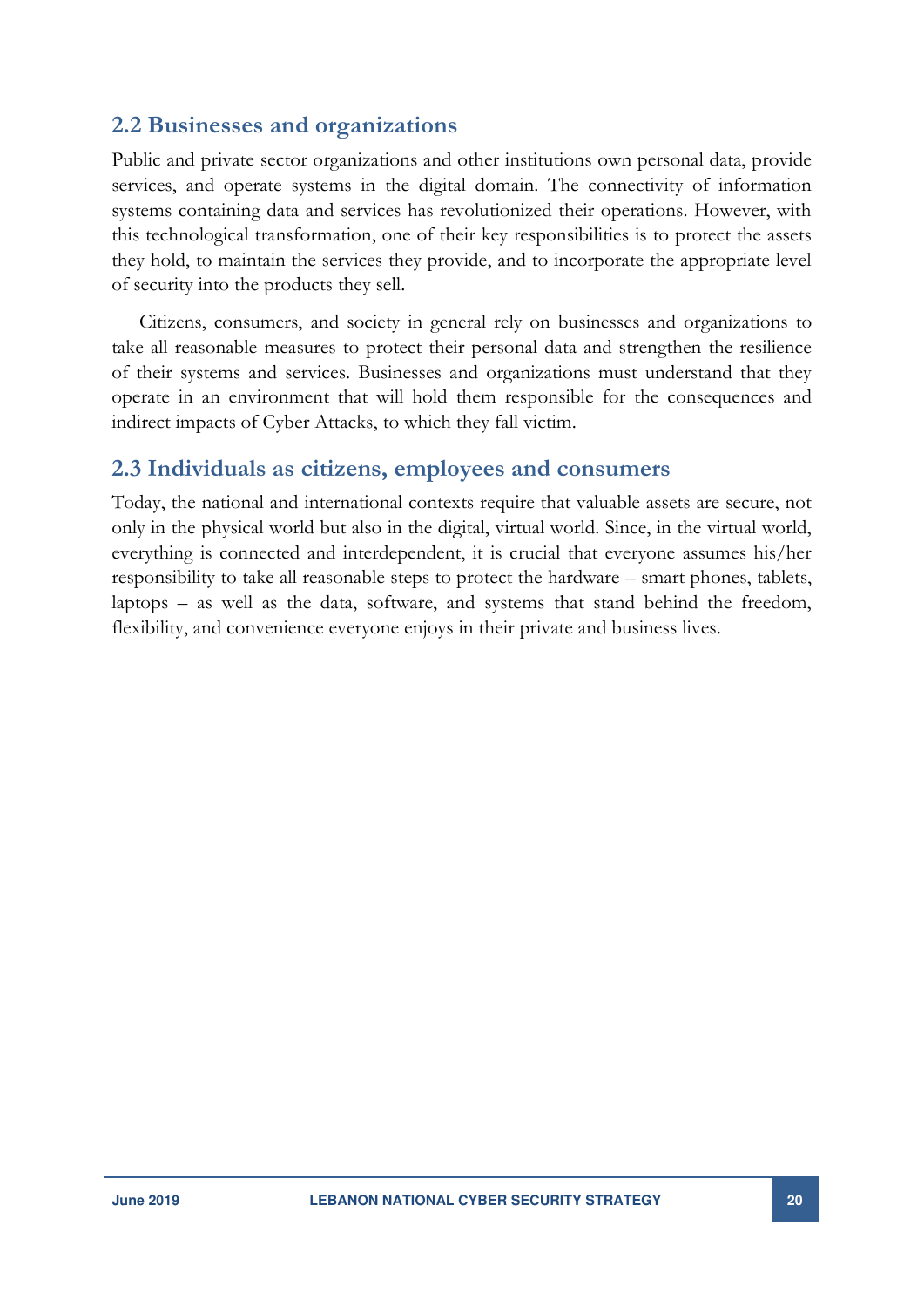## <span id="page-20-0"></span>**3. Pillars of the National Cyber Security Strategy**

Considering the realities raised above, the current situation of Lebanon, and the upcoming challenges, the Government should engage all its institutions in the implementation of a comprehensive strategy capable of accomplishing the mission of providing a more secure Cyber Space and an increasing level of awareness among the main actors of the Lebanese society.

The Lebanese Government is aware of the extreme dependence of the new economy on the Internet, both from public and private perspectives. In this sense, security exposure creates consistent levels of risk and will always motivate and provoke Cyber Attack attempts.

The path Lebanon must take in order to accomplish each of the steps identified and analyzed above is quite challenging. It will require much effort, starting with mustering the political will to creating the legislation, technological, and Cyber Security assets, with the help of and reliance on dedicated and highly specialized human resources.

Once the shift to this totally new approach is put in motion, the strategy will require at least two to four full years to be implemented. **It is very important to state that, without claiming to be able to completely eliminate the threats that the National Cyber Security Strategy aims to counteract, it is of utmost importance to take all possible measures to reduce risks and to reach an acceptable level of security.** Lebanon must allow companies and citizens to continue to prosper and to take advantage of the enormous opportunities that digital technology offers.

A Cyber Security Strategy developed by a Government, thus representing a whole country, with nationwide impacts and enhancements, must foresee clear objectives and continuous, long-term actions.

As Lebanon readies itself to create and launch a National Cyber Security Strategy, it is crucial to identify and itemize the key pillars, upon which a prospective Strategy must rely on. It is only by clearly identifying and prioritizing these foundational pillars that the development of a Strategy and its operational implementation can consequently be envisioned and achieved.

Given the above, the National Cyber Strategy shall be based on the following strategic, key, founding axes, which shall be referred to as Pillars:

#### **1. Defend, deter, and reinforce against threats from inside and outside;**

**2. Develop international cooperation in the field of Cyber Security;**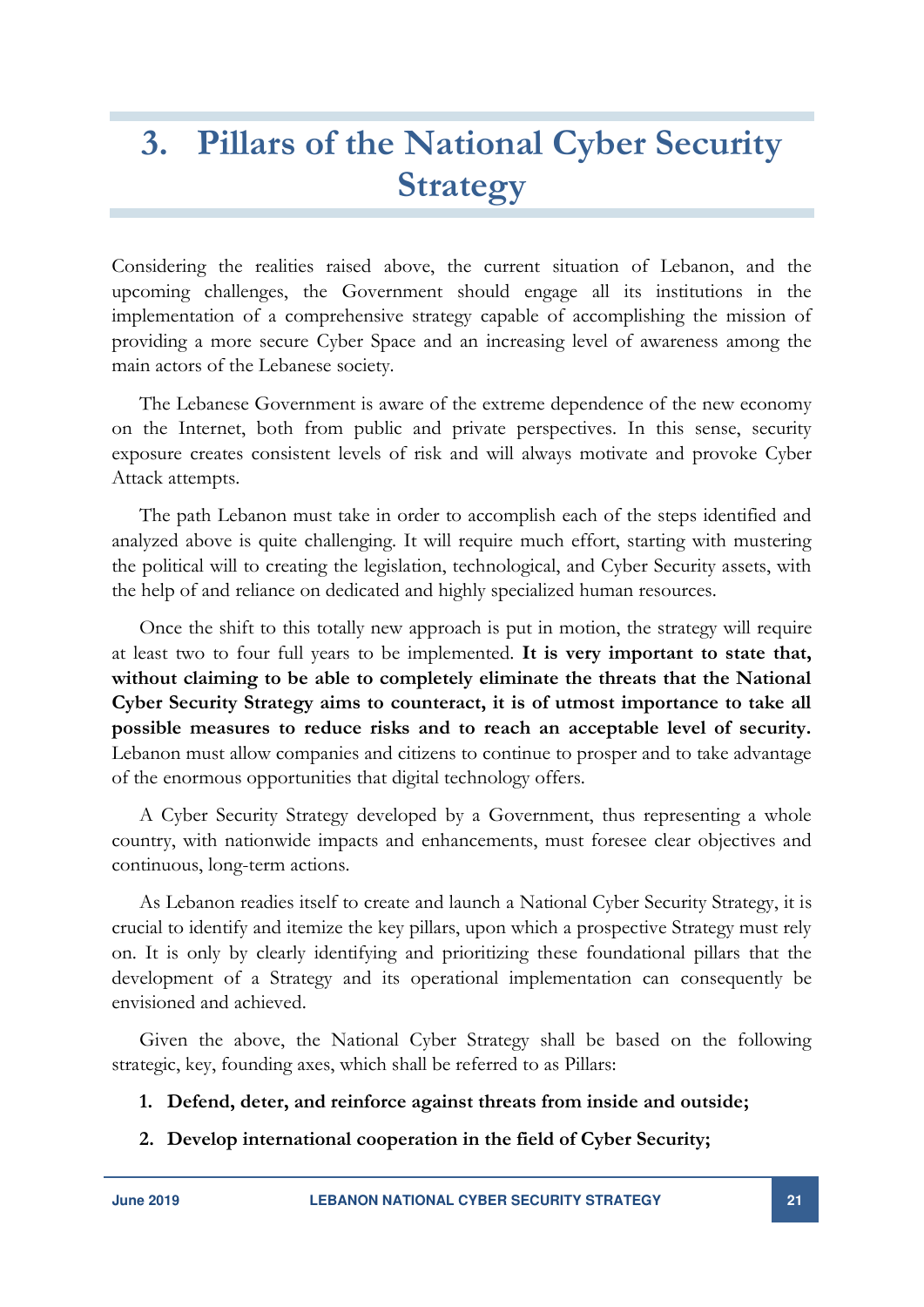- **3. Continuously grow State capacities to support the development of information and communication technologies;**
- **4. Promote educational capacity on the Lebanese territory;**
- **5. Promote industrial and technical capacity;**
- **6. Support the export and internationalization of Cyber Security companies;**
- **7. Strengthen collaboration between the public and the private sectors;**
- **8. Promote the role of security and intelligence services and strengthen the mutual cooperation and coordination with the support and supervision of the higher authorities.**

It is only once the above Pillars are recognized and addressed that we can begin to develop a Cyber Security Strategy with clear objectives.

#### <span id="page-21-0"></span>**3.1 Defend, deter, and reinforce against threats**

The Lebanese State shall put in place a deterrence strategy in order to significantly reduce the number of Cyber Crimes. A deterrence strategy in Cyber Space refers to a set of actions designed to stop and identify attackers as they make their first malicious operations on the network, taking as a premise that after gaining access to a network, attackers always follow a predictable Cyber Kill Chain.

The Cyber Kill Chain is distributed across eight phases: reconnaissance, intrusion, exploitation, privilege escalation, lateral movement, obfuscation, denial of service, and exfiltration.

During the reconnaissance phase, the hacker will discover passively the Network in order to gather all the necessary information. It is absolutely vital to put in action proper deterrence technologies and tools in order to redirect the actions of the attackers in a controlled path, which will be easily handled by defenders.

The intrusion phase is then launched based on the information discovered in the reconnaissance phase. The objective is to enter the system and gain access to the data it contains.

The exploitation phase employs an active attack, where the hacker uses different types of vulnerabilities identified on the target victims in order to quickly exploit them, gaining remote or local access – as regular users or administrators.

Attackers then use privilege escalation technique to get increased access to resources.

The lateral movement phase aims to allow unauthorized access to internal servers and the data they store and manage. Sometimes such access can also enable attackers in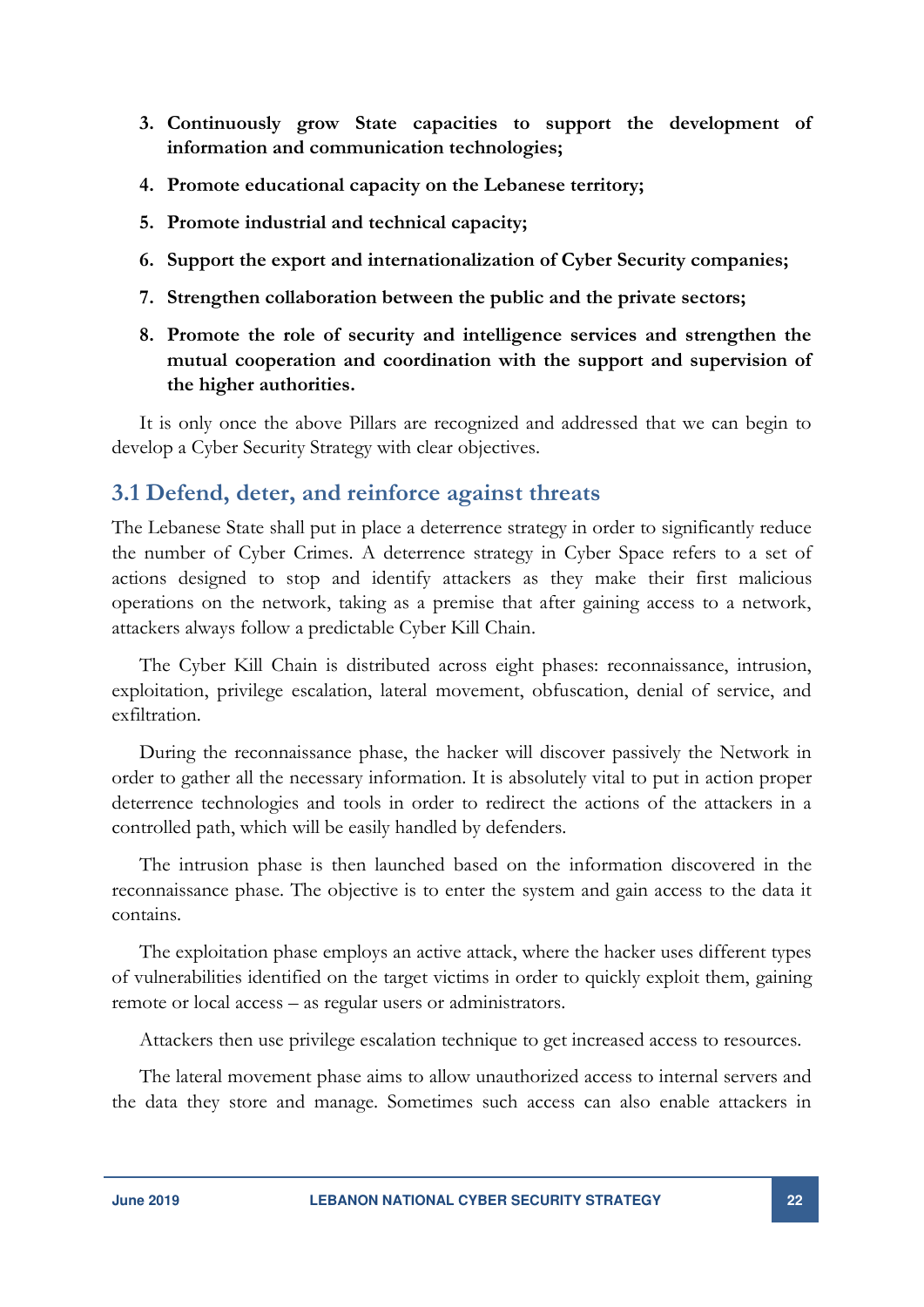extending offensive actions towards external third parties, i.e. digital assets that are physically or logically located out of the victim's network perimeter.

Following this stage, obfuscation is being used to mask the activity and evade any forensic analysis.

The Denial of Service Phase then stops the attack from being tracked or blocked by disrupting the normal activity of the users and servers.

The last phase, exfiltration, represents the real and most important goal of the attackers, especially when dealing with the most experienced and skilled among them. It aims to remotely transfer different information and data through different exfiltration techniques, which could range from simple to very complex, and often using dedicated network infrastructures.

Once Lebanon has complied with basic Cyber Security standards and has applied this Strategy, the Government and the **National Cyber Security Information System Agency** (**NCISA)** shall be able to assess vulnerabilities; to alert with recommendations on preventative measures against the main consequences; to identify threats; to respond promptly and efficiently to attacks; and to maintain the Lebanese cyber environment secure. Several tools and technologies can be used in order to create a functional cyber deterrence framework. Before implementing them, however, it is mandatory to develop defense-specific technical and judicial capabilities.

A commonly agreed upon definition of deterrence in Cyber Space involves two elements: defense capabilities (deterrence by denial) and offensive capabilities (deterrence by punishment). Defensive capabilities are here understood to be Cyber Defense, i.e. the protection of a State's essential Information Systems (IS) and their ability to withstand constant and varied attacks. On the other hand, under an ongoing attack, deterrence is achieved by initiating the appropriate actions leading to stop the attack and to pursue the offenders.

Another component of deterrence is *Cyber Dissuasion* which involves the threat of retaliating with intolerable consequences in Cyber Space, designed to convince an opponent not to attack in the first place. It is about putting enough force on display for the purpose of eliminating the need of using it.

Developing defensive capabilities must follow the below course of actions:

 Create an active Lebanese Cyber Defense Model, which must include best practices and incorporate low-level and high-level technical actions, such as blocks, filters, white and black lists, etc., against phishing attacks, malicious domains and related command & control takedowns, malware-based attacks, 0 day based attacks and exploitation frameworks, email spoofing, IP reputation services, etc.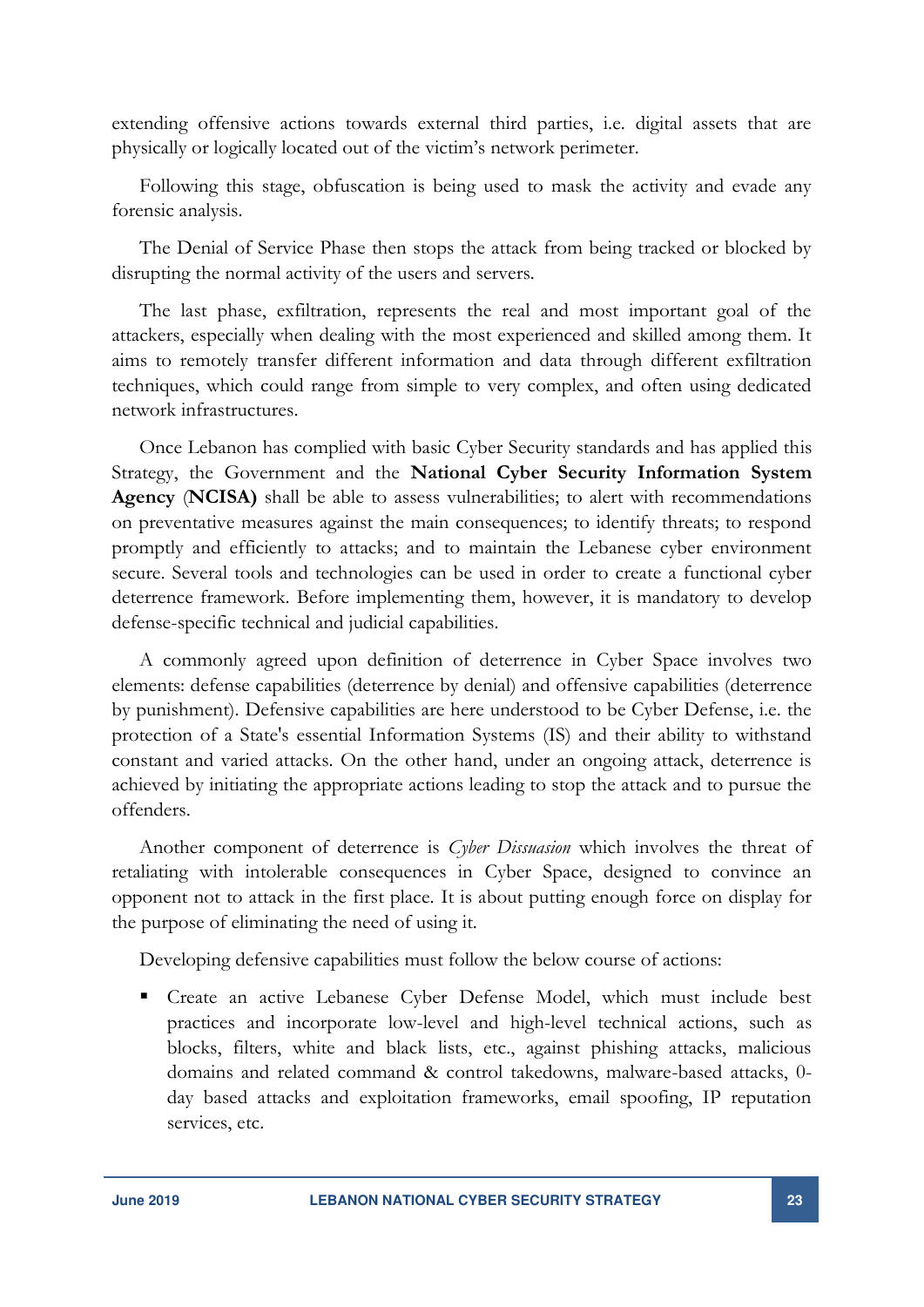- Use proven and well-known security information feeds to compile the necessary information to build a reputation database of resources in Cyber Space, allowing for better control and filtering of malicious and dangerous content and threats. Using international Cyber Security standards and best practices will allow the Lebanese Cyber Security model not only to be complete, but also to benefit from the existing vast expertise of international standards bodies.
- Classify data and define critical infrastructures, thus setting the foundations to build a more secure National internet environment, from the perspective of proactive defense. This should go along with protecting Government institutions and other priority sectors, taking into consideration the latest Cyber Security standards and Cyber Security best practices, such as, but not limited to: upgrading to the latest software versions; applying patching to customers; and scanning for known vulnerabilities.
- Change public and business behavior, ensuring that individual organizations, regardless of their size, are taking the proper steps to protect themselves.
- Manage incidents and the understanding of threats from an operational, national security, geopolitical, and technical perspectives that will allow better control of security risks by combining reactivity and proactivity, in order to reduce the cyber risk exposure window. In parallel, design, build, and run innovative multi-layered security solutions, permitting to anticipate advanced attacks.
- Make Lebanese computer systems a harder target for Cyber Criminals, reducing benefits to hackers (deterrence by prohibition) and increasing costs (deterrence by reprisal). It is therefore necessary to be able to identify the interests and objectives of the potential aggressor but also to have sufficiently credible and persuasive capacities.
- Ensure that the State's national capabilities and intention to react are clearly understood in order to influence (discourage) the decision-making of potential attackers.
- Eliminate easy-to-use opportunities for attackers, who want to compromise Lebanese networks and IT systems. The Government shall have the necessary tools and capabilities to carry out the following: deny the attackers' easy opportunities to compromise the Lebanese networks and systems; understand the intentions and abilities of attackers; overcome large-scale basic malware threats; and respond and protect the nation in Cyber Space.
- Prevent people from being attracted to or get involved in Cyber Crime by reinforcing early intervention measures.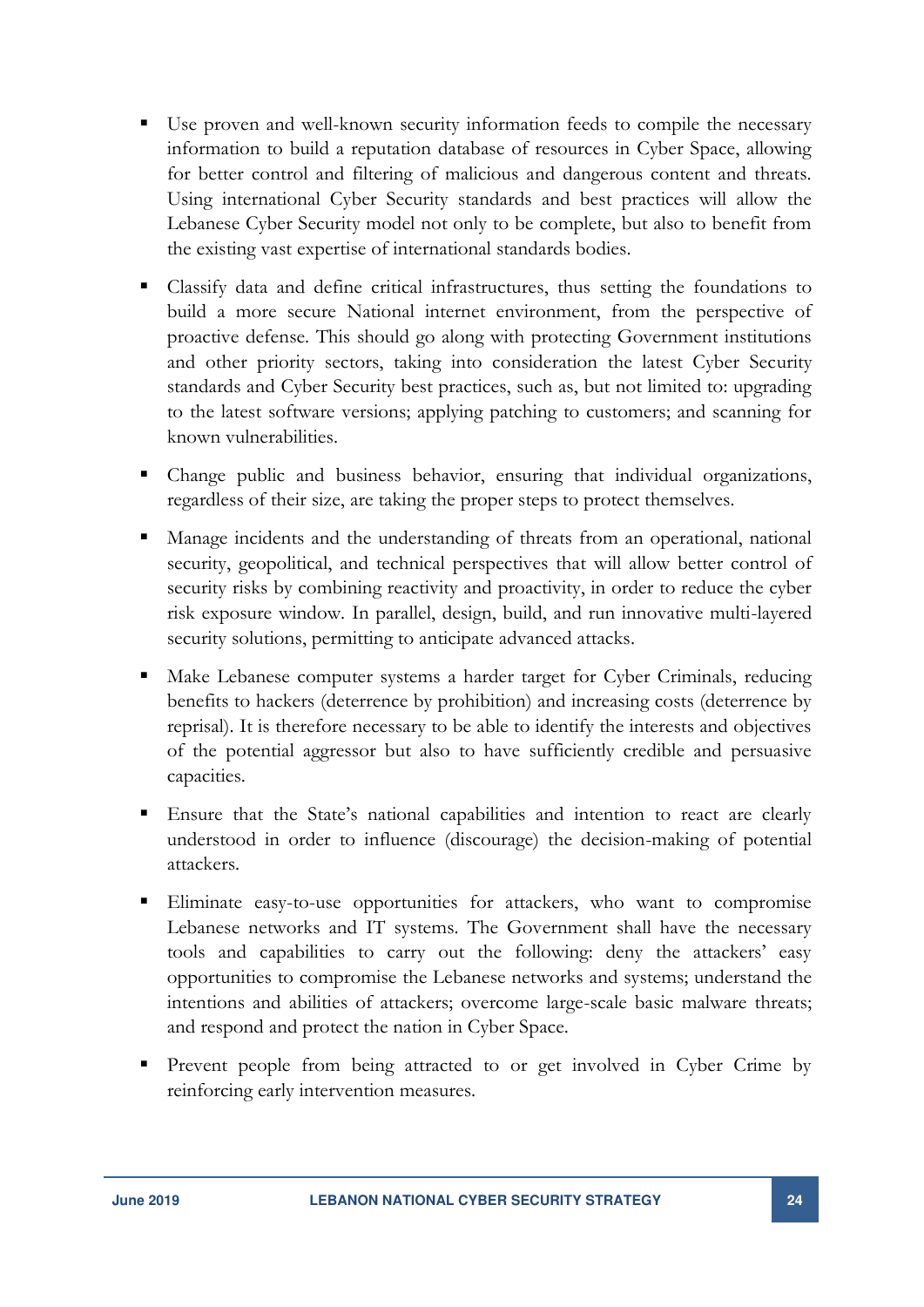- Establish a systemized and inculcated action plan that can prepare advanced options for reacting to a Cyber Attack so that Authorities can respond to a crisis while it occurs. Response to Cyber Threats and Cyber Attacks must become an automatic action doctrine. This doctrine shall be based on Lebanon's interpretation of the application of existing international law in Cyber Space. In fact, Lebanon cannot decide to react autonomously to a Cyber Attack without considering and respecting existing international laws and regulations.
- Incorporate international legal standards to the national classification system of Cyber Attacks. Integrating national and international principles related to Cyber Security is an essential element of an action doctrine, that also represent an important support tool for the authorities in order to take more effective decisions and act as a relevant means of supporting international cooperation.
- Strengthen law enforcement capacity and expertise at the national, regional, and local levels to identify and deter Cyber Criminals in Lebanon and abroad.
- Improve the capabilities of digital sovereignty and using data centers physically on the national territory. The prospect of digital sovereignty over data must lead to the establishment of legal and technical solutions. Moreover, mastering key technologies is essential to the exercise of our digital sovereignty. Key technologies include, but are not limited to the encryption of communications and the detection of Cyber Attacks and professional mobile radios.
- Adopt a certification framework for high-level security products. The current certification framework is poorly suited to the evaluation of commonly used products, such as connected objects, for which costs and time are prohibitive. For this reason, it is recommended to introduce a basic Cyber Security certification on products, in addition to the existing certification framework. The latter could build on existing systems in contexts other than Cyber Security, such as the CE marking required for the marketing of certain goods and services within Europe. This basic Cyber Security certification shall involve compliance and analysis on Cyber Security best practices, based on predefined specifications. It shall be placed under the control of a private body, with public authorities' participation limited to indirect actions, such as NCISA-approved assessment entities of Cyber Security accreditation.
- Strengthen the fight against Cyber Crime through the advanced criminal tools detection; by increasing the skills and number of people working in the field and improving specification; training different stakeholders, such as judges, public prosecutors, as well as bank employees, etc.; legal assistance to victims of Cyber Crime; disincentives against abusers and offenders; regular Cyber Security training to law enforcement authorities; and finally, regular updating of laws and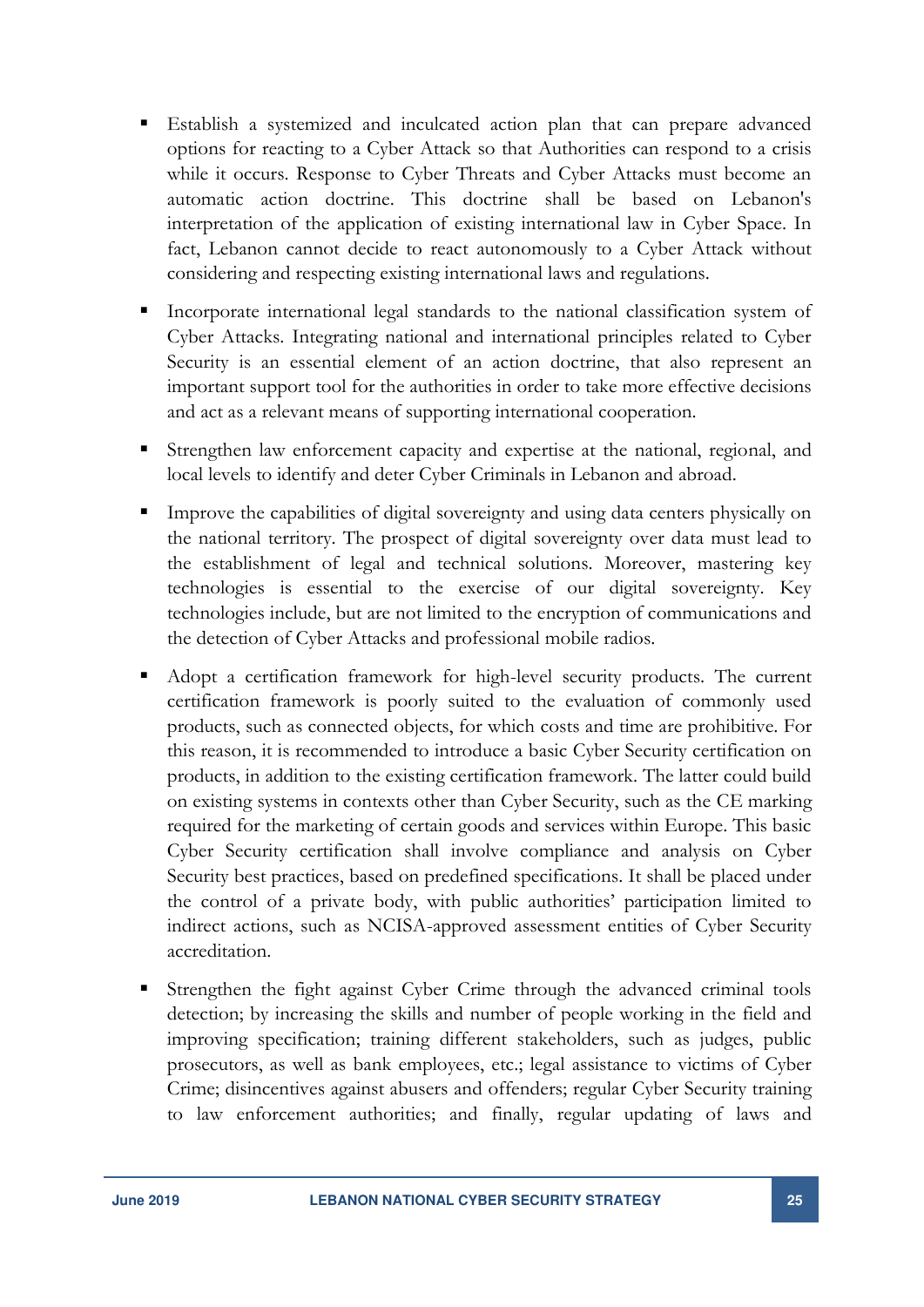procedures in line with the development of Information and Communication Technologies.

Under specific circumstances, while acting under an on-going attack, strategy might shift from a defense-only operational mindset to an offensive one. On such occasions, the following actions should be taken:

- **Prosecute Cyber Crime offenders.** The Government through the legal authorities, LEAs, and the NCISA – must dissuade those who would harm the interests of the Nation. To achieve this, efforts must continually be made to make it clear that any cyber attempt on the Nation, whether to rob or harm, is neither easy nor cheap. Attackers must know that they cannot act with impunity. The Government – through the legal authorities, LEAs, and the activity of the NCISA – should be able to identify attackers and act against them, using the most appropriate action among a set of available tools. Law Enforcement Agencies shall focus on criminals who persist in attacking Lebanese citizens and businesses. National authorities should cooperate with international partners to target criminals wherever they are and to dismantle their infrastructure and facilitation networks. LEAs shall also continue to contribute to awareness building and standardization in Cyber Security issues, in close collaboration with the NCISA.
- Strengthen the effectiveness of the judicial action to improve the fight against Cyber Crime thus being able to identify, if and when needed, the actors behind a Cyber Attack. In order to be able to accomplish such a complex goal, it is mandatory to have the legal means, along with the technical capabilities, expertise, dedicated infrastructures, and ad-hoc tools.
- Strengthen the effectiveness of Law Enforcement Agencies correctly to perform "Attribution to a Cyber Attack." Authorizations to deploy such a set of actions should be prudently released to specific government institutions according to the nature of action.
- Develop an international network of collaboration between judges and investigators, as well as introduce dedicated trainings and educational programs at existing national and international entities located on the Lebanese territory.

### <span id="page-25-0"></span>**3.2 Develop international cooperation in Cyber Security**

To reinforce the positive effects of the implementation of the National Cyber Security Strategy, it is mandatory that Lebanon works closely with other regional and international actors. In particular, the following actions are highly recommended:

 Work with international partners, such as INTERPOL, UN organizations (ITU, UNODC, UNICRI, etc.), European Delegation in Lebanon and European institutions and agencies (Council of Europe, EUROPOL, CEPOL, ENISA, etc.),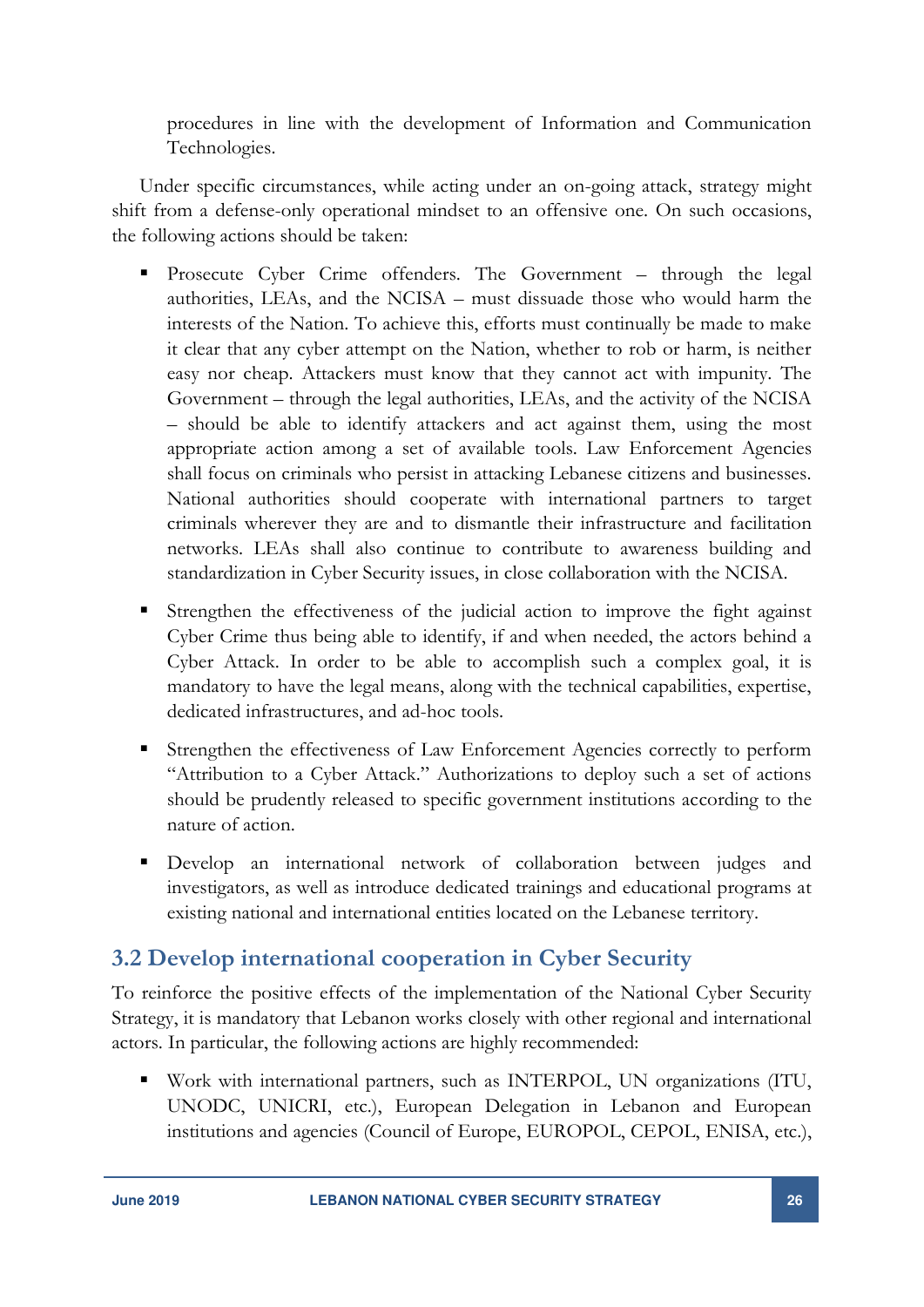as well as other international Standard Institutes for Framework (NIST, EBIOS, etc.), and international and regional CERTS.

- Use existing networks and relationships with the Government's key international partners and build new links with other international entities to share information about current and nascent threats, adding value to existing thought and expertise.
- Establish strategic bilateral relations and open dialogue channels with key stakeholders to share information about potential incidents.
- Build international partnerships to end the perceived impunity of Cyber Criminals acting against Lebanon by bringing criminals in overseas jurisdictions to justice.
- Cooperate with the international community on Cyber Space issues to harmonize and increase the efficiency of a shared body of laws and regulations. This shall allow the Government of Lebanon to optimize timing, procedures, and costs, thus establishing or adapting to common mechanisms for crisis management, communication, and de-escalation. Lebanon must continue to work for the universalization of certain standards applied in Cyber Space with a view to enhancing its security. This approach should be based on three principles:
	- *Prevention*: the inherent uncertainty of the attribution of an attack should encourage the States to concentrate their efforts on preventive measures;
	- *Cooperation*: improving cooperation within the international community on Cyber Space issues is an effective way to increase stability through better mutual understanding and even trust between stakeholders. This will also create common mechanisms of crisis management, communication, and de-escalation. Lebanon must work towards the conclusion of an international agreement on the obligations of a State, the infrastructure of which could be used for malicious purposes, such as "launch pads" in order to proxy-attack other countries ("triangulation" of a Cyber Attack), etc.
	- *Stability*: the country must continue to promote the principle of the existence of certain rights enabling States that are victims of computer attacks to take appropriate measures while maintaining international peace and security.

## <span id="page-26-0"></span>**3.3 Reinforcement of State capacities to support the development of ICT**

The State must initiate an awareness and training programs that familiarize its civil servants working in the IT and ICT sectors as well as its citizens and professionals with good practices in digital uses. It is by being aware of cyber risks and by being trained to adopt the appropriate behavior that users will be able to face Cyber Threats. Whether in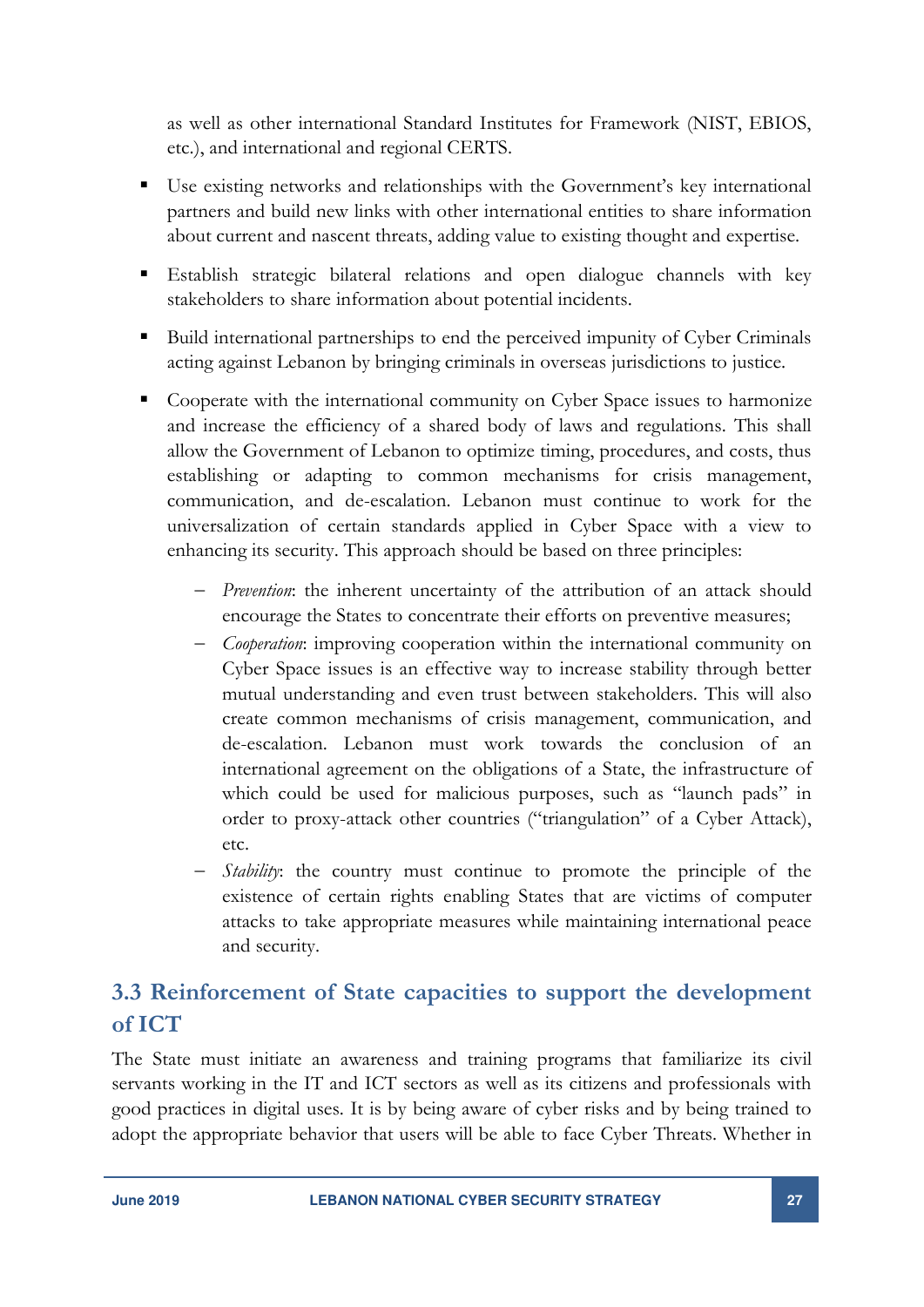the context of private use (young people exposed, in particular, to inappropriate content or harassment and malice on the web) or professional practices (administrations and companies), educated and sensitized citizens represent the first barrier in the protection of information. Cyber Security trainings need to be considered as part of the National Strategy to ensure that today's and tomorrow's decision-makers are aware of the risks and the know how to deal with threats. In this context, it seems essential for the State to promote research and its industrial capabilities, to improve the defense capabilities of the public sector, and to engage the public sector in a dialogue with the banking sector and the private sector involved in the digital economy.

#### <span id="page-27-0"></span>**3.4 Promote educational capacity on the Lebanese territory**

To address the shortage in skilled Cyber Security specialists, the Government and the Lebanese University, along with private universities, schools, and organizations, must invest in Cyber Security awareness programs via a Cyber Academy platform. These same actors must set up university curricula to train qualified and talented high-level specialists to bridge the gap between supply and demand in the Cyber Security field.

Digital security awareness should be an essential part of non-specialized higher education to introducing future graduates to Cyber Security. Each institution shall therefore ensure that organizations providing initial or continuing training courses integrate Cyber Security awareness teaching into their various courses and that the material is adapted to each training offered.

It would be desirable to integrate Cyber Security in IT subjects in the National Education System (pre-university curriculum), including a Cyber Security component in school curricula as well as innovative and motivating activities in the classroom, challenges, and summer programs.

Under the aegis of a future national information systems security agency which will be set up (see Part II), the NCISA, the State shall have to assess the needs for initial and continuous training programs in the short, medium, and long term. This shall require a proactive collaboration with the Ministry of Education and all relevant actors in the administration and the private sector, including trade unions.

Key technologies for which in-depth knowledge is required in Cyber Security trades and in general for the development of a trusted digital environment, should also be identified.

As part of continuing education, the human resources of institutions and companies, specifically those in professional categories with social and state responsibilities, should be able to benefit from digital training that includes Cyber Security awareness.

ENA Civil Servant College, in partnership with professional syndicates, shall be called upon to develop and implement continuing education programs tailored to the needs of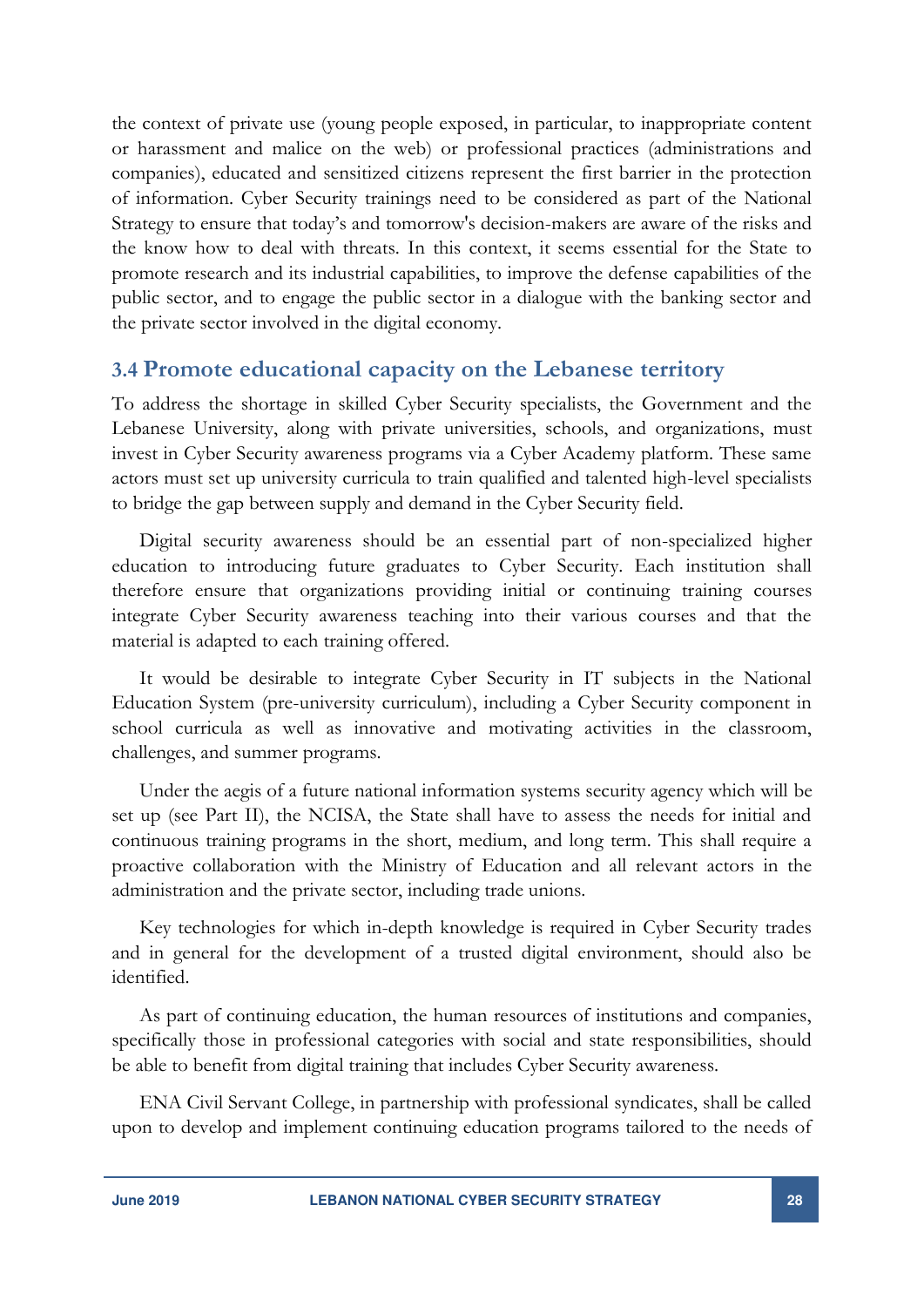public administration employees and managers to match the pace of growth and development in the private sector.

The State is aware of the need to promote scientific and technological research in the digital fields, so that Lebanese universities and research institutes attract the best minds in the field of Cyber Security. The Government therefore proposes to encourage an active partnership between training institutes and industry, which shall lead to a real collaborative, mutually beneficial dialogue between the State and the actors in Cyber Security. To achieve this goal, the following actions should be considered:

- Identify areas of science and technology that Government, industry, and academia consider important and identify potential gaps in Lebanon.
- Fund and Government-support academic centers of excellence, research institutes, and doctoral training centers to address important areas, such as large data analysis, trusted industrial control systems, science-based research, and more.
- Establish centers of excellence (or encourage existing centers) that attract the most competent and dynamic scientists and researchers, and deepen the active partnership between universities, government, and industry. In particular, the Government should support the development of leading cyber products and dynamic new businesses in Cyber Security.
- Fund research and develop high-level security equipments to improve the level of product security for businesses and the general public.
- **Provide funding and governmental support to academic centers of excellence and** research institutes that address important research in digital technologies, and sponsor PhD students and holders of PhD degrees to increase the number of Lebanese experts with cyber expertise.
- Strengthen the partnership between research and industry, through scholarships, bilateral funding, and State-funded research. This form of collaboration shall always respect the principles of equity and meritocracy, thus enhancing the technical skills in Cyber Security of the people involved.
- Create an expert panel for digital trust entrusted with the mission to:
	- Identify the key technologies for which in-depth knowledge is required for Cyber Security professions;
	- Evaluate initial and continuing education needs;
	- Monitor research and support its development;
	- Support young PhD holders;
	- Encourage financing and support research and industrial development in the field of digital technologies.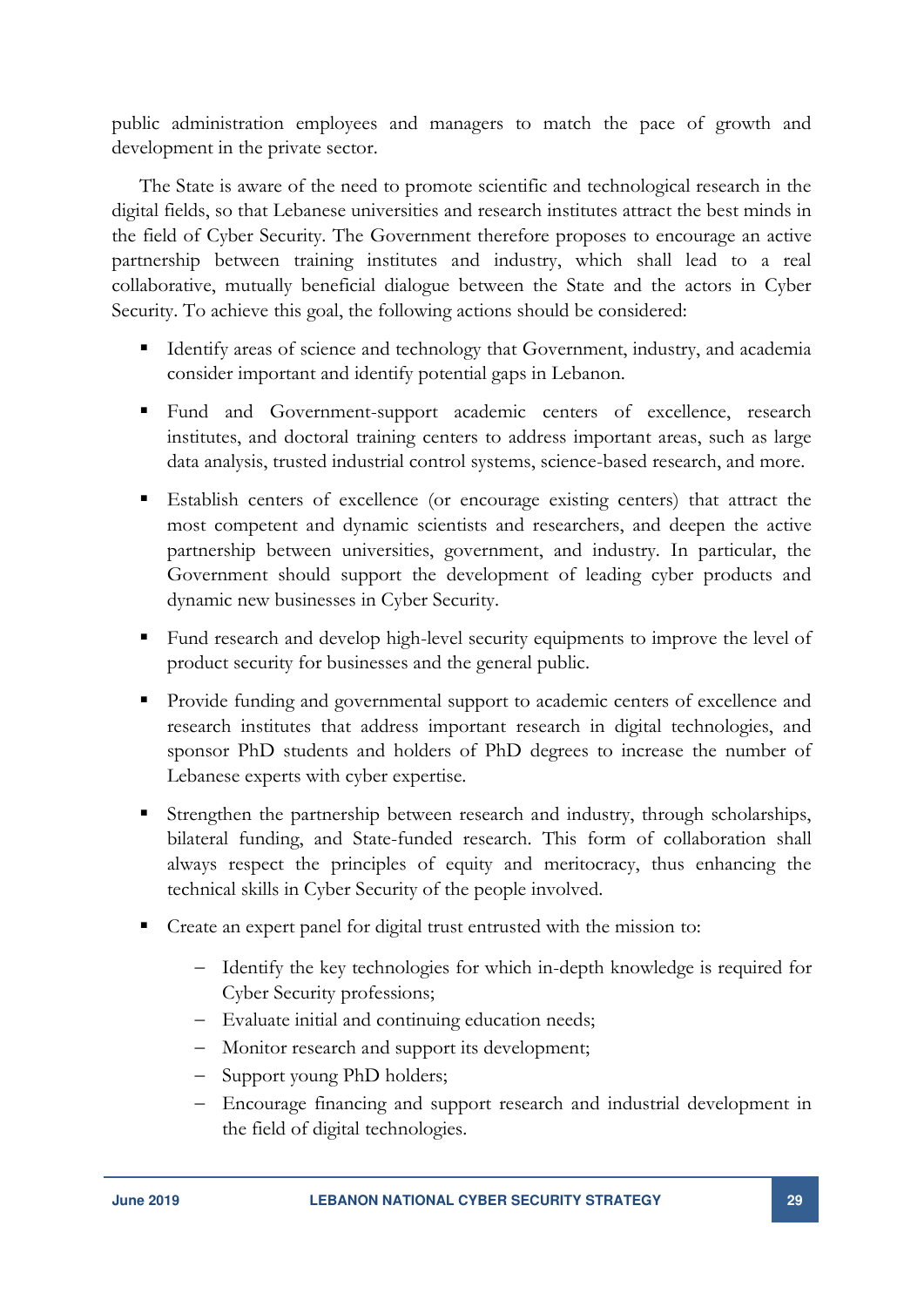As main actors of public life, civil servants should be aware at their different post levels, of responsibilities for the protection of the data to which they have access. To improve the protection of all the components of the country and to prevent any threat, the State must:

- Strengthen the security of its information systems by developing and monitoring security policies for interdepartmental electronic communications network and by ensuring secure deployment of mobile devices.
- Evaluate on a yearly basis the application of the State Information Systems Security Policy and the effectiveness of the measures adopted. Parliament shall be informed by means of indicators, which shall also include the responsiveness to its official recommendations to address Cyber Security. More generally, senior quality regulation officials will ensure that issues related to strengthening the security of information systems are taken into account in the standard-setting process, which is carried out on a regular basis.
- Attract competent, effectively-trained cyber specialists to the Government to maintain our National Security, including an understanding of the impact of Cyber Space on security operations.
- Include Cyber Security elements in all public service training programs and in the recruitment exam for the Corps of Information and Communication Systems Engineers. Public servants process sensitive data, which they must know how to protect at the level of each ministry.
- Ensure that the experience of public servants in the field of Cyber Security is optimized throughout their career.
- Give Law Enforcement Agencies, public authorities, and the banking sector a high level of independence on matters related to Cyber Security, infrastructures, process approaches, and operational decisions, as they relate to their own, internal mandates. This general approach must always be aligned with the Cyber Security Strategy of the Government, which shall be ensured through a National Agency at the highest national defense level.
- The Prime Minister shall receive a semestrial confidential report with the result of the audits on Cyber Threats, Cyber Attacks, Cyber Vulnerabilities, and the coordinated response of all the concerned authorities.
- Preserve Lebanon's autonomy in decision-making, including the mobilization of human and budgetary resources.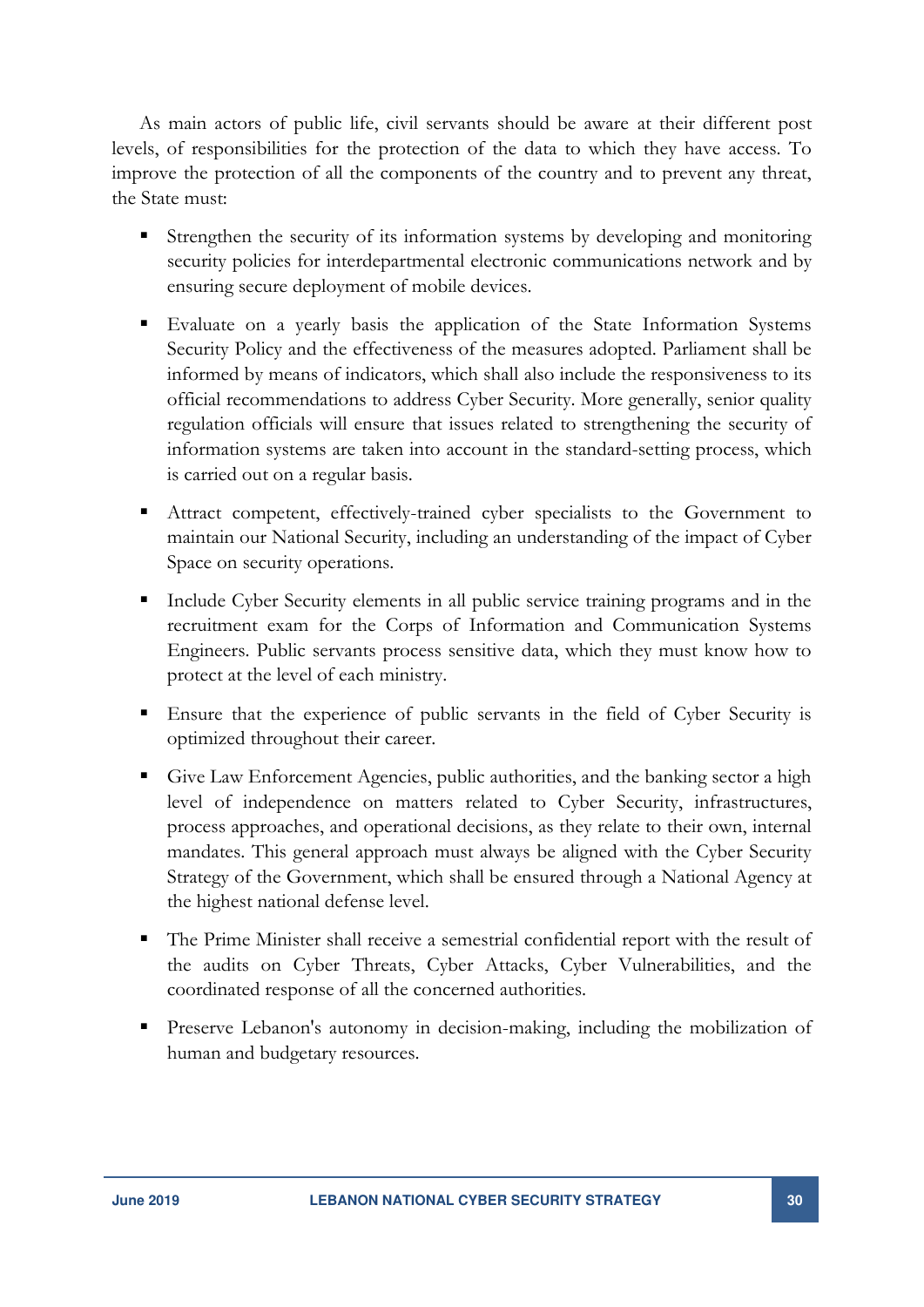### <span id="page-30-0"></span>**3.5 Promote industrial and technical capacity**

Lebanon must develop an ecosystem conducive to the development of the digital economy and the international promotion of its digital products and services. It must ensure that administrations, companies, and citizens have access to digital products and services at levels of trust and security adapted to uses and Cyber Threats. For this purpose, the country must:

- Develop and enhance the national offering of security products and services. In collaboration with the various ministries (Telecom, Industry, Economy, Interior, Defense, Foreign Affairs, OMSAR, etc....) and a National Agency for Cyber Security (NCISA), the State must promote an industrial policy to strengthen national companies developing computer security products and services. The State must also encourage dynamic new businesses in Cyber Security and the development and the production of advanced cyber-products.
- Collaborate with stakeholders with Cyber Security companies in particular and academic environments to provide training and advice to the public and private sectors. As the burgeoning and innovative Cyber Security sector is a necessity for the national modern, digital economy, the State shall seek to develop opportunities for collaboration with the private sector in training and education and to promote facilities for maintaining and exercising skills. For their part, Cyber Security companies shall provide governments and businesses with cuttingedge technologies, training, and advice.
- Produce or procure reliable equipment to detect and protect from Cyber Attacks, primarily for life-critical operators (OIV- *Opérateur d'Importance Vitale*), as well as secure mobile products for all businesses. Most of the equipment and digital products available on the market today do not have the level of computer security to keep them safe. For companies, the level of product security must therefore become a differentiator, a competitive advantage. An adequate security evaluation and certification process must be put in place to clear mission-critical equipment.
- Identify and list, through NCISA, all the country's critical infrastructures (OIVs) to implement *ad-hoc* security policies and best practices.
- Qualify and monitor Cyber Security products, hardware, and services to identify those which can endanger IT activities by enabling Cyber Espionage and government-sponsored attacks.

## <span id="page-30-1"></span>**3.6 Support the export and internationalization of Cyber Security companies**

It is essential for Lebanon to support the creation and development of an industrial sector of Cyber Security, for which it must: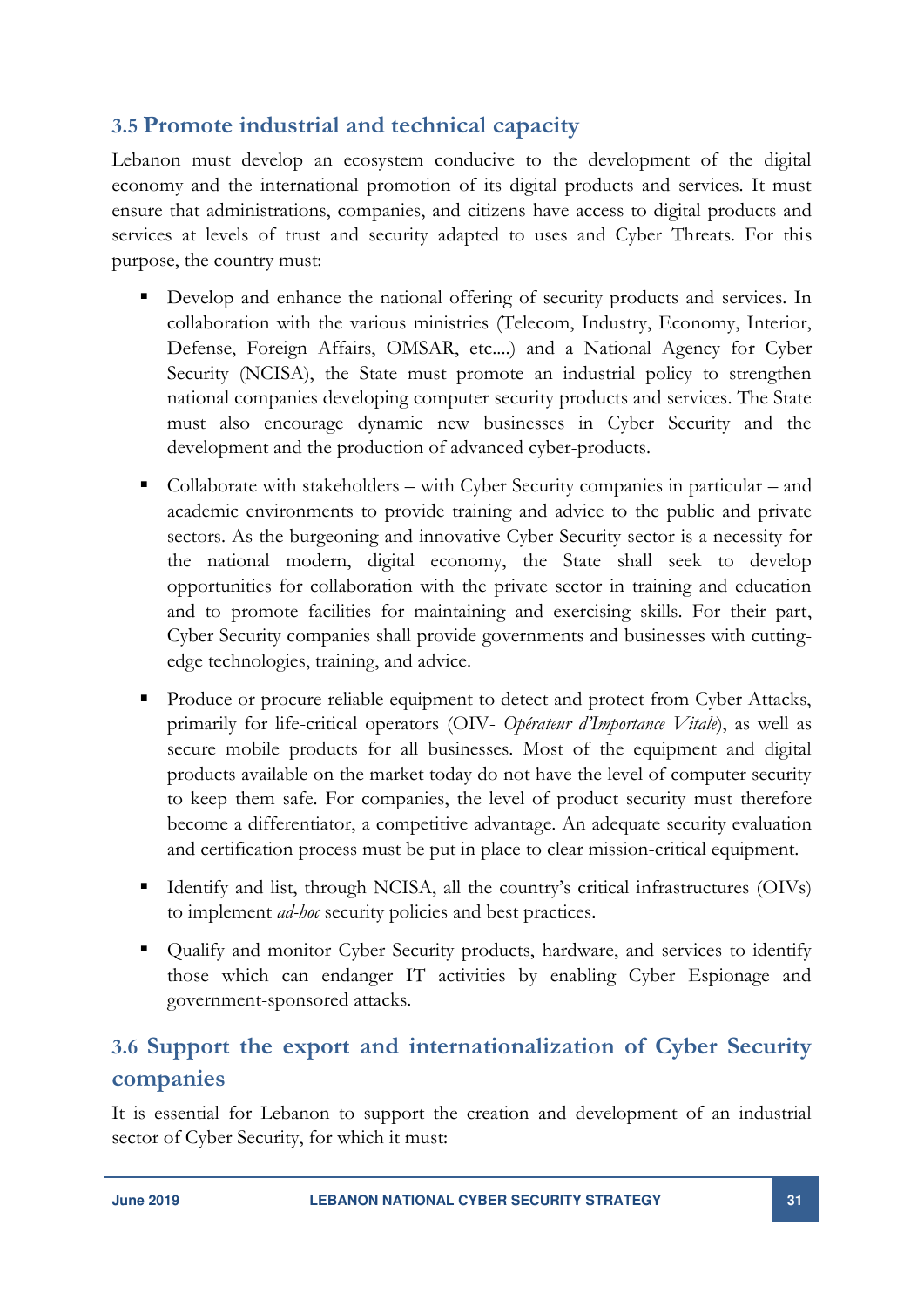- Support collaborative initiatives generated by the private sector. The State shall support the economic development of the industrial Cyber Security sector to encourage the local development of Cyber Security products and services that will ensure Lebanon's non-dependency on foreign and foreign-controlled security products.
- The State shall seek to enhance the visibility and competitiveness of the Lebanese products abroad and facilitate access for SMEs and start-ups to international markets. Interdepartmental coordination will be structured and strengthened. An organization in support of companies will be implemented beyond the one-off and often isolated actions currently carried out by the various ministries and state entities. Export control procedures for Cyber Security solutions will be clarified and optimized.
- **Create specific support systems for Cyber Security actors, with clear conditions** for access and implementation methods. In parallel, clarify and optimize the conditions of access to implementation methods of existing support systems.
- Establish clear procedures to control the export of Cyber Security solutions.
- Integrate security criteria into the selection of digital products and services in public procurement.

### <span id="page-31-0"></span>**3.7 Strengthen collaboration between the public and private sectors**

As a major player in the economy and the main service provider, the Government is the first potential user of high-level Cyber Security products. Greater permeability between the public and private sectors would allow Lebanon to enhance its efforts in the area of every-day digital security, by enabling each beneficiary better to detect and deal with Cyber Threats. For that, it would be necessary to:

- Encourage the creation, development and innovation of the Cyber Security sector, in collaboration with the Government, academia and the private sector.
- Strengthen collaboration between Government and industry to provide each with proactive information on threats. In order to obtain information, each has to contribute to upstream disruption efforts.
- Encourage Government-industry partnerships to help define and target interventions for growth and innovation.
- Support the establishment of accelerators and start-ups dedicated to Cyber Security.
- Collaborate with the financial sector to make Lebanon a more hostile environment for those seeking to monetize stolen credentials, including disrupting their networks.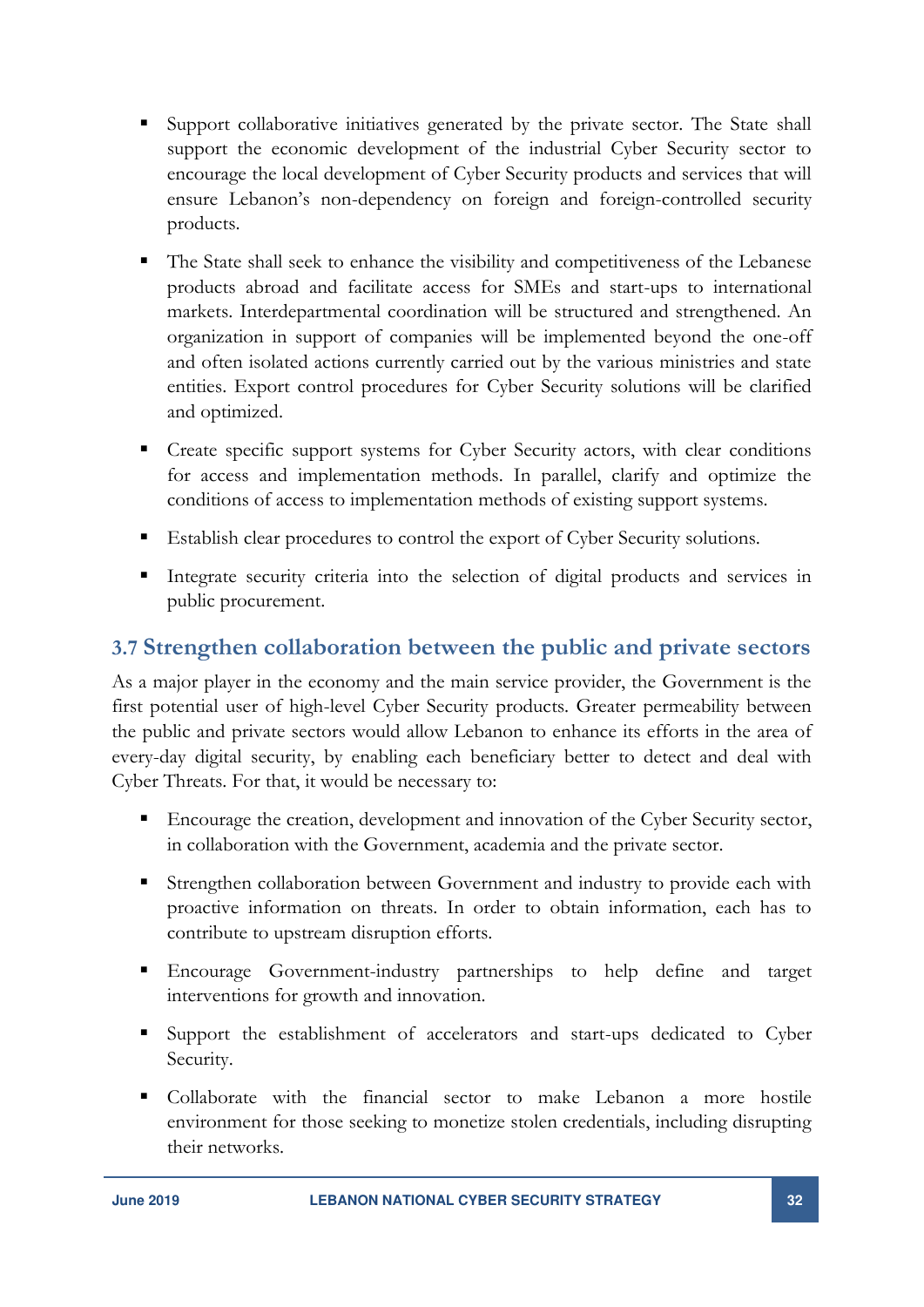- Transfer, through NCISA, the gained knowledge to the private sector in order to enhance its Cyber Security, while identifying competent and trustworthy service providers, which should enable the detection and treatment of the inevitable growth in the number of Cyber Attacks against businesses. The requirements for Cyber Security must be integrated in public contracting and draft legislation, while stimulating growth in the Cyber Security sector through:
	- Integrating security criteria in the selection of digital products and services in public contracting;
	- Offering a bonus factor if the bid is accompanied by a Cyber Security risk analysis;
	- Ensuring that laws include a section in their impact assessment dedicated to digital technology, including Cyber Security.

### <span id="page-32-0"></span>**3.8 The role of Law Enforcement Agencies**

To improve Cyber Security capabilities, Law Enforcement Agencies (Army, Internal Security Forces, General Security, State Security) must take the following actions:

- Increase the capacity of LEA, in coordination with international partner agencies, to identify, anticipate, and disrupt hostile cyber activities of foreign actors, Cyber Criminals, and terrorists. This will improve their intelligence gathering and exploitation, in order to obtain preventative information about the intentions and abilities of attackers.
- Strengthen law enforcement efforts to prosecute and target criminals, wherever they may be, in coordination with local and international partners. Law Enforcement Agencies shall target criminals, who persist in attacking Lebanese citizens and businesses, by dismantling their infrastructure and facilitation networks.
- Law Enforcement Agencies and the banking sector shall also continue to contribute to the awareness and standardization of Cyber Security.
- Improve the actions of LEA and judicial services in investigations under judicial authority. The most important enabler factor and approach for all issues related to Cyber Crimes is dedicated, high-level, professional technical training, which must include laboratory-based, hands-on modules, sessions, and exercises. Additional boosters of quality can speed and enhance this process – these include dedicated procedural, technical, and operational relationships with international Cyber Security bodies, organizations, and specialized teams, supported by regular information sharing.
- Strengthen coordination across Law Enforcement Agencies, including exchanging information on threat analysis.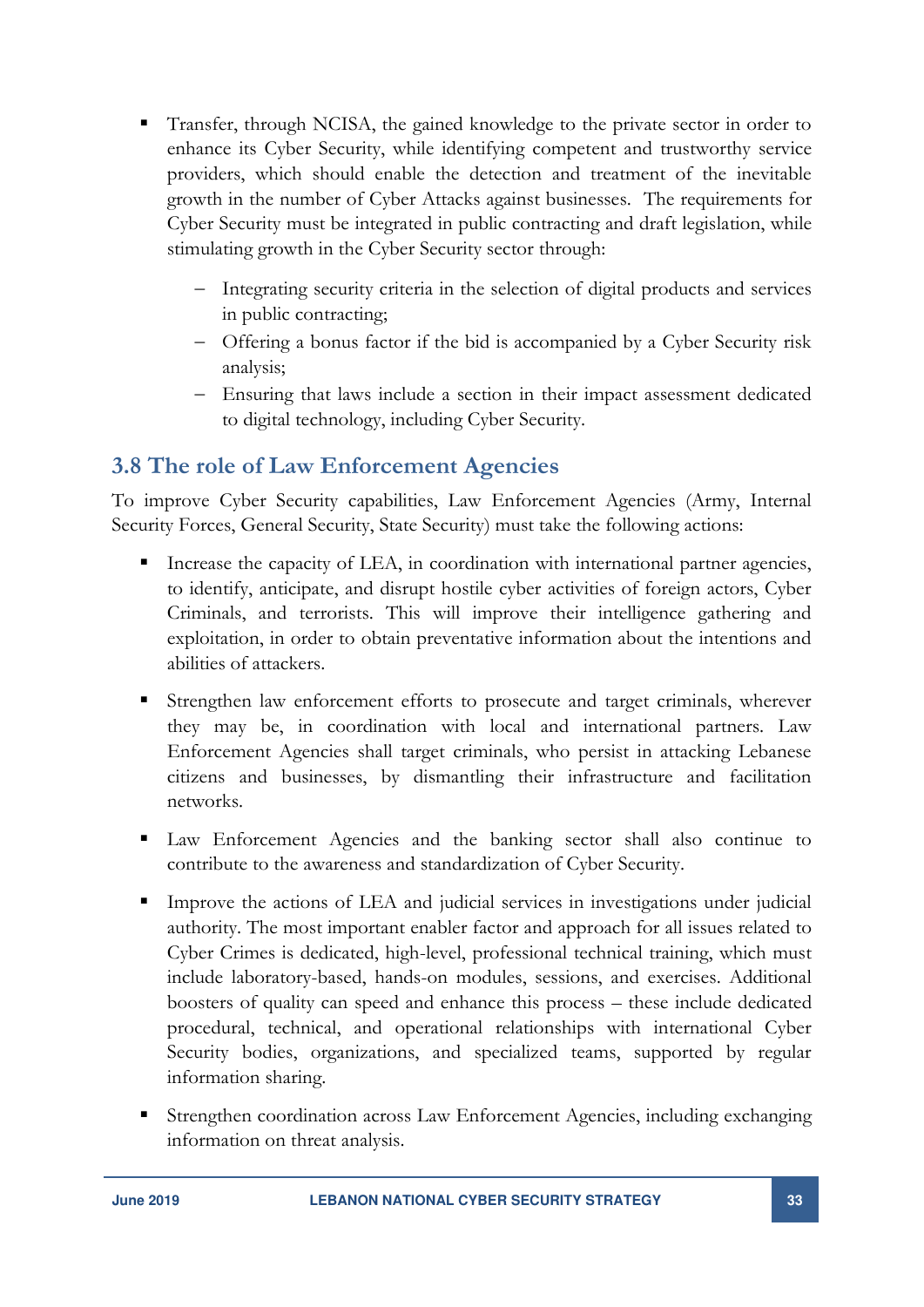- Treat anticipation and prevention as a priority for competent authorities dealing in information system security. This can be achieved by building a Cyber Threats Intelligence platform. This CTI platform should receive continuous input data both from domestic (National Agencies) and foreign sources. Data may even be obtained through the acquisition of commercial data sets ("feeds") from the few specialized, private companies, which provide 100% neutral information, i.e. not officially or unofficially backed by any foreign Government. The CTI platform shall act as the core of the Government's National CERT (CERT-LB), **which must be established within the NCISA**. The CERT-LB shall then provide data feeds, alerts, early warnings, etc. to domestic SOCs (Security Operation Centers).
- Enhance the Cyber Warfare capabilities of Intelligence Agencies and the Army, by, for instance, securing training sessions and support, exposing them to the activities and best practices of similar Cyber Security Agencies in most advanced countries.
- Facilitate coordination among National Agencies, by, for example, hosting periodic meetings to discuss Cyber Security matters, providing facilities to the agencies in order to meet and respond to national cyber incidents, and hosting domestic Cyber Security incident response drills.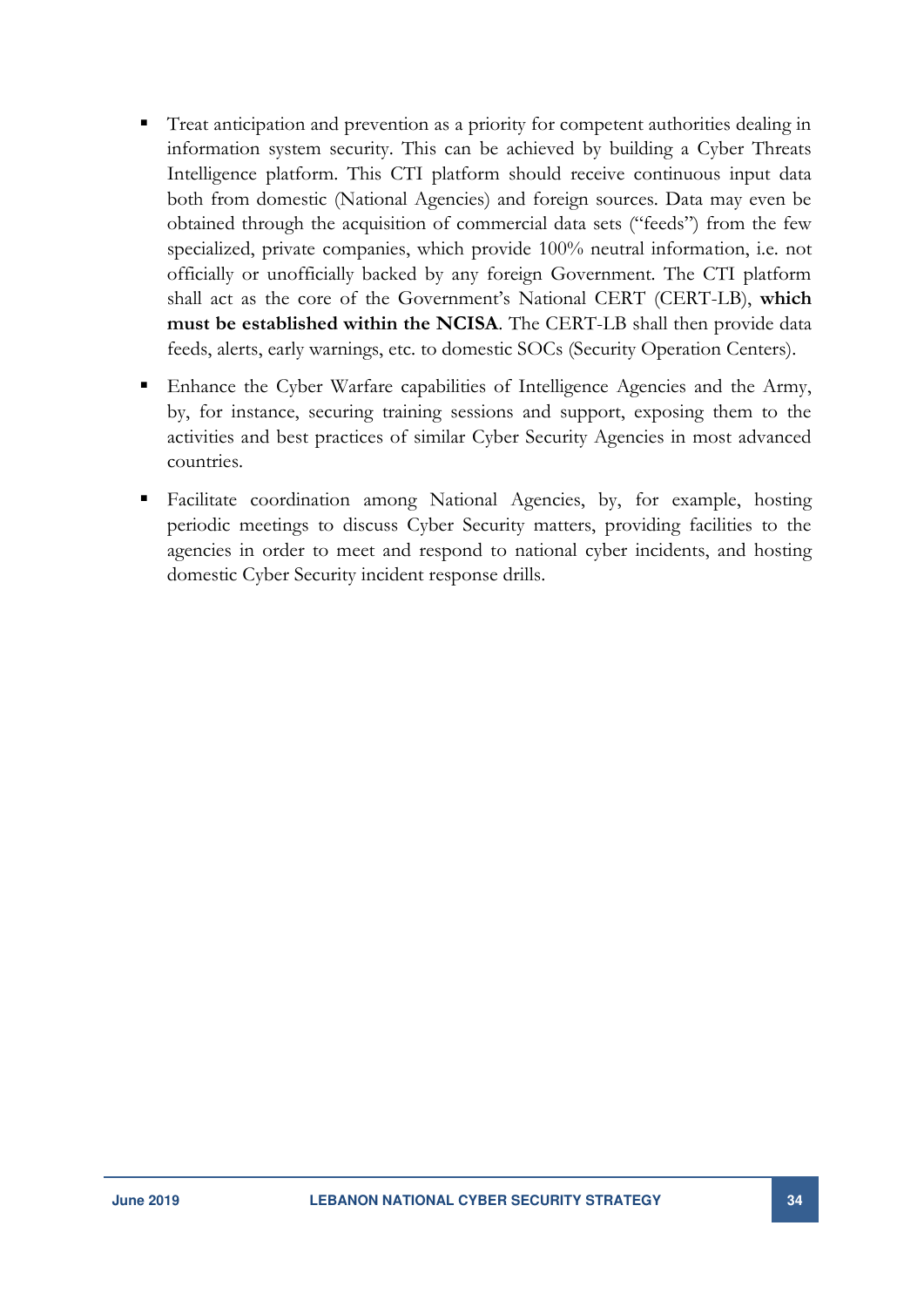## **4. Objectives**

<span id="page-34-0"></span>At the national level, Cyber Security strategy must be designed to implement, for the public and private sectors and for citizens, a strategic defense plan against Cyber Threats, ensuring its sustainability by institutionalizing it through a clear structure and objectives. A Cyber Security Strategy shall also incorporate decisive actions to protect the Lebanese economy and the privacy of Lebanese citizens. Overall, the main goal of this National Strategy is to outline a set of decisions, which must lead to operational actions that make Lebanon confident, capable, and resilient in a fast-moving digital world.

The following main objectives must be accomplished:

- Encourage the Government, organizations, businesses, and individuals to play their part in this collective effort to secure the national Cyber Space;
- Improve the availability and usability of services, enhance transparency, encourage citizen participation in governance, and cut public and private sector Cyber Threats and the costs of Cyber Attacks;
- Apply an appropriate and effective incident management notification and response mechanism;
- Manage security incidents and reduce risk, thus being able accurately to estimate current and upcoming Cyber Threats;
- Respond quickly and effectively to Cyber Threats, using the most appropriate capability, to major incidents in Cyber Space as they occur to maintain the security and resilience of networks, data, and systems.
- Develop the legal, procedural, and technical means to defend Lebanon against constantly evolving Cyber Threats, to provide an effective response to incidents, and to ensure the protection and resilience of the country's networks, data, and systems;
- **Improve response capabilities to Cyber Attacks by adopting appropriate measures** and increasing the country's resistance to the most common Cyber Threats. The Government needs to build on its capabilities and those of the industry, actively supporting the development and implementation of active Cyber Defense measures to significantly improve ICT security levels on domestic networks;
- Provide support and assistance to organizations in response to security incidents. In particular, the State must ensure that the Government, whether from a preventive perspective or in response to an incident, collaborates actively with the private sector. National incident management processes must take a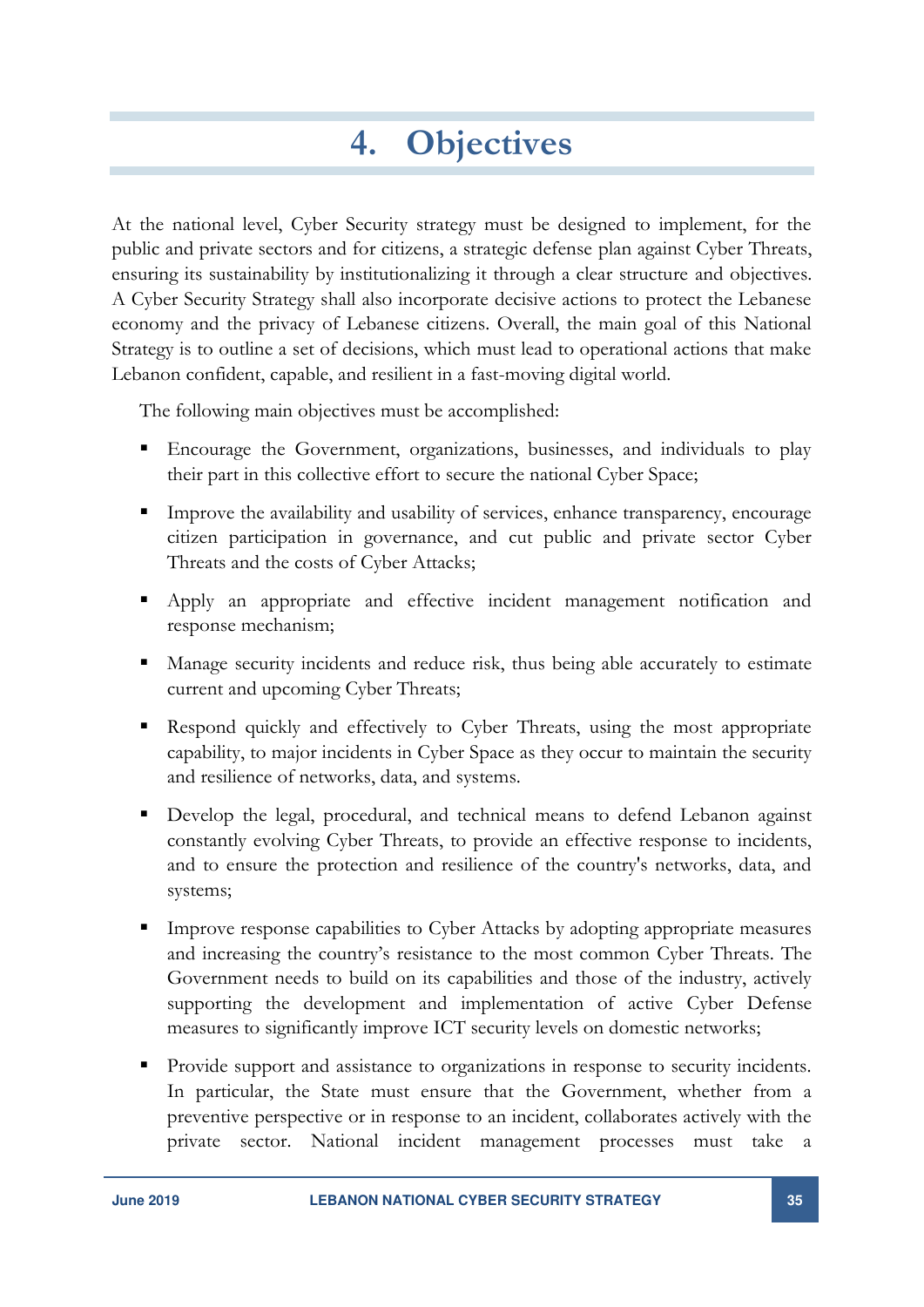comprehensive incident approach, through which it is possible to learn from partners and share mitigation techniques;

- Ensure that incidents are **mandatorily and promptly reported to the Nation's Cyber Security Authority, namely the NCISA**, thus allowing an understanding of the magnitude, scope, and severity of the threat;
- Identify the root causes of attacks at the national level, reducing the incidence of multiple and repeated exploitation on several victims and sectors;
- Use relationships with other IT security incident response teams, both at the domestic and international level, as part of an incident management protocol;
- Measure Cyber Crime using reliable statistics and analysis of digital crimes to guide responsive action. In the absence of such statistics, public authorities cannot continuously reassess policies and implement adequate measures. In this case, the Ministry of the Interior must implement new instruments to monitor the evolution of Cyber Crime to guide public action;
- Establish a database of cyber incidents to enable both a broad view and detailed analysis of Cyber Threat trends to identify security solutions and/or product and service needs. This would also benefit the cyber-insurance industry, which relies on statistical and historical data about cyber incidents in its assessment of risk;
- Promote a *Secure Internet* environment for Vital Operators. Each OIV should develop and implement its security measures and security policies in line with this Strategy, in order to operate their security operation center for monitoring and reacting efficiently to security incidents, with the support of behavioral analytics techniques, intelligent correlation, and filtering of security alerts;
- Encourage hardware and software vendors to develop and sell products, for which security controls are enabled by default;
- Once the Lebanese cyber environment and Cyber Hygiene comply with basic standards of security at the level of the single technological product/item and the single user (Stakeholders), the NCISA shall produce new standards with the main objective to obtain a full *Security by Design* for every ICT device connected to Lebanon's assigned public IP address space;
- Ensure that service providers comply with laws and regulations. The challenge here is to make a drastic change in the security controls built into the software and hardware already enabled by the manufacturer before the product is launched on the market. The user must be able to benefit from maximum security on a commercially viable product or service, while remaining in the context of a freely accessible and open Internet;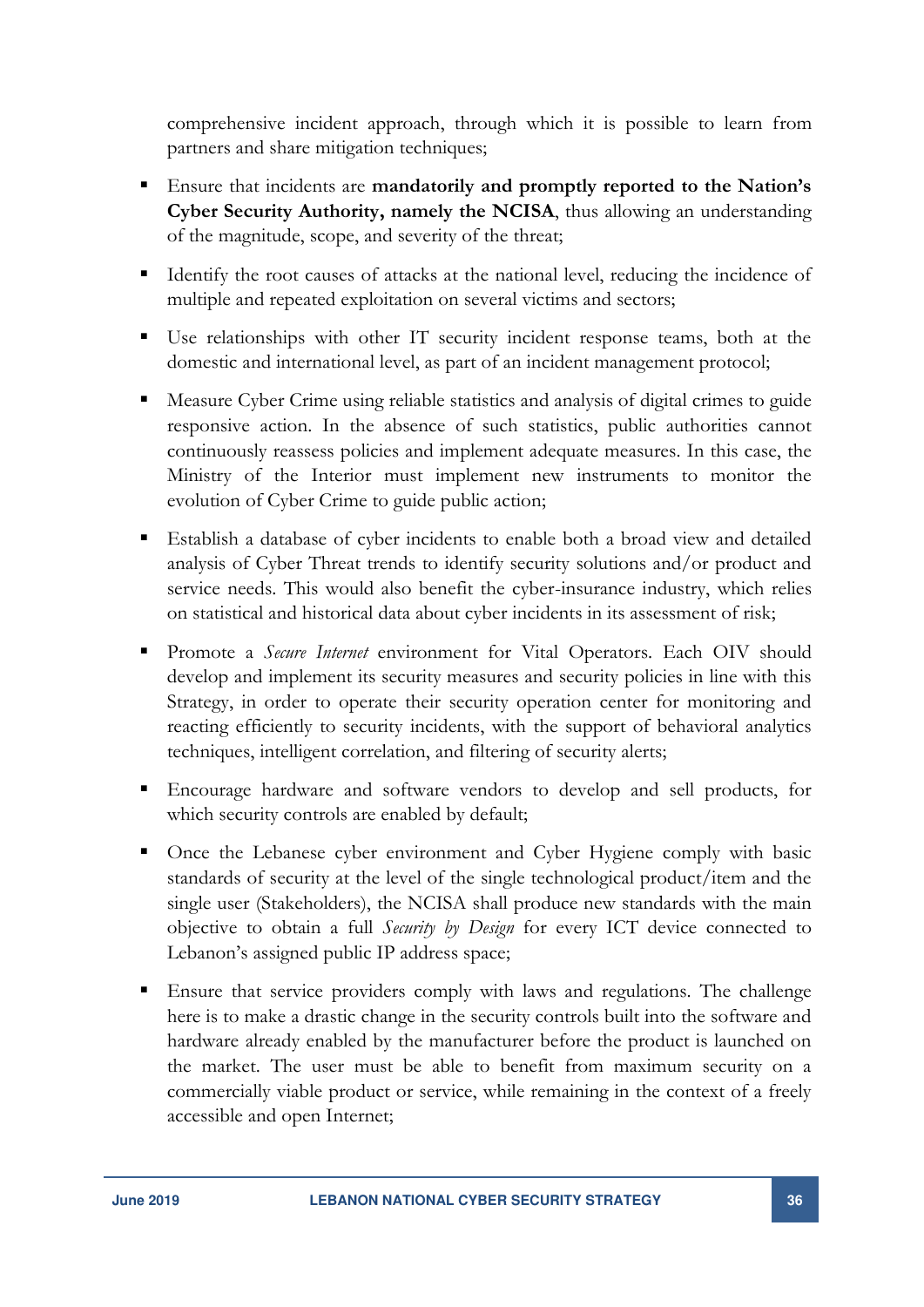- Emphasize human values in Cyber Space, promoting respect for human rights to ensure that individuals are empowered, that they have complete digital selfdetermination, and privacy;
- Change behavior by ensuring that Governmental entities, organizations, businesses, and individuals have the knowledge and skills to defend themselves and take appropriate measures to protect themselves and their clients from the harm caused by Cyber Attacks;
- Sensitize the Lebanese people to good practices and launch an ambitious program to raise awareness among all Lebanese, following the below line of actions:
	- Integrate Cyber Security awareness into all higher education and continuing education programs; integrate Cyber Security into the pre-university education system (in the form of classroom activities, challenges, and summer courses) and into programs in specific fields, such as computer science; implement Cyber Security awareness programs in partnership with universities, schools, and private organizations;
	- Launch a call for expression of interest to produce awareness-raising content addressed to the general public;
	- Launch national initiatives in partnership with LEA to raise awareness of the risks of the Internet and educate school students;
	- Create a digital education portal in collaboration with the academic community;
	- Develop projects for communication campaigns as part of a "great national cause" (to build confidence in digital products);
	- Promote Cyber Security best practices and launch awareness campaigns to engage the society, and highlight the risks of enemy manipulations of information in the Cyberspace;
- Ensure a radical change in public behavior, maintaining a consistent set of messages on Cyber Security guidance from both the Government and its partners;
- **Improve the culture of Cyber Security in Lebanese society by understanding cyber** risks and the stages of Cyber Hygiene;
- Inform about the risks of manipulation and propaganda techniques used by malicious actors on the Internet. The relevant defense and security services are responsible for detecting propaganda or Cyber Terrorism incidences and providing the government with recommendations for the implementation of counter measures. It is crucial to put in place an information platform to respond to acts of propaganda or destabilization;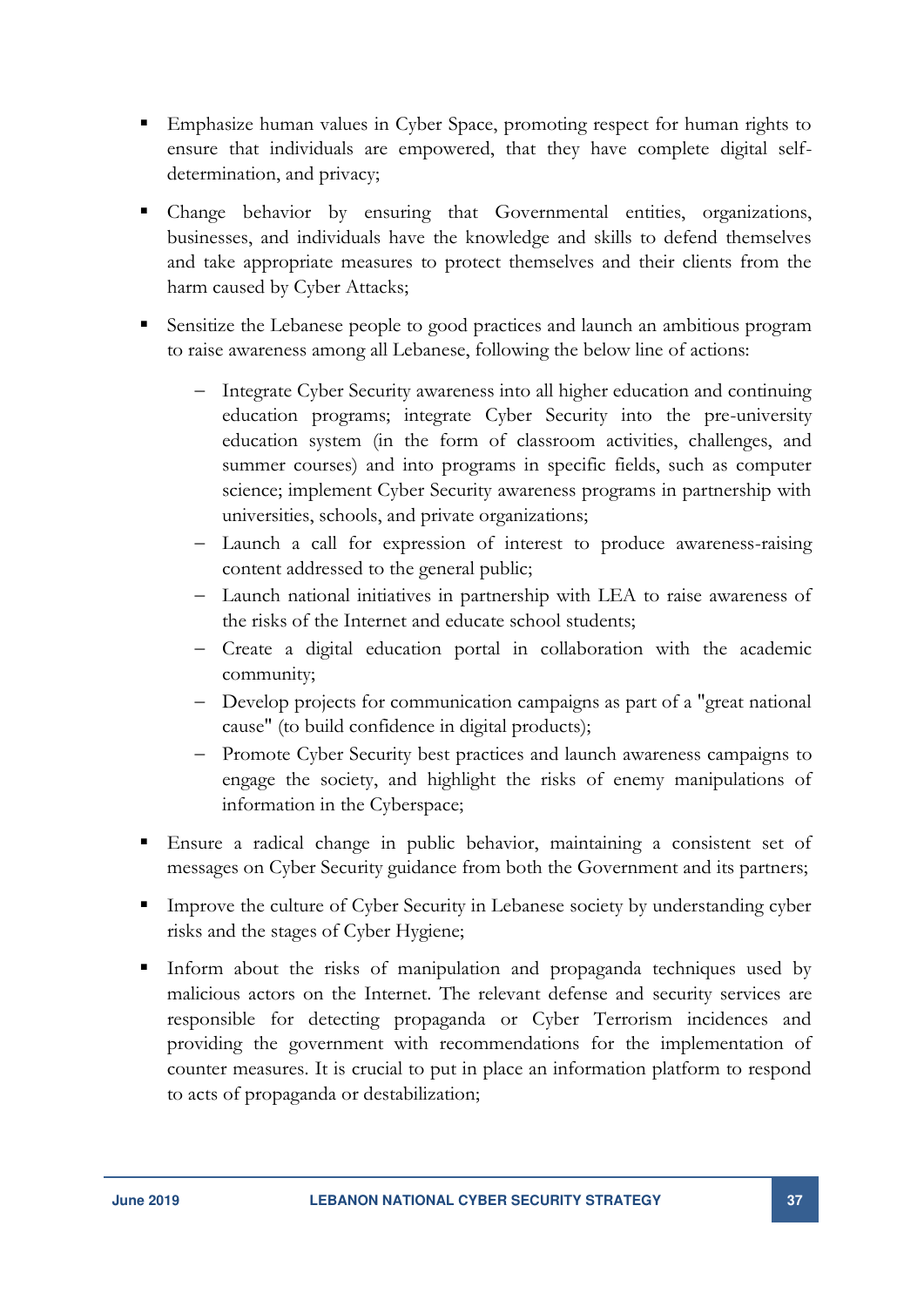- Strengthen the security of the most sensitive information systems of critical infrastructures, in both public and private operators, through adequate and regularly updated legislative measures. This process will gradually be extended to public and private operators involved in handling or managing sensitive information systems;
- Ensure that the LEA have the strongest defenses to keep their networks and platforms secure and resilient. These stakeholders must be able to continue to operate and maintain their freedom of action despite Cyber Threats, and to provide assistance in the event of a large-scale Cyber Attack at the national level.
- Prepare the legal and operational phases for the institutionalization by creating a central authority at the highest level of defense: the NCISA.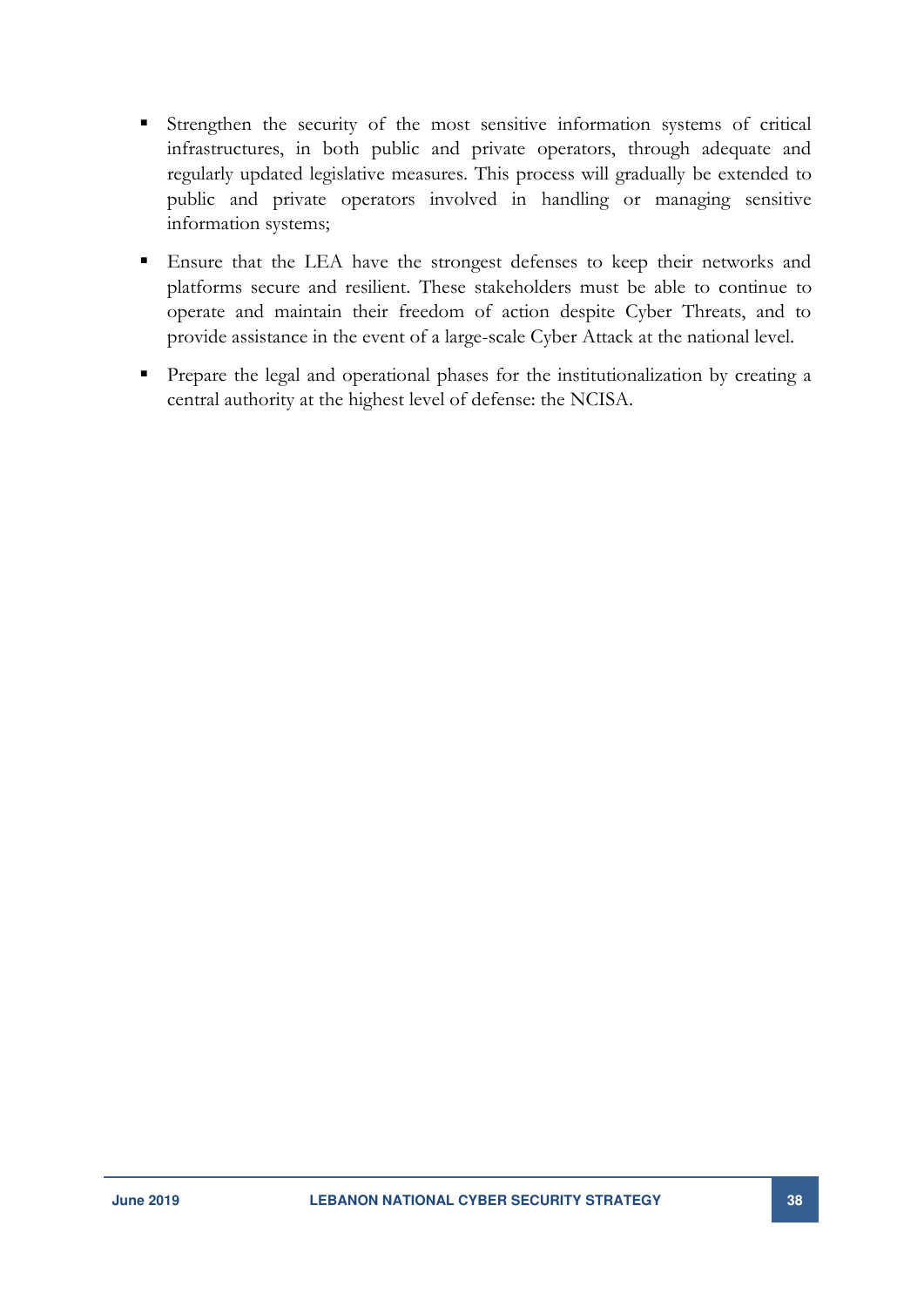## <span id="page-38-0"></span>**PART II. INSTITUTIONALIZATION – THE NATIONAL CYBER SECURITY AND INFORMATION SYSTEM AGENCY (NCSIA)**

The security of information systems is of crucial importance to a wide variety of organizations and actors, both public and private, domestically and internationally.

Whether in the political, diplomatic, economic, or military field, Cyber Security is today a collective concern and a national priority. Indeed, Cyber Threats and Cyber Attacks are on the rise and they can inflict serious damage to the interests of the Nation. Faced with this risk, Lebanon, like many other countries around the world, must have a strong and reliable national computer defense system.

To achieve this goal, the National Cyber Security Committee has concluded that the creation of a national agency for the security of information systems is a necessary and essential step to facilitate a coordinated and proactive approach to managing Cyber Security problems and to track the growth and diversity of Cyber Threats and to robustly address their increasing sophistication.

The creation of a Lebanese agency reporting directly to the Prime Minister and attached to the General Secretariat of the Higher Council of Defense is a crucial step in the response of the Lebanese State to major current and future challenges in the field of Cyber Security.

The NCISA shall perform its mandate in close coordination with the concerned ministries and LEA, without conflicting with their respective legal and mandated roles.

The NCISA will enable Lebanon to centralize and coordinate decisions at the level of the various state services in the field of Cyber Security, and thereby increase the country's resilience to digital threats.

Part II of the Strategy gives a detailed description of the NCISA's role and functions and the different sectors in which it will operate.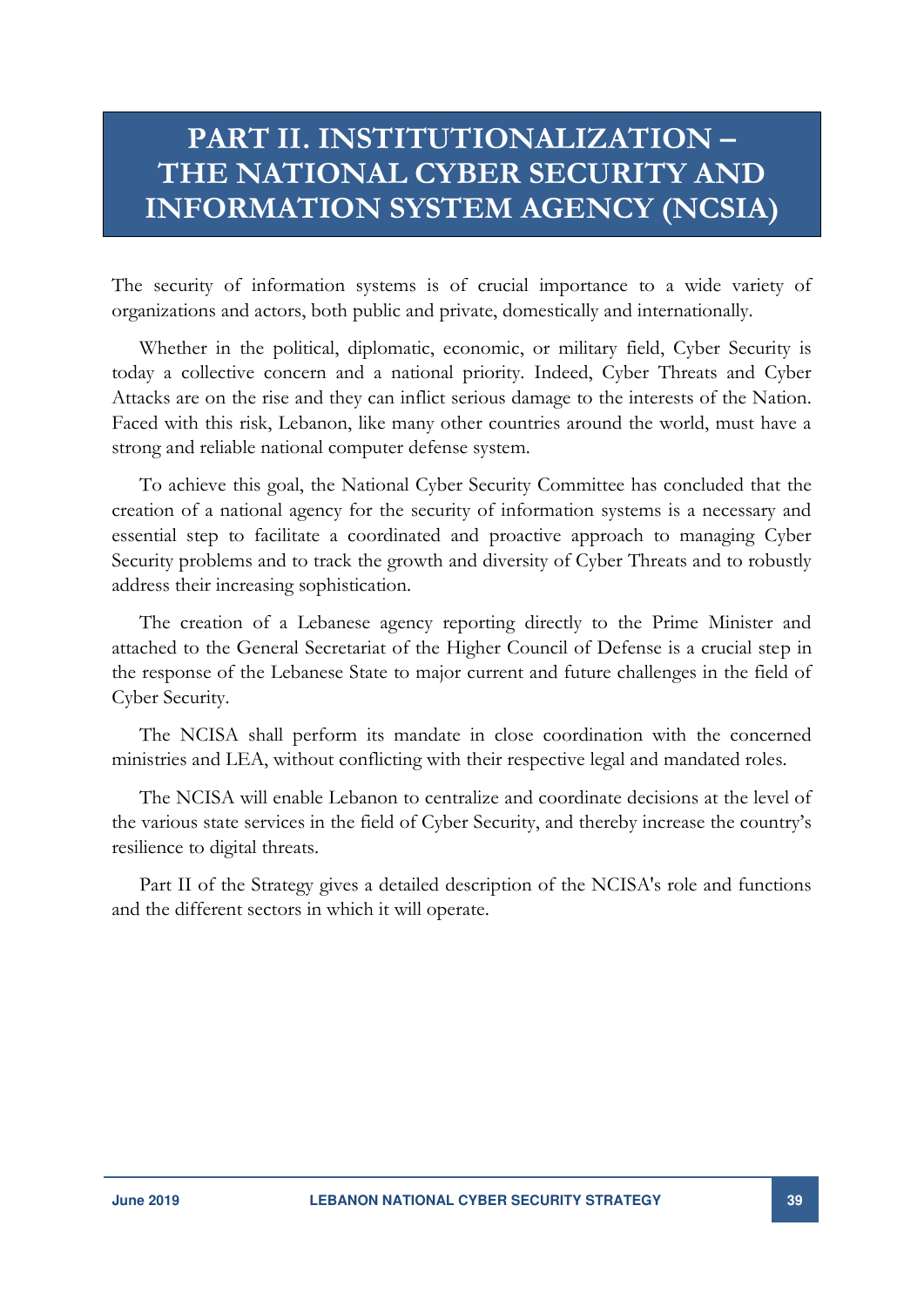## <span id="page-39-0"></span>**5. The Institutionalization of a National Agency for Cyber Security**

The National Cyber Security and Information System Agency (NCISA) is a governmental authority, operating under the General Secretariat of the Higher Council of Defense, responsible for Lebanon's information system Cyber Security policies, procedures, and their implementations in line with the Lebanese National Cyber Security Strategy. The NCISA performs its public duties within the framework of the legislation, rules, and regulations pertaining to Cyber Security.

The area of activities of this NCISA are, inter alia, to set policies and procedures, to develop plans, to assess vulnerabilities, to identify threats, to enhance awareness, to alert with recommendations- to respond promptly and efficiently to Cyber Attacks in order to maintain the Lebanese cyber environment secure and resilient.

The NCISA also defines critical information infrastructure and critical operators, helps to classify data, and establishes a certification framework for high-level digital security products. Moreover, the NCISA aims to raise the level of knowledge in Cyber Security by initiating and spreading awareness through training programs as well as the diffusion of know-how exchanged through international cooperation.

The NCISA's essential role is as a coordinator and facilitator: it coordinates with all government agencies, concerned ministries, and other public institutions and fosters cooperation among the public and private sectors, industry, and academia.

The NCISA, within its mandate, assists and supports all stakeholders from the public and private sectors concerned by Cyber Security. The NCISA also provides technical advice and establishes guidelines reflecting public and corporate priorities and best practices in terms of Cyber Security.

NCISA shall work closely with concerned ministries and institutions, LEA, and with the industrial sector to assess and share information on the latest criminal threats, help industries defend against threats, mitigate the consequences of Cyber Attacks on Lebanese victims (administration, corporate, industry, individuals…), and create a national template for handling emergency situations in Cyber Space or Cyber Security.

#### <span id="page-39-1"></span>**5.1 The NCISA's mandate at the national level**

The National Cyber Security Information Agency (NCISA) draws its legitimacy from a country-wide mandate that defines its role and determines its functions, in accordance with the national needs in Cyber Security as defined by the Government's Strategy.

NCISA shall thus be assigned the following tasks: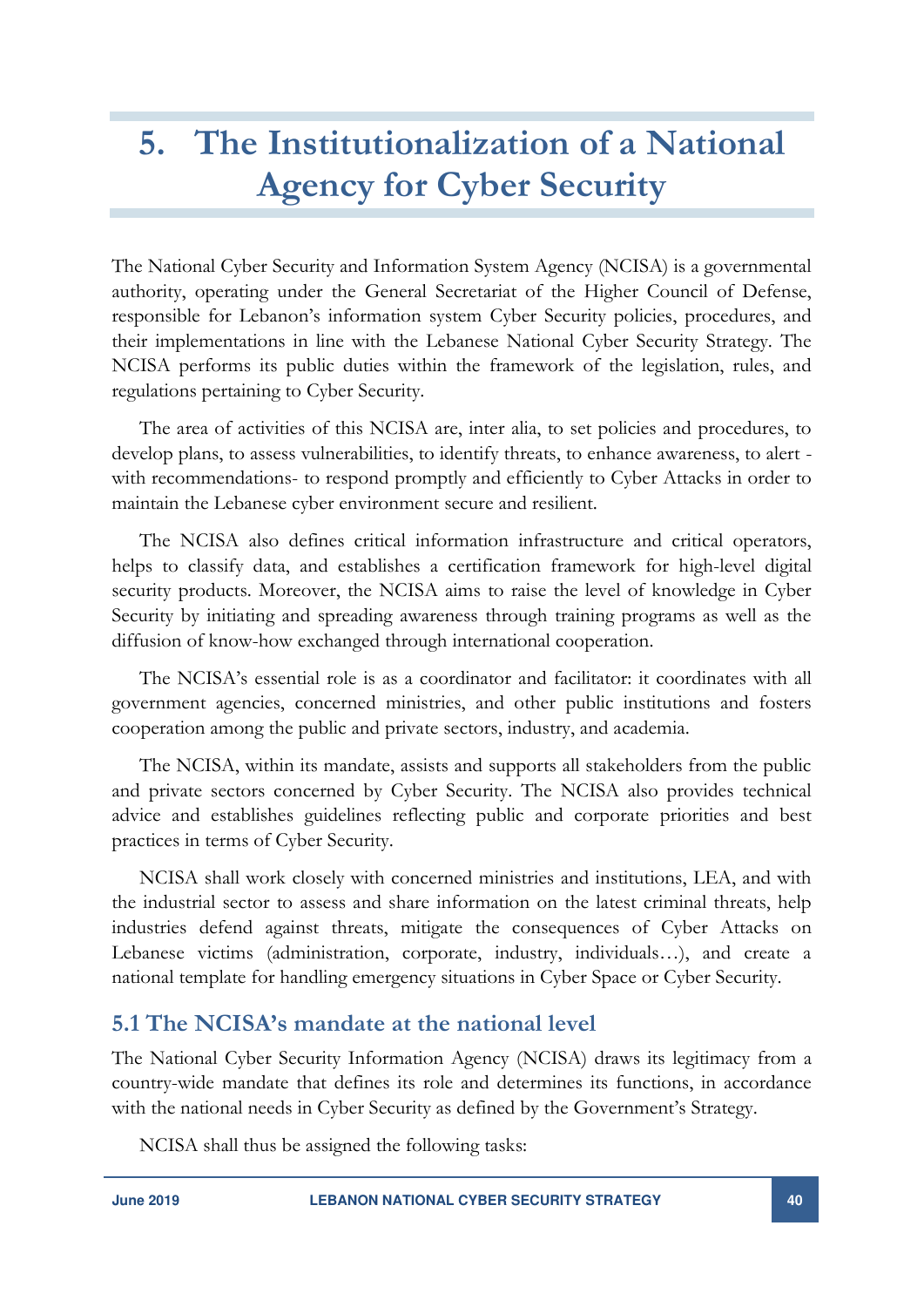- 1. Facilitate and supervise the design, implementation, and coordination of secure inter-ministerial/inter-departmental means of electronic communications at the governmental level.
- 2. Elaborate the implementation of the country's Cyber Security Policy for Information Systems and secure the effectiveness of the measures adopted based on a yearly, confidential audit and evaluation report that shall be submitted to the Prime Minister.
- 3. Support in establishing, at the national level, the Cyber Security Incidents Response Team (CSIRT) that works daily with the ministries and law enforcement agencies. The CSIRT is the central repository of cyber incidents across the territory, where all stakeholders exchange their notification of Cyber Attacks. The CISRT supports all participants in the remediation, defense and prevention against the notified attacks. Also, it defines the Cyber Threat scale and issues a yearly National Threat Watch Report. It cooperates closely with the international CSIRT community (FIRST).
- 4. Build an event or incident detection system for threats that can affect the national information systems security and coordinate the intervention in response to these events.
- 5. Organize, as needed, Cyber Security training courses and awareness-raising campaigns for governmental institutions, government personnel, and interested private entities in the field of information systems Cyber Security and Cyber Defense.
- 6. Assist and advise public administrative entities and institutions as well as the private sector on the implementation of secured information systems that are resistant to Cyber Attacks and diffuse threat assessment and recommendations to the public and private sectors and to the citizens.
- 7. Apply appropriate Cyber Security standards and enforce their adoption in all government agencies.
- 8. Provide dynamic intelligence on criminal Cyber Threats in a common database, which the industry can interface with to better defend itself.
- 9. Identify standards and practices and safety tips related to observed Cyber Security incidents.
- 10. Cooperate with relevant operators, mainly operators of vital importance (OIV) and critical infrastructure, to identify and characterize Cyber Attacks affecting their operation.
- 11. Protect the Government's classified and highly sensitive information and assets from Cyber Attacks.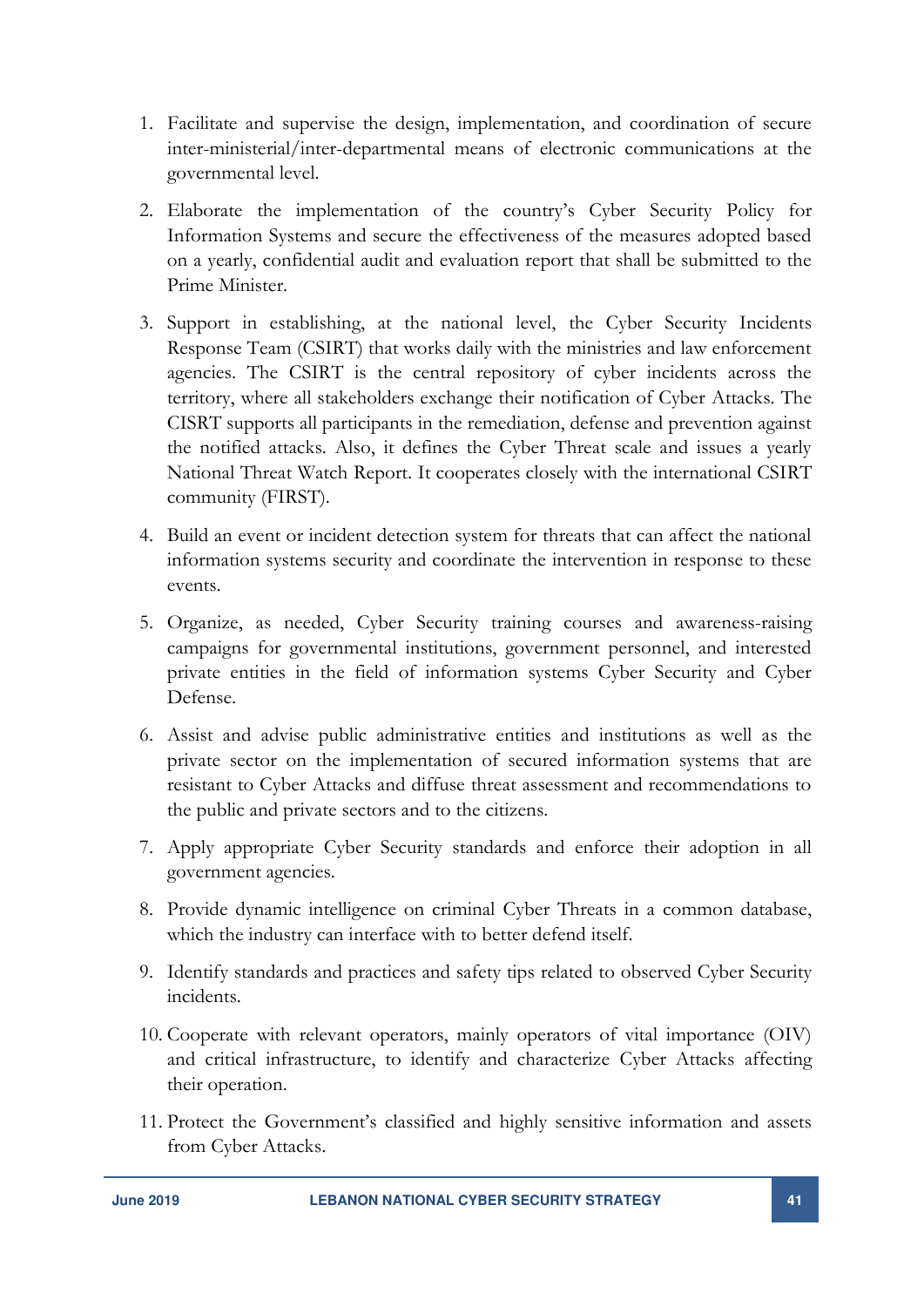- 12. Perform Cyber Security crisis management drills. Such drills that will be conducted at the national level shall progressively cover the entire territory and the sectors of activity of vital importance.
- 13. Law Enforcement Agencies and concerned administrative entities/ministries and institutions, in conjunction with NCISA, shall continue to set up operational Cyber Defense capabilities to deal with major Cyber Security-related crises.

### <span id="page-41-0"></span>**5.2 The NCISA and the public – from individuals to companies**

The NCISA provides quality support and recommendations to businesses and citizens on Cyber Threats. By doing so, it sets up, for example, an easily accessible database of information and prevention systems and conducts publicity campaigns aimed at informing and raising awareness about Cyber Threats among the general public.

As part of its role with the general public, the NCISA shall:

- Implement measures to defend Lebanese citizens and computer information systems against known and emerging threats by establishing a platform that allows corporate entities/citizens to notify NCISA of the Cyber Threats they face.
- For prevention purposes, recommend technical solutions and training programs aimed at protecting/securing the digital domain. These solutions shall include national and international drills, accessible to all companies and the general public to improve preparedness in Cyber Space.
- Participate in the orientation of academic research, studies, and the development of software, hardware, devices, and technologies centered on information systems security.

#### <span id="page-41-1"></span>**5.3 The NCISA's involvement in the qualification and monitoring of products**

In ensuring the quality of digital products and services, the NCISA shall carry out the following tasks:

- Help ensure an active surveillance of digital security technologies used by government institutions, businesses, and citizens.
- Assist in qualifying and monitoring Cyber Security products and services and support the development of new digital security assets that reflect the latest trends and changes in usage patterns.
- Contribute to the promotion of national technologies and know-how in information systems security by developing a framework for product qualification and certification in line with the Government's objectives and sovereignty.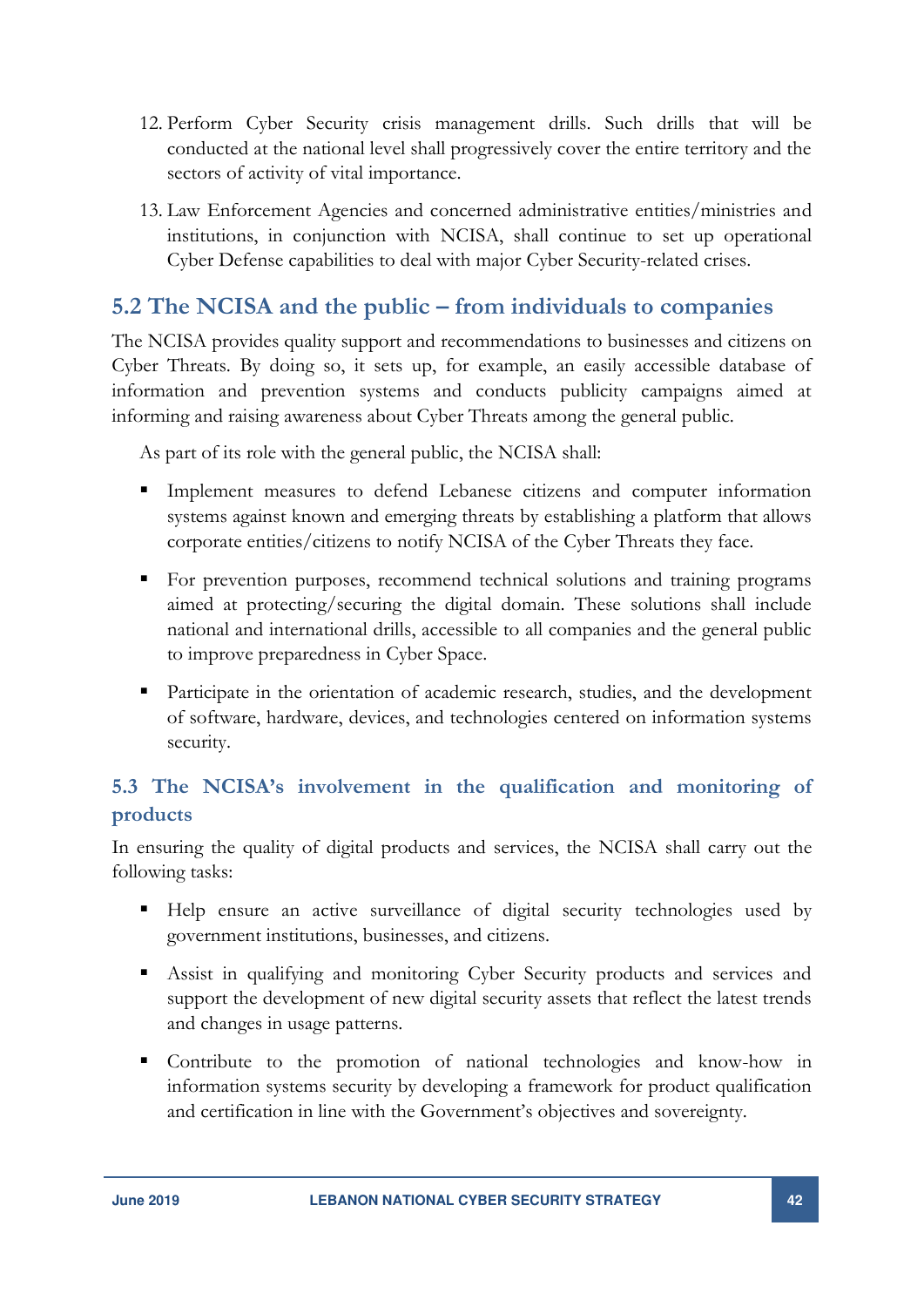## <span id="page-42-0"></span>**5.4 The NCISA facing Cyber Threats**

The NCISA analyses and manages the risks of Cyber Attacks when new technologies are deployed in the digital transformation process. It shall be responsible for the following:

- Setting up a National Cyber Security Incident Management, which maps out the most critical systems, and conducts Cyber Threat analysis, detection, and understanding.
- Monitoring technological evolution to anticipate changes and propose the necessary innovations in information systems security.
- Conducting audits of service information systems and collecting technical information for the sole purpose of managing Cyber Security incidents affecting these systems.
- Strengthening and supporting LEA in the fight against Cyber Terrorism and organized Cyber Crime by improving the means in the following initiatives:
	- Countering hostile foreign actors;
	- Preventing Cyber Terrorism;
	- Countering, on the domestic territory, radical thinking and behavior related to Cyber Space;

#### <span id="page-42-1"></span>**5.5 The NCISA and the protection of Operators of Vital Importance (OVI)**

An Operator of Vital Importance (OVI) or a critical infrastructure is any public or private entity that manages and operates sensitive data and important sectoral services, such as, but not limited to, the telecommunication infrastructure, energy sector, health infrastructure, national personal data platforms, etc....

The NCISA's role in protecting OVIs shall follow the actions below:

- Strengthen the protection of vital operators, particularly in the areas of electronic communications, electricity supply, and digital service companies by adopting strong requirements for Cyber Security safety regulations.
- Involve electronic communications operators and web hosting companies in the implementation of detection systems in their networks to detect Cyber Attacks targeting their subscribers (probes, sensors, behavioral detection, etc.).
- **Provide risk analysis tools and independent systems to assess the level of security** and Cyber Security reliability of digital products and services in critical industries.

When digital products and services store personal data, or are intended for industries of vital importance, NCISA shall provide assistance for conducting risk analysis and for elaborating best practices in terms of cyber protection.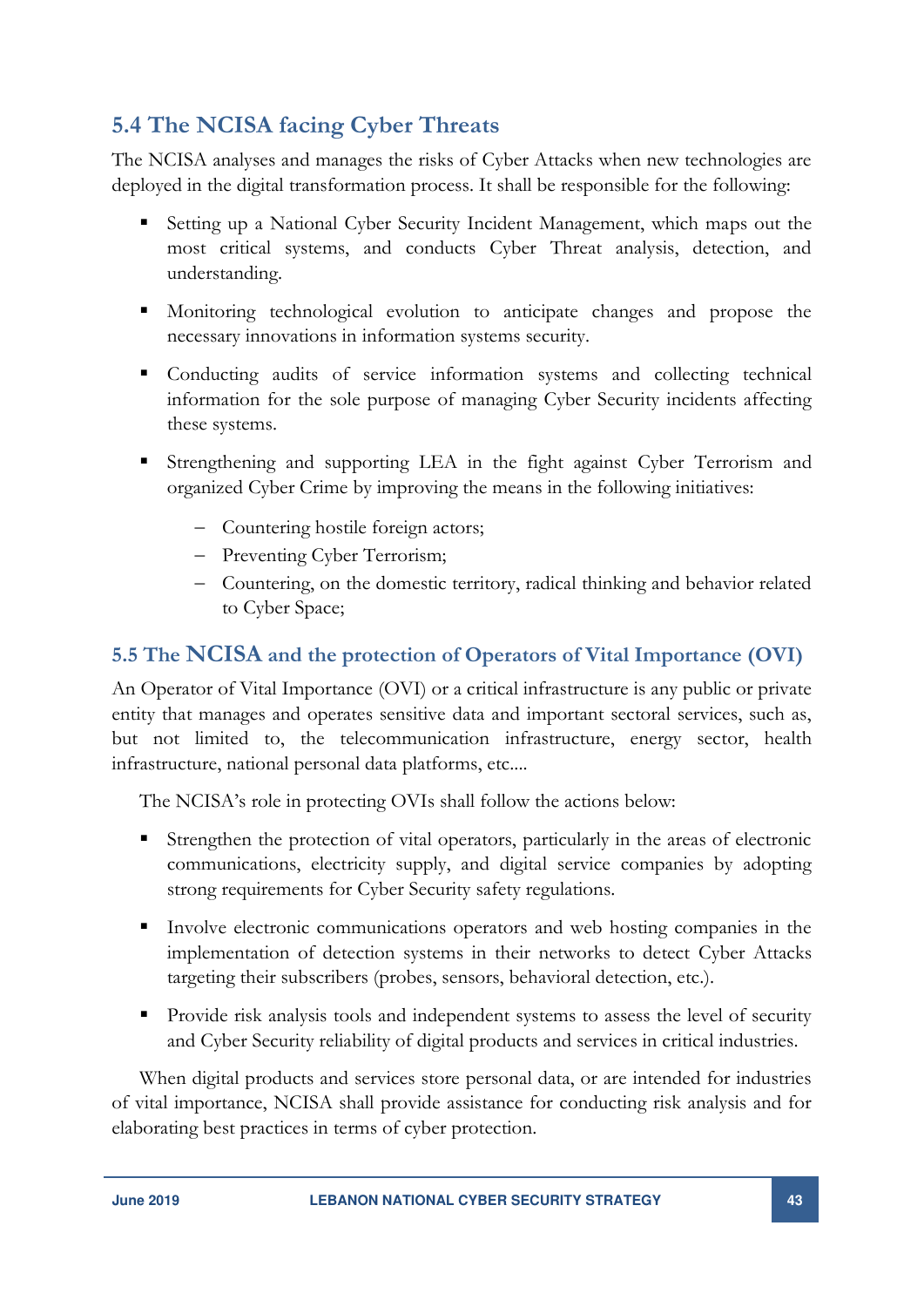The NCISA shall also contribute to the establishment of mechanisms to independently assess the level of security and reliability of these products and services, and to provide their potential users with appropriate safeguards through labeling. For this purpose, the NCISA shall accomplish the following:

- Define best practices and mechanisms to strengthen key/critical national infrastructure (sensitive sites or OVIs) and protect them from Cyber Attacks. The NCISA, in collaboration with regional administrations and other responsible authorities, shall assist national organizations and enterprises in taking the necessary measures to remain sufficiently secure and resilient against Cyber Attacks.
- Ensure that public and private critical national infrastructures are aware of the level of threat and implement appropriate Cyber Crime countermeasures. Public institutions and private companies and organizations must understand the real level of Cyber Threat to the infrastructure and put in place measures to improve the protection and preservation of national interest and sovereignty.
- Assist companies that own and/or operate sensitive data to manage their cyber risks and vulnerabilities.

#### <span id="page-43-0"></span>**5.6 The normative framework of the Agency and its ecosystem**

Since constructing the legal framework requires highly experienced bodies, the NCISA's normative framework shall be built with the help of a strong and regular international collaboration and support that respects Lebanon's sovereignty and constitution. The NCISA's ecosystem includes major local partners, such as the Government, the Ministry of Telecommunications and its operators, OGERO, LEA, the beneficiary ministries, OMSAR, academic institutions, Internet Service providers in Lebanon, and professional associations. The ecosystem is supported by the international partners listed in the Strategy.

The NCISA shall carry out the following steps in ensuring an adequate legal framework for Cyber Security:

- Adapt and create a regulatory framework for new emerging technologies. To do so, NCISA shall regularly inform ministries, government institutions, local authorities, companies, and citizens about threats facing digital systems through the communication channels appropriate to each.
- Prepare the legal environment to accommodate new digital products and services.
- **Develop Cyber Defense guidelines and implement Cyber Defense measures to** significantly improve Cyber Security levels across computer networks.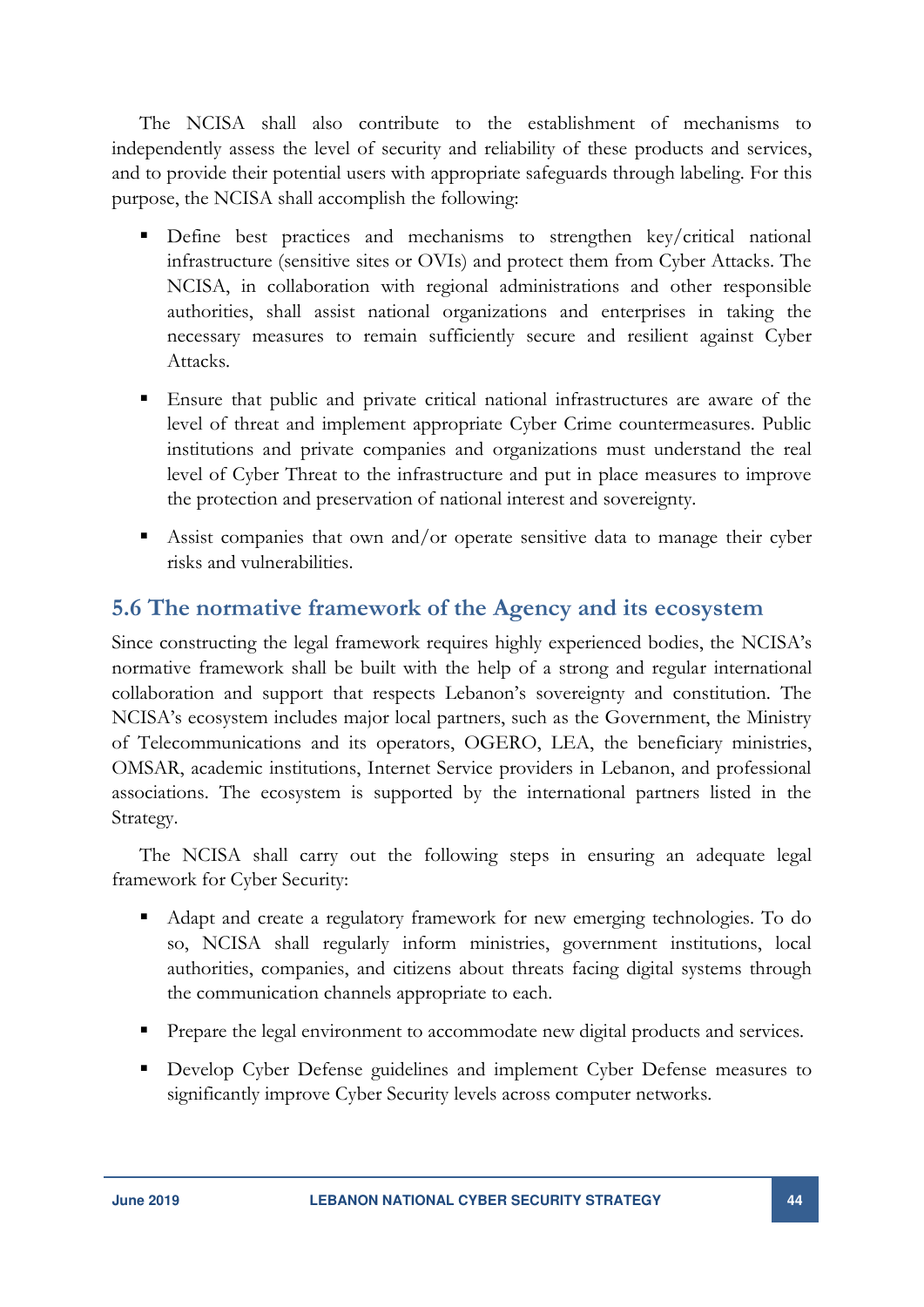- Issue rules for the authorization of security devices and mechanisms designed to protect, in information systems, information covered by national defense secrecy.
- Participate in international negotiations and liaise with foreign counterparts.
- Define and assess the security of the devices and services offered by providers, necessary for the protection of information systems and infrastructures.
- Define the Cyber Security framework for the implementation of legally qualified electronic signatures.
- Contribute to the preparation of the framework of accreditation and certification related to Cyber Security and legally binding electronic signatures and digital logs/traces/proofs.
- Decide on the accreditation of recognized laboratories that may conduct digital security evaluations and certifications of IT products and systems (these legal provisions are not yet implemented in Lebanon).
- Set a framework for accreditation, certification, and technical standardization related to Cyber Security systems in line with existing laws and regulations. The said framework shall be set in collaboration with concerned ministries, LEA and governmental institutions, each within its own jurisdiction.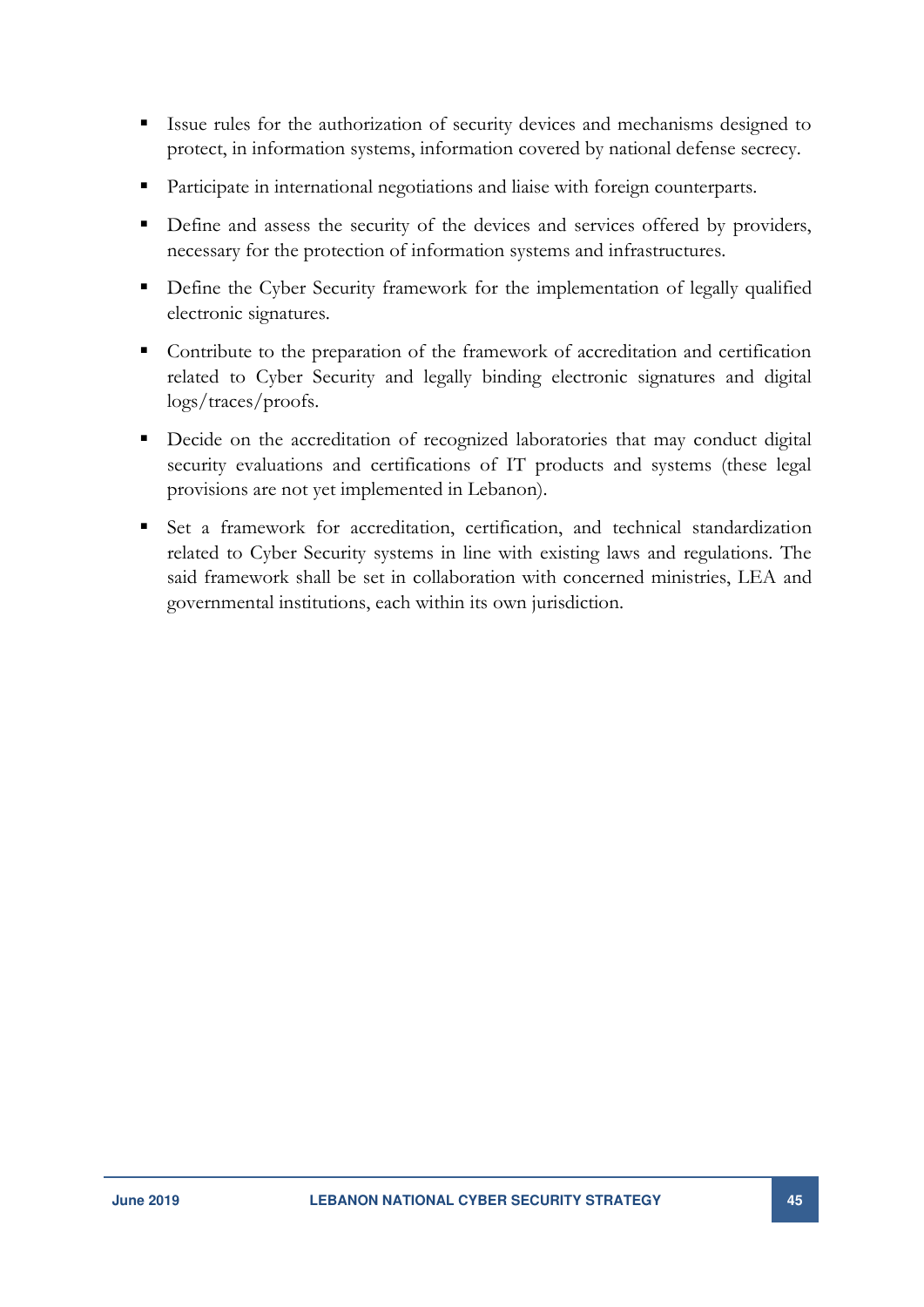## **6. Conclusion**

<span id="page-45-0"></span>There are final, operation-critical, and strategic assumptions which must be highlighted in the National Cyber Security Strategy of Lebanon:

- The present document urgently calls for compulsory, critical, operational action: The official creation of a National Cyber Security Information Agency. Without the **NCISA**, none of the following actions can be pursued or accomplished;
- NCISA needs a solid commitment from the Government, which will enable the launching of multiple actions, such as correct and detailed operational planning, scheduling, and budgeting;
- NCISA needs a firm, official commitment for an operational budgetary, without which, nothing can be accomplished. While it is impossible to define a precise budget at this very early stage, budget ranges can definitely be projected based on the action plan approval;
- After the endorsement of the Strategy, the National Cyber Team created by the Prime Minister shall have a new mandate to support the Government in the transition phase with a clearly defined new mandate and partners to assist in the implementation of the Strategy;
- If the steps stated in the Lebanon National Cyber Security Strategy above are not put in place, the country shall face the following dangers and risks:
	- Lebanon will continue to be listed as one of the most underdeveloped countries in the world, as per ITU global statistics and scoring and Cyber Security Index, that assess a country's ability to deal with 21<sup>st</sup> Century Cyber Security needs and with the global fight against Cyber Crime threats, Information Warfare, and Cyber Terrorism;
	- All of Lebanon's Governmental assets, markets and business sectors, and citizens shall be strongly and dangerously exposed to Cyber Threat. Economic losses, as well as fear, uncertainty, and doubts shall ensue in dealing with the on-going global digital transformation, in which Lebanon still lags very far behind;
	- Lebanon shall not be able to evolve, losing international competitiveness;
	- Poor protection from Cyber Threats, Cyber Attacks, and Cyber Crime attract Cyber Criminals. This in turn depletes trust in the country. Lebanon shall thus lose foreign investments, especially in the IT and ICT industries, despite the encouraging economic and business-enabling incentives, which the Lebanese Government has put in place during the past years;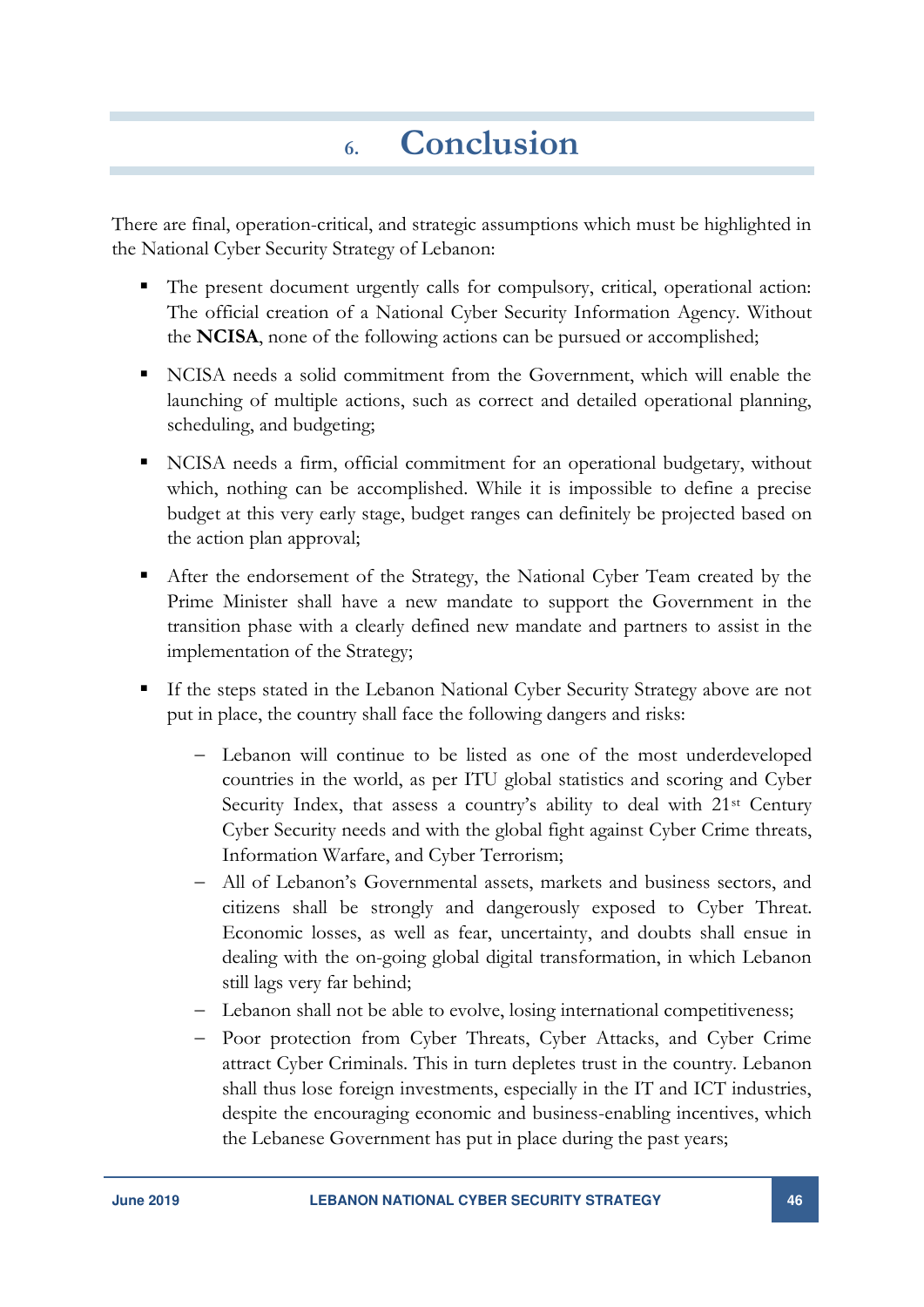- Lebanon is home to a large number of registered and non-registered refugees, legal and illegal foreign workers, etc. These communities are in contact, directly or indirectly, knowingly or unknowingly, with countless organizations and entities (among them a large number of NGOs) both on the national territory and in their respective home countries. These populations are either very poorly or not at all supervised by the Lebanese Government and could thus be vulnerable to potential Cyber Attacks and could easily become a platform for potential Cyber Threats and other Cyber-criminal acts, which could place Lebanon under increased potential risks from organized crime;
- All of the above shall contribute to feed the continued perception of Lebanon as an "under developed" country.

**Only a strong, cohesive, inclusive, institutionalized, and collaborative National Cyber Security Strategy, based on and addressing the identified Cyber Security Pillars can protect Lebanon, its public institutions, its private sector, and its citizens from the above threat, thanks to a codified, systematic, nation-wide, all-encompassing action plan.**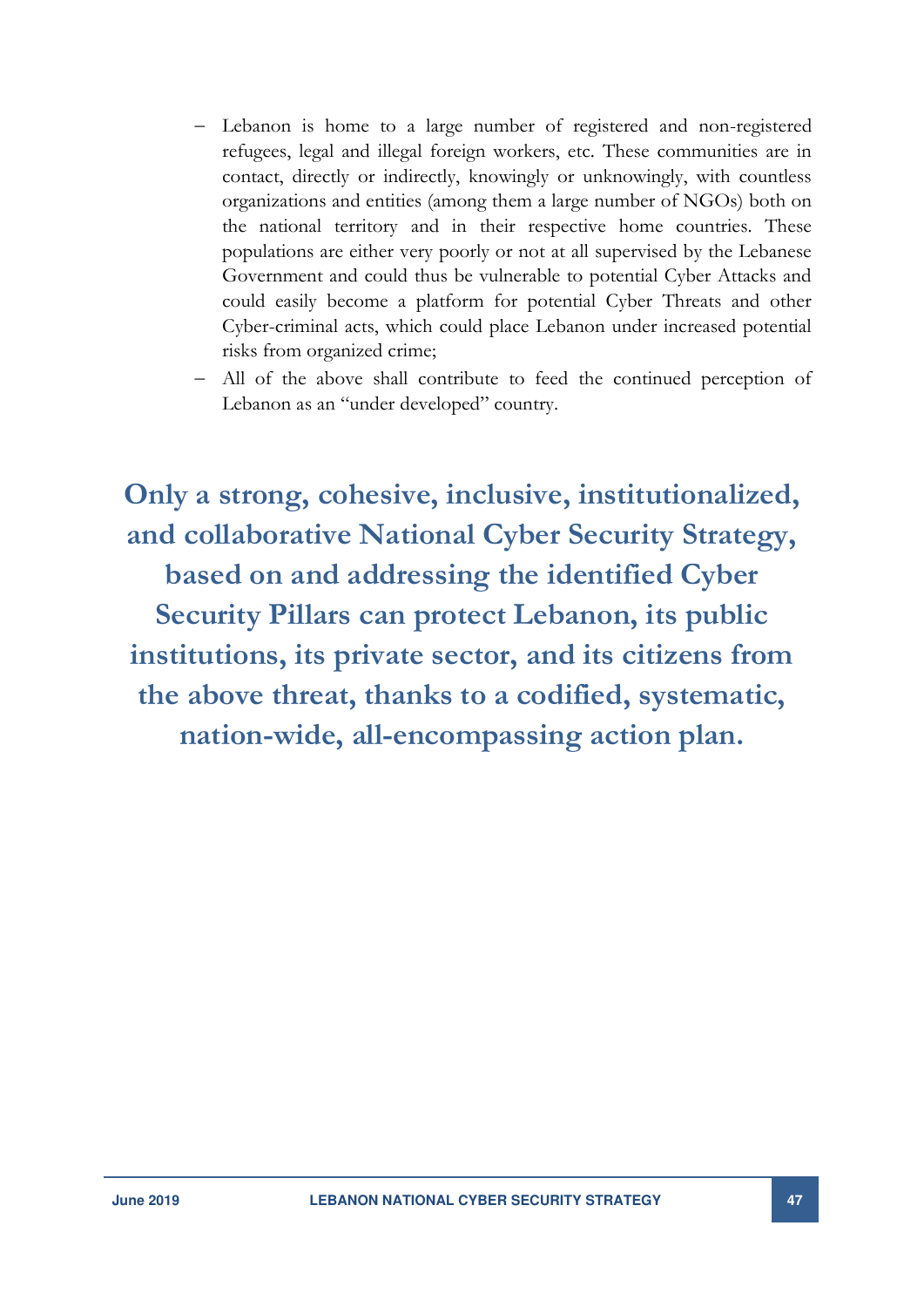## **ACRONYMS**

<span id="page-47-0"></span>

| Acronym         | <b>Full Expression</b>                                             |  |  |
|-----------------|--------------------------------------------------------------------|--|--|
| <b>APT</b>      | <b>Advanced Persistent Threat</b>                                  |  |  |
| <b>BYOD</b>     | Bring Your Own Device                                              |  |  |
| <b>CCB</b>      | Cyber Crime Bureau                                                 |  |  |
| <b>CEPOL</b>    | European Union Agency for Law Enforcement Training                 |  |  |
| <b>CERT</b>     | Computer Emergency Response Team                                   |  |  |
| <b>CTI</b>      | Cyber Threat Intelligence                                          |  |  |
| $DoS - DDoS$    | Denial of Service - Distributed Denial of Service                  |  |  |
| <b>EBIOS</b>    | Expression des Besoins et Identification des Objectifs de Sécurité |  |  |
|                 | Expression of Needs and Identification of Security Objectives      |  |  |
| <b>ENA</b>      | Public Administration National School of Lebanon                   |  |  |
| <b>EUROPOL</b>  | European Union Agency for Law Enforcement Cooperation              |  |  |
| <b>ICP</b>      | <b>Industrial Control Process</b>                                  |  |  |
| <b>ICT</b>      | Information and Communication Technology                           |  |  |
| <b>IIOT</b>     | Industrial Internet of Things                                      |  |  |
| <b>INTERPOL</b> | International Crime Police Organization                            |  |  |
| <b>IOT</b>      | Internet of Things                                                 |  |  |
| <b>ISF</b>      | <b>Internal Security Forces</b>                                    |  |  |
| <b>ITU</b>      | International Telecommunication Union                              |  |  |
| <b>KPI</b>      | Key Performance Indicator                                          |  |  |
| <b>LEA</b>      | Law Enforcement Agencies (Army, Internal Security Forces,          |  |  |
|                 | General Security, State Security)                                  |  |  |
| <b>NCISA</b>    | National Cyber Security and Information System Agency (of          |  |  |
|                 | Lebanon)                                                           |  |  |
| <b>NIST</b>     | National Institute of Standards and Technology                     |  |  |
| <b>OGERO</b>    | Lebanese telecommunications company                                |  |  |
| <b>OIV</b>      | Opérateur d'Importance Vitale; critical infrastructure             |  |  |
| <b>OMSAR</b>    | Office of the Minister of State for Administrative                 |  |  |
| <b>SSH</b>      | Secure SHell                                                       |  |  |
| <b>SSL</b>      | Secure Sockets Layer                                               |  |  |
| <b>SME</b>      | Small and Medium Enterprise                                        |  |  |
| <b>TETRA</b>    | Terrestrial Trunked Radio                                          |  |  |
| <b>UN</b>       | <b>United Nations</b>                                              |  |  |
| <b>UNICRI</b>   | United Nations Interregional Crime and Justice Research            |  |  |
|                 | Institute                                                          |  |  |
| <b>UNODC</b>    | United Nations Office on Drugs and Crimes                          |  |  |
| <b>VPN</b>      | Virtual Private Network                                            |  |  |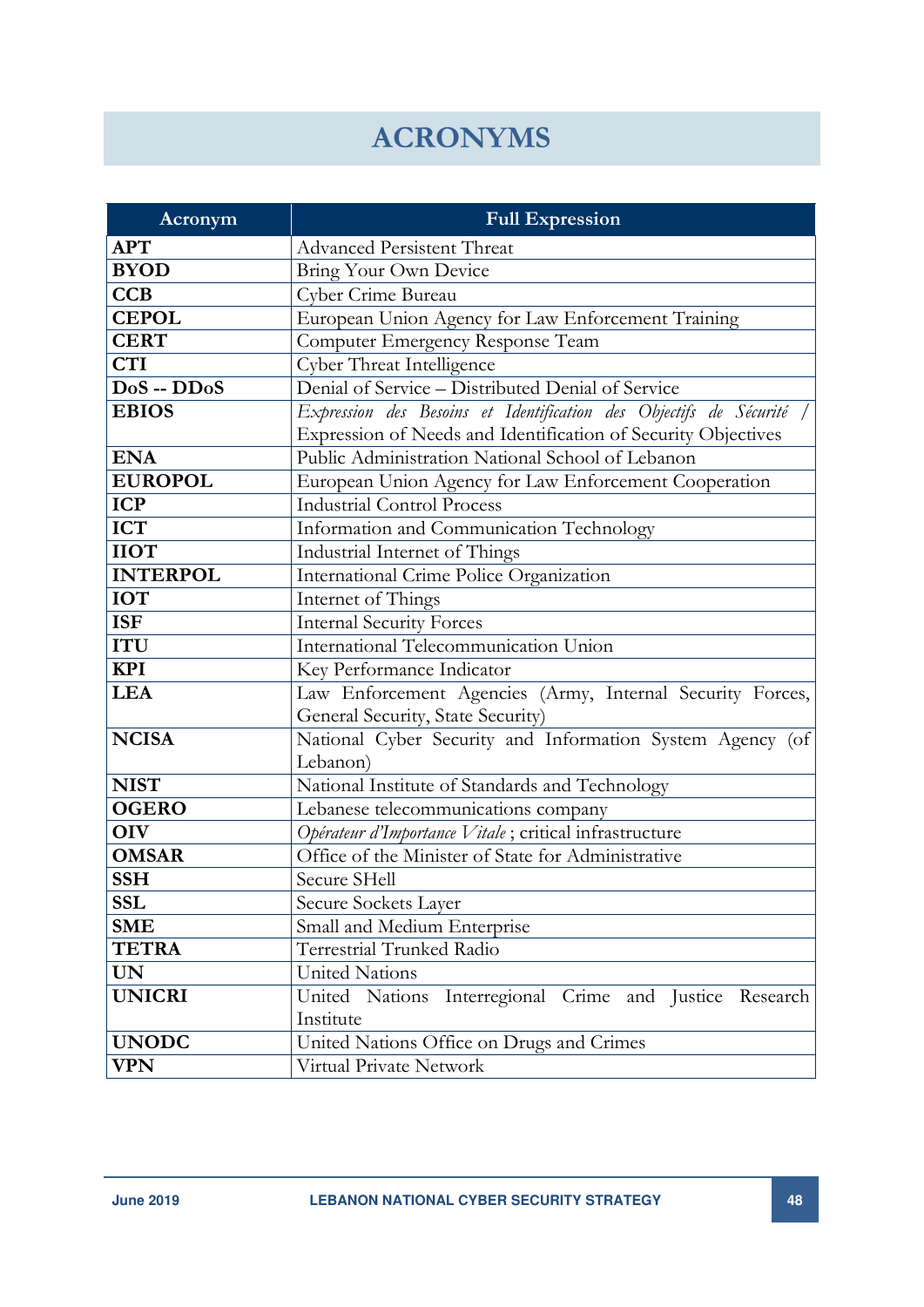## **GLOSSARY**

<span id="page-48-0"></span>

| <b>Expression</b>                                                      | Definition                                                                                                                                                                                                                                                                                                                                                                                                                                                                                                           |  |  |
|------------------------------------------------------------------------|----------------------------------------------------------------------------------------------------------------------------------------------------------------------------------------------------------------------------------------------------------------------------------------------------------------------------------------------------------------------------------------------------------------------------------------------------------------------------------------------------------------------|--|--|
| $0$ -Day<br>Vulnerability                                              | A vulnerability that is not known neither to the vendor, nor to the<br>Cybersecurity or the hacking community. A zero-day vulnerability is<br>also a software security flaw that is known to the software vendor<br>but doesn't have a patch in place to fix the flaw.                                                                                                                                                                                                                                               |  |  |
| Advanced<br><b>Persistent Threat</b>                                   | It is a stealthy computer network attack in which a person or group<br>gains unauthorized access to a network and remains undetected for<br>an extended period. The term's definition was traditionally associated<br>with state sponsorship, but over the last few years there have been<br>multiple examples of non-state sponsored groups conducting large-<br>scale targeted intrusions for specific goals.                                                                                                      |  |  |
| <b>Botnet</b>                                                          | A botnet is a number of Internet-connected devices, each of which<br>is running one or more bots. Botnets can be used to perform<br>distributed denial-of-service attack (DDoS attack), steal data, send<br>spam, and allows the attacker to access the device and its<br>connection.                                                                                                                                                                                                                                |  |  |
| <b>BYOD</b> - Bring<br><b>Your Own Device</b>                          | An enterprise policy used to permit partial or full integration of user-<br>owned mobile devices for business purposes.                                                                                                                                                                                                                                                                                                                                                                                              |  |  |
| CSIRT-<br>Computer<br><b>Security Incident</b><br><b>Response Team</b> | A group of people integrated at the enterprise with clear lines of<br>reporting and responsibilities for standby support in case of an<br>information systems emergency This group will act as an efficient<br>corrective control, and should also act as a single point of contact for<br>all incidents and issues related to information systems.                                                                                                                                                                  |  |  |
| <b>Cloud Computing</b>                                                 | Cloud computing is the use of data center servers and software<br>networks to dynamically allocate resources and run applications for<br>remote end users. or Cloud computing is defined as the computing<br>or processing of resources over the internet. These include storing of<br>data, running application instances. Convenient, on-demand network<br>access to a shared pool of resources that can be rapidly provisioned<br>and released with minimal management effort or service provider<br>interaction. |  |  |
| <b>Cloud Network</b>                                                   | Cloud network is a computer network within a cloud infrastructure<br>on which provides connectivity to cloud-based applications, servers<br>etc. or Cloud networking (and Cloud based networking) is a term<br>describing the access of networking resources from a centralized<br>third-party provider using Wide Area Networking (WAN) or<br>Internet-based access technologies.                                                                                                                                   |  |  |
| <b>Cloud Services</b>                                                  | A cloud service is any service made available to users on demand via<br>the Internet from a cloud computing provider's servers as opposed<br>to being provided from a company's own on-premises servers.                                                                                                                                                                                                                                                                                                             |  |  |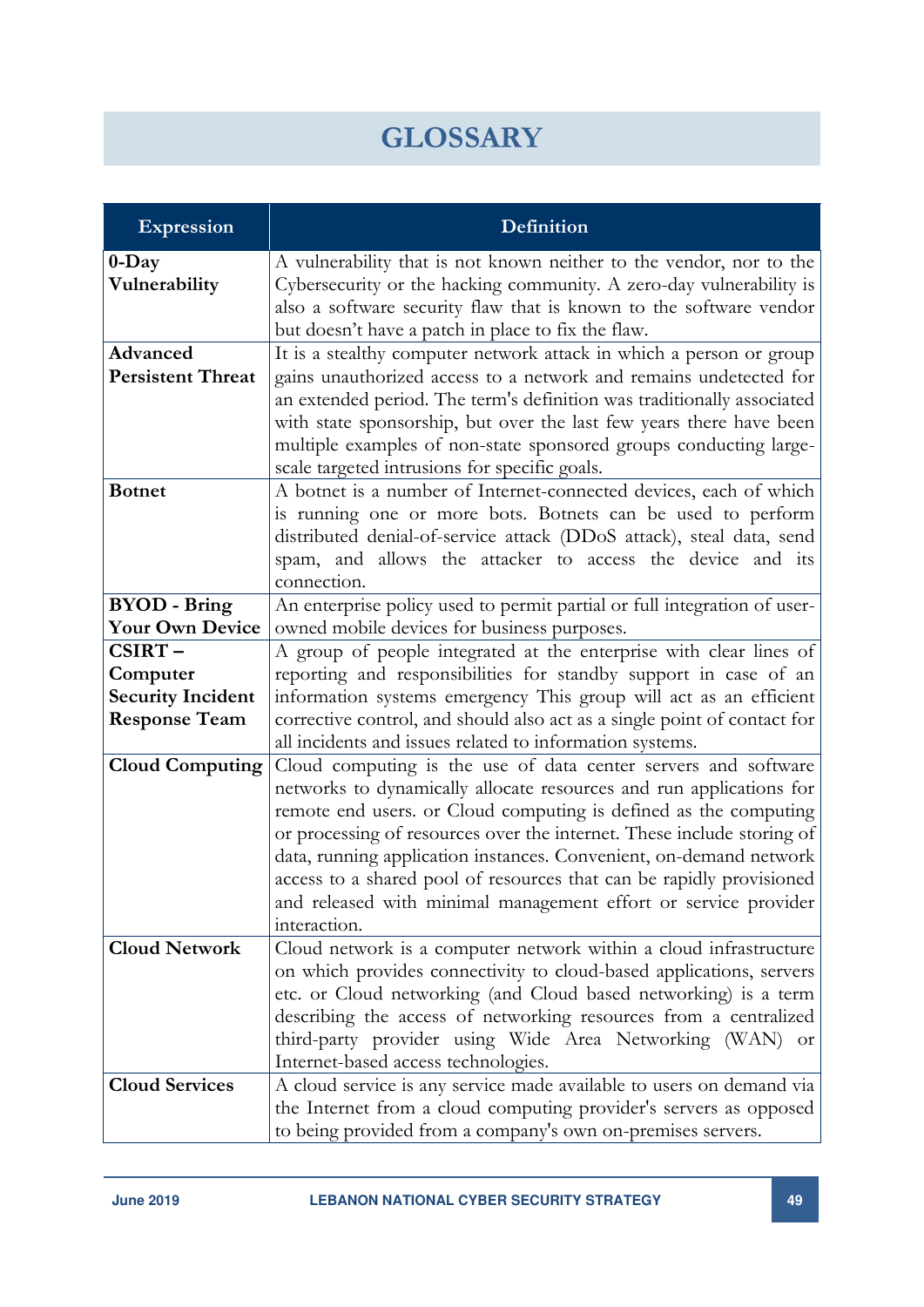| <b>Expression</b>                                                                   | Definition                                                                                    |  |  |
|-------------------------------------------------------------------------------------|-----------------------------------------------------------------------------------------------|--|--|
| <b>Critical Systems</b>                                                             | Systems whose incapacity or destruction would have a debilitating                             |  |  |
|                                                                                     | effect on the economic security of an enterprise, community or                                |  |  |
|                                                                                     | nation.                                                                                       |  |  |
| <b>Cyber (Security)</b>                                                             | A malicious act or suspicious event that disrupts, or was an attempt                          |  |  |
| Incidents                                                                           | to disrupt, the operation of those programmable electronic devices                            |  |  |
|                                                                                     | and communications networks including hardware, software and                                  |  |  |
|                                                                                     | data that are essential to the Reliable Operation of the Bulk-Power                           |  |  |
|                                                                                     | System.                                                                                       |  |  |
| Cyber Attack(s),                                                                    | An attempt by hackers to damage or destroy a computer network or                              |  |  |
| Cyberattack(s),                                                                     | system. The 10 most common cyber-attack types:                                                |  |  |
| Cyber-Attack(s)                                                                     | Denial-of-service (DoS) and distributed denial-of-service (DDoS)                              |  |  |
|                                                                                     | attacks.<br>Man-in-the-middle (MitM) attack.                                                  |  |  |
|                                                                                     | Phishing and spear phishing attacks.                                                          |  |  |
|                                                                                     | Drive-by attack.                                                                              |  |  |
|                                                                                     | Password attack.                                                                              |  |  |
|                                                                                     | SQL injection attack.                                                                         |  |  |
|                                                                                     | Cross-site scripting (XSS) attack.                                                            |  |  |
|                                                                                     | Eavesdropping attack.                                                                         |  |  |
| Cyber crime(s),                                                                     | Crimes that use computer networks or devices to advance other ends                            |  |  |
| include: Fraud and identity theft (although this increasingly uses<br>Cybercrime(s) |                                                                                               |  |  |
|                                                                                     | malware, hacking or phishing, making it an example of both                                    |  |  |
|                                                                                     | "computer as target" and "computer as tool" crime) Information                                |  |  |
|                                                                                     | warfare.                                                                                      |  |  |
| <b>Cyber Dissuasion</b>                                                             | The action of discouraging an action or event through instilling                              |  |  |
|                                                                                     | doubt or fear of the consequences.                                                            |  |  |
| <b>Cyber Espionage</b>                                                              | Activities conducted in the name of security, business, politics or                           |  |  |
|                                                                                     | technology to find information that ought to remain secret. It is not<br>inherently military. |  |  |
| Cyber Hygiene,                                                                      | Refers to steps that computer users can take to improve their                                 |  |  |
| Cyber-hygiene                                                                       | cybersecurity and better protect themselves online.                                           |  |  |
| <b>Cyber Security,</b>                                                              | Cyber Security is the practice of defending computers, servers,                               |  |  |
| Cybersecurity                                                                       | mobile devices, electronic systems, networks, and data from                                   |  |  |
|                                                                                     | malicious attacks. It's also known as information technology security                         |  |  |
|                                                                                     | or electronic information security. There is no universally accepted                          |  |  |
|                                                                                     | nor straightforward definition of cyber security. When comparing it                           |  |  |
|                                                                                     | to 'information security' some people regard it as overlapping, being                         |  |  |
|                                                                                     | the same thing. Or they may view information security as focused on                           |  |  |
|                                                                                     | protecting specific individual systems and the information within                             |  |  |
|                                                                                     | organizations, while cyber security is seen as being focused on                               |  |  |
|                                                                                     | protecting the infrastructure and networks of Computer Information                            |  |  |
|                                                                                     | Infrastructures.                                                                              |  |  |
| CyberSouth                                                                          | CyberSouth is a joint project of the European Union (European)                                |  |  |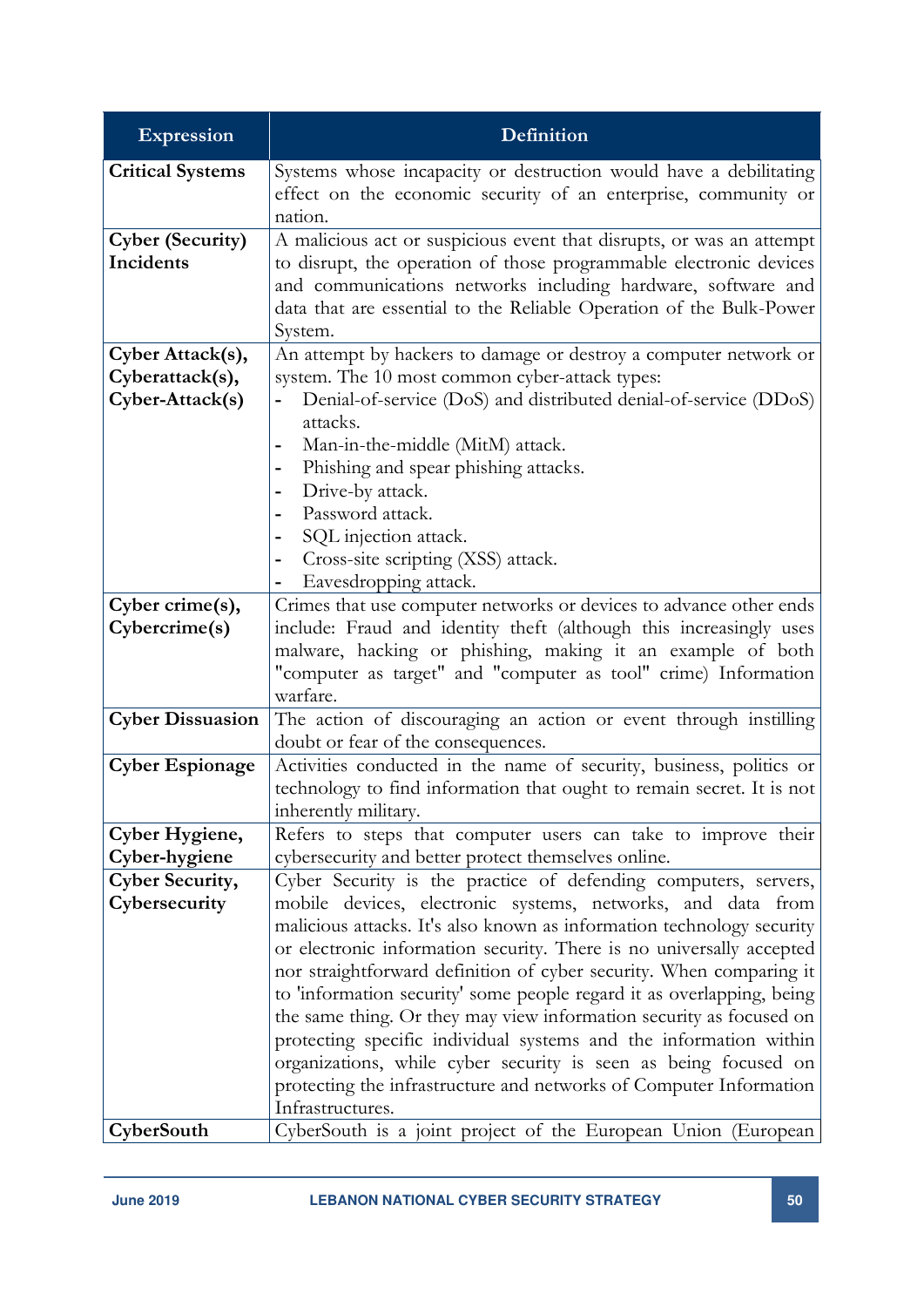| <b>Expression</b>                                           | Definition                                                                                                            |  |  |
|-------------------------------------------------------------|-----------------------------------------------------------------------------------------------------------------------|--|--|
|                                                             | Neighborhood Instrument) and the Council of Europe. CyberSouth                                                        |  |  |
|                                                             | aims to strengthen legislation and institutional capacities on                                                        |  |  |
|                                                             | cybercrime and electronic evidence in the region of the Southern                                                      |  |  |
|                                                             | Neighborhood in line with human rights and rule of law                                                                |  |  |
|                                                             | requirements.                                                                                                         |  |  |
|                                                             | Project area: Southern Neighborhood region.                                                                           |  |  |
|                                                             | Initial priority areas: Algeria, Jordan, Lebanon, Morocco and Tunisia.                                                |  |  |
| Cyber Space,                                                | The notional environment in which communication over computer                                                         |  |  |
| Cyberspace                                                  | networks occurs. Cyberspace refers to the virtual computer world,                                                     |  |  |
|                                                             | and more specifically, is an electronic medium used to form a global                                                  |  |  |
|                                                             | computer network to facilitate online communication. It is a large                                                    |  |  |
|                                                             | computer network made up of many worldwide computer networks<br>to aid in communication and data exchange activities. |  |  |
|                                                             | Cyberspace's core feature is an interactive and virtual environment                                                   |  |  |
|                                                             | for a broad range of participants.                                                                                    |  |  |
| <b>Cyber Threat(s)</b>                                      | The possibility of a malicious attempt to damage or disrupt a                                                         |  |  |
|                                                             | computer network or system.                                                                                           |  |  |
| <b>Cyber Warfare</b>                                        | The use of computer technology to disrupt the activities of a state or                                                |  |  |
|                                                             | organization, especially the deliberate attacking of information                                                      |  |  |
|                                                             | systems for strategic or military purposes.                                                                           |  |  |
| Cyber-Insurance                                             | A cyber insurance policy, also referred to as cyber risk insurance or                                                 |  |  |
|                                                             | cyber liability insurance coverage (CLIC), is designed to help an                                                     |  |  |
|                                                             | organization mitigate risk exposure by offsetting costs involved with                                                 |  |  |
|                                                             | recovery after a cyber-related security breach or similar event.                                                      |  |  |
| Cybernetics                                                 | The science of communications and automatic control systems in                                                        |  |  |
|                                                             | both machines and living things.                                                                                      |  |  |
| Cyberpunk                                                   | A programmer who breaks into computer systems in order to steal                                                       |  |  |
| Data Theft                                                  | or change or destroy information as a form of cyber-terrorism.                                                        |  |  |
|                                                             | Data theft is the act of stealing computer-based information from an                                                  |  |  |
| unknowing victim with the intent of compromising privacy or |                                                                                                                       |  |  |
| Denial of Service,                                          | obtaining confidential information.<br>A denial-of-service (DoS) is any type of attack where the attackers            |  |  |
| DoS                                                         | (hackers) attempt to prevent legitimate users from accessing the                                                      |  |  |
|                                                             | service. In a DoS attack, the attacker usually sends excessive                                                        |  |  |
|                                                             | messages asking the network or server to authenticate requests that                                                   |  |  |
|                                                             | have invalid return addresses.                                                                                        |  |  |
| <b>Distibuted Denial</b>                                    | A distributed denial-of-service (DDoS) is a DoS attack from multiple                                                  |  |  |
| of Service, DDoS                                            | sources.                                                                                                              |  |  |
| Digital                                                     | It is the novel use of digital technology to solve traditional problems.                                              |  |  |
| Transformation                                              | These digital solutions enable inherently new types of innovation and                                                 |  |  |
|                                                             | creativity, rather than simply enhance and support traditional                                                        |  |  |
|                                                             | methods.                                                                                                              |  |  |
|                                                             | In a narrower sense, "digital transformation" may refer to the                                                        |  |  |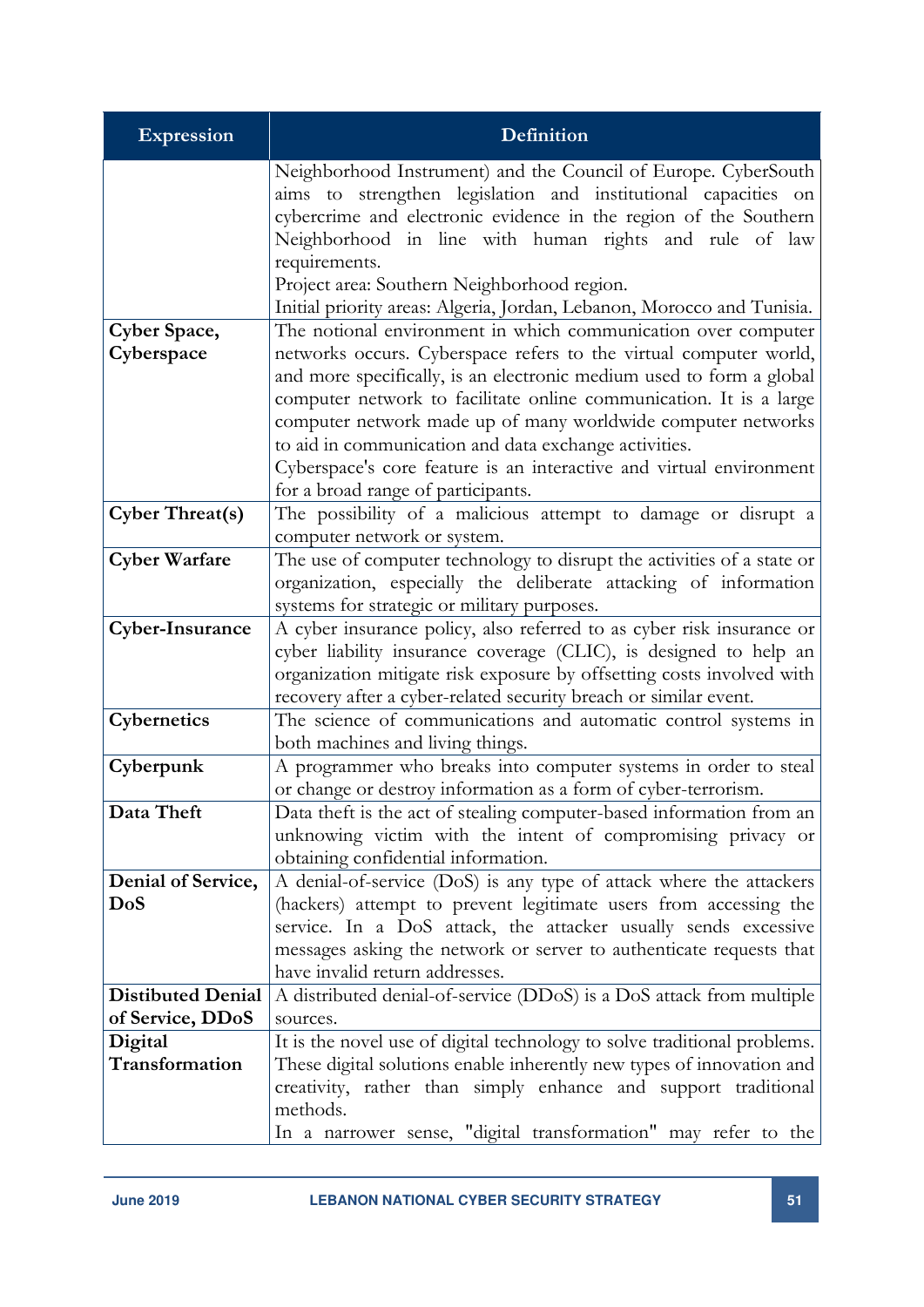| <b>Expression</b>      | Definition                                                                                                                                                      |  |  |
|------------------------|-----------------------------------------------------------------------------------------------------------------------------------------------------------------|--|--|
|                        | concept of "going paperless" or reaching a "digital business                                                                                                    |  |  |
|                        | maturity" affecting both individual businesses and whole segments<br>of society, such as government, mass communications, art, medicine,                        |  |  |
|                        | and science.                                                                                                                                                    |  |  |
| <b>EBIOS</b>           | Expression of Needs and Identification of Security Objectives) is a                                                                                             |  |  |
|                        | method for analysis, evaluation and action on risks relating to                                                                                                 |  |  |
|                        | information systems. It generates a security policy adapted to the                                                                                              |  |  |
|                        | needs of an organization. The method was created in 1995 and is                                                                                                 |  |  |
|                        | now maintained by the ANSSI, a department of the French Prime<br>Minister.                                                                                      |  |  |
| e-services             | Services which use of information and communication technologies                                                                                                |  |  |
|                        | (ICTs). The three main components of e-services are- service                                                                                                    |  |  |
|                        | provider, service receiver and the channels of service delivery.                                                                                                |  |  |
| <b>Exploit</b>         | Software code taking advantage of a vulnerability to cause                                                                                                      |  |  |
|                        | unintended or malicious behavior to occur on computer software                                                                                                  |  |  |
| Hack                   | and systems. rr<br>Unauthorized, non-documented use, break-in.                                                                                                  |  |  |
| Hacker                 | Someone who knows "how to hack" - generally speaking, or an                                                                                                     |  |  |
|                        | individual who attempts to gain unauthorized access to a computer                                                                                               |  |  |
|                        | system.                                                                                                                                                         |  |  |
| Hacking                | The action of a Hacker while he/she hacks something / on                                                                                                        |  |  |
|                        | something.                                                                                                                                                      |  |  |
| Hacktivism             | Hacking summed up with activism. More precisely, it is the use of                                                                                               |  |  |
|                        | computer technology to promote a political agenda or a social<br>change.                                                                                        |  |  |
| Hacktivist             | Someone who carries out the act of Hacktivism.                                                                                                                  |  |  |
| <b>Insider Threats</b> | An insider threat is a malicious threat to an organization that comes                                                                                           |  |  |
|                        | from people within the organization, such as employees, former                                                                                                  |  |  |
|                        | employees, contractors or business associates, who have inside                                                                                                  |  |  |
|                        | information concerning the organization's security practices, data                                                                                              |  |  |
| <b>Legacy Systems</b>  | and computer systems.<br>It is an old method, technology, computer system, or application                                                                       |  |  |
|                        | program, of, relating to, or being a previous or outdated computer                                                                                              |  |  |
|                        | system," yet still in use. Often referencing a system as "legacy"                                                                                               |  |  |
|                        | means that it paved the way for the standards that would follow it.                                                                                             |  |  |
| <b>Malicious Cyber</b> | It is an activity, other than one authorized by or in accordance with                                                                                           |  |  |
| Activitie(s)           | the law, that seeks to compromise or impair the confidentiality,                                                                                                |  |  |
|                        | availability<br>of<br>computers,<br>information<br>integrity,<br><b>or</b><br><b>or</b><br>communications systems, networks, physical or virtual infrastructure |  |  |
|                        | controlled by computers or information systems, or the information                                                                                              |  |  |
|                        | resident thereon.                                                                                                                                               |  |  |
| Ransomware             | Ransomware is malicious software that, in many cases, restricts                                                                                                 |  |  |
|                        | access to a computer or a device and its data by encrypting its                                                                                                 |  |  |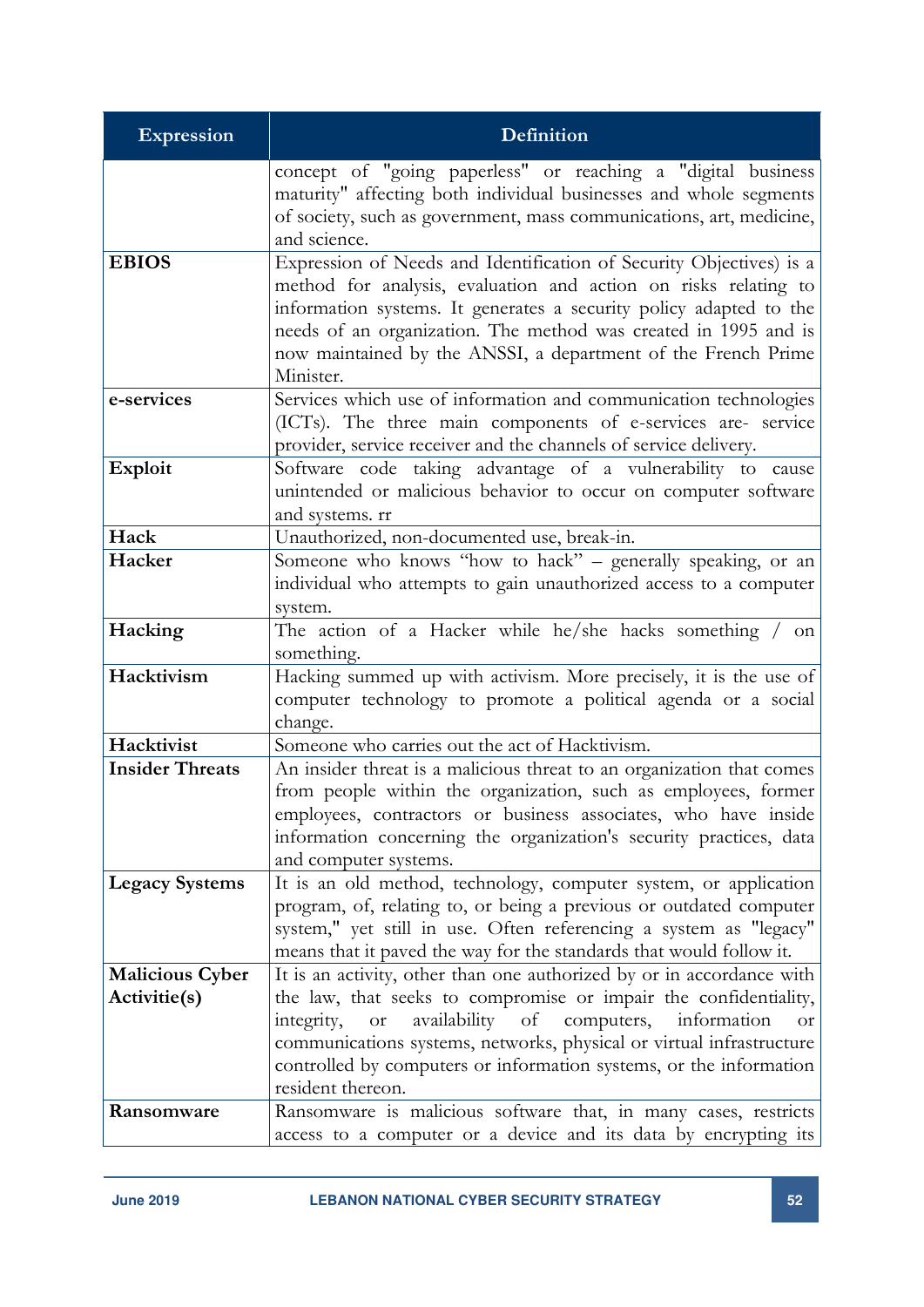| <b>Expression</b>                        | <b>Definition</b>                                                                                                                                                                                                                                                                                                                                                                                                                                                                                                                                                                                                                                                                                                                                                                        |  |  |
|------------------------------------------|------------------------------------------------------------------------------------------------------------------------------------------------------------------------------------------------------------------------------------------------------------------------------------------------------------------------------------------------------------------------------------------------------------------------------------------------------------------------------------------------------------------------------------------------------------------------------------------------------------------------------------------------------------------------------------------------------------------------------------------------------------------------------------------|--|--|
|                                          | content and demanding that a ransom be paid, usually via a<br>cryptocurrency such as bitcoin, in order for the victim to regain<br>access to systems and information. Ransomware can also lock<br>systems in various ways without the use of encryption, disrupting<br>device performance. Actors may threaten to expose sensitive,<br>personal, or embarrassing information unless a ransom is paid.<br>Ransomware is typically installed using a trojan or a worm deployed<br>via phishing or by visiting a compromised website. Ransomware is a<br>type of malicious software, or malware, designed to deny access to a<br>computer system or data until a ransom is paid. Ransomware<br>typically spreads through phishing emails or by unknowingly visiting<br>an infected website. |  |  |
| Resilience                               | The ability of an information system to continue to operate while<br>under attack, even if in a degraded or debilitated state, and to rapidly<br>recover operational capabilities for essential functions after a<br>successful attack.                                                                                                                                                                                                                                                                                                                                                                                                                                                                                                                                                  |  |  |
| Emergency<br><b>Response Drills</b>      | Exercises used to rehearse anticipated emergency scenarios. They are<br>designed to provide training, reduce confusion, and verify the<br>adequacy of emergency response activities and equipment." they are<br>coordinated, supervised activities that are normally used to test a<br>single specific operation or function; their role is to practice or<br>perfect one small part of the response plan.                                                                                                                                                                                                                                                                                                                                                                               |  |  |
| <b>Script Kiddies</b>                    | A person who uses existing computer scripts or codes to hack into<br>computers, lacking the expertise to write their own. or in<br>programming and hacking culture, a script kiddie, skiddie, or skid is<br>an unskilled individual who uses scripts or programs developed by<br>others to attack computer systems and networks and deface<br>websites.                                                                                                                                                                                                                                                                                                                                                                                                                                  |  |  |
| Sextortion                               | Sextortion is a form of sexual exploitation that employs non-physical<br>forms of coercion to extort sexual favors from the victim. Sextortion<br>refers to the broad category of sexual exploitation in which abuse of<br>power is the means of coercion, as well as to the category of sexual<br>exploitation in which threatened release of sexual images or<br>information is the means of coercion.                                                                                                                                                                                                                                                                                                                                                                                 |  |  |
| Social<br>Engineering                    | Social engineering refers to all techniques aimed at talking a target<br>into revealing specific information or performing a specific action<br>for illegitimate reasons.                                                                                                                                                                                                                                                                                                                                                                                                                                                                                                                                                                                                                |  |  |
| <b>State Sponsored</b><br><b>Threats</b> | The calculated use of violence (or the threat of violence) against<br>civilians in order to attain goals that are political or religious or<br>ideological in nature; this is done through intimidation or coercion<br>or instilling fear.                                                                                                                                                                                                                                                                                                                                                                                                                                                                                                                                               |  |  |
| Threat                                   | Any circumstance or event with the potential to adversely impact an<br>through<br>unauthorized<br>destruction,<br>disclosure,<br>asset<br>access,                                                                                                                                                                                                                                                                                                                                                                                                                                                                                                                                                                                                                                        |  |  |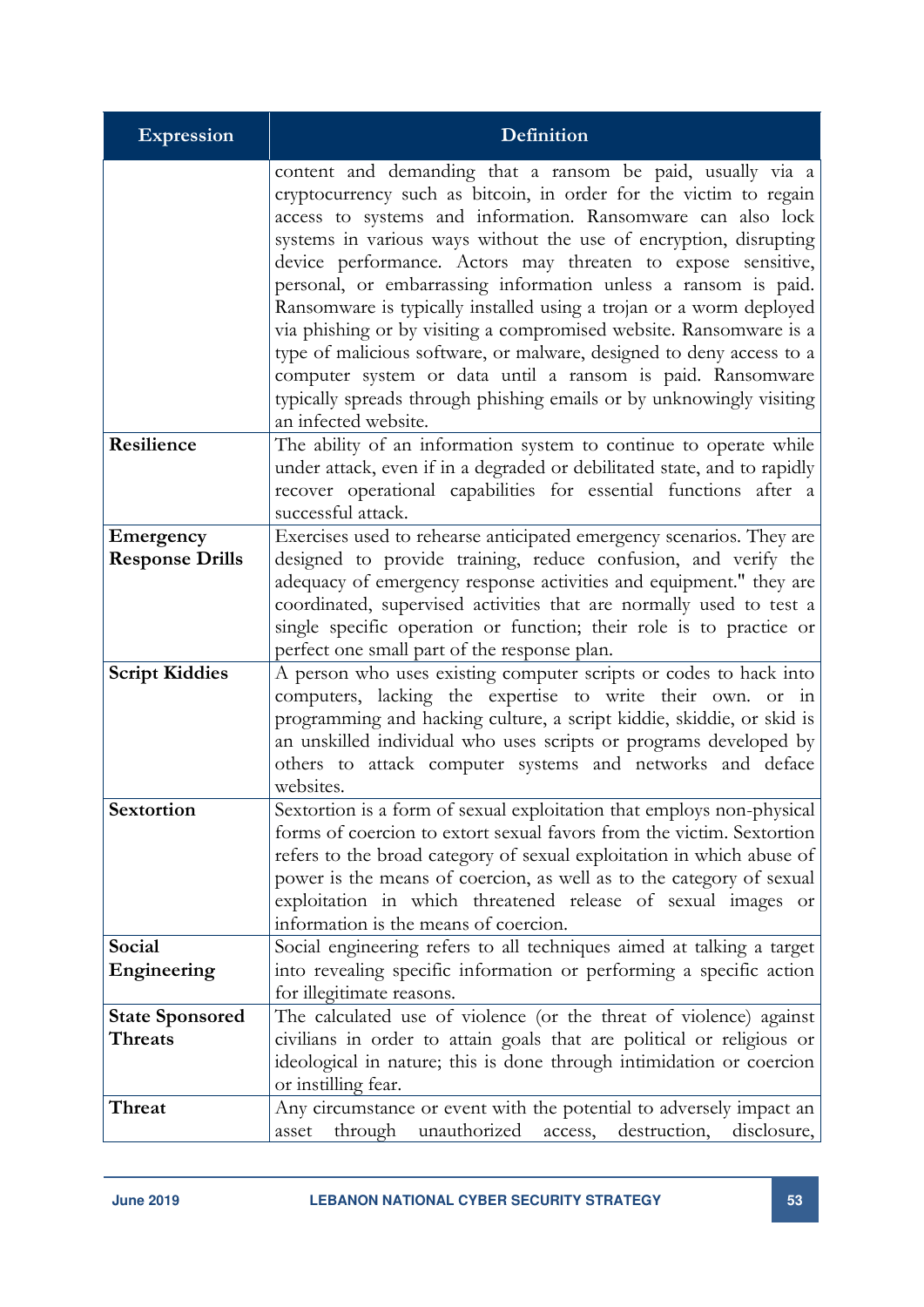| <b>Expression</b>  | Definition                                                           |  |  |
|--------------------|----------------------------------------------------------------------|--|--|
|                    | modification of data, and/or denial of service.                      |  |  |
| Unpatched          | Unpatched software refers to computer code with known security       |  |  |
| <b>Systems</b>     | weaknesses. Once the vulnerabilities come to light, software         |  |  |
|                    | vendors write additions to the code known as "patches" to cover up   |  |  |
|                    | the security "holes." Running unpatched software is a risky activity |  |  |
|                    | because by the time a patch emerges, the criminal underground is     |  |  |
|                    | typically well-aware of the vulnerabilities.                         |  |  |
| Virtual World      | A computer-based simulated environment which may be populated        |  |  |
|                    | by many users who can simultaneously and independently explore it    |  |  |
|                    | and participate in its activities and communicate with others.       |  |  |
| Vulnerability(ies) | The existence of a weakness, design, or implementation error that    |  |  |
|                    | can lead to an unexpected, undesirable event compromising the        |  |  |
|                    | security of the computer system, network, application, or protocol   |  |  |
|                    | involved.                                                            |  |  |
| <b>Work-From-</b>  | It is a concept where the employee can do his or her job from home.  |  |  |
| Home               |                                                                      |  |  |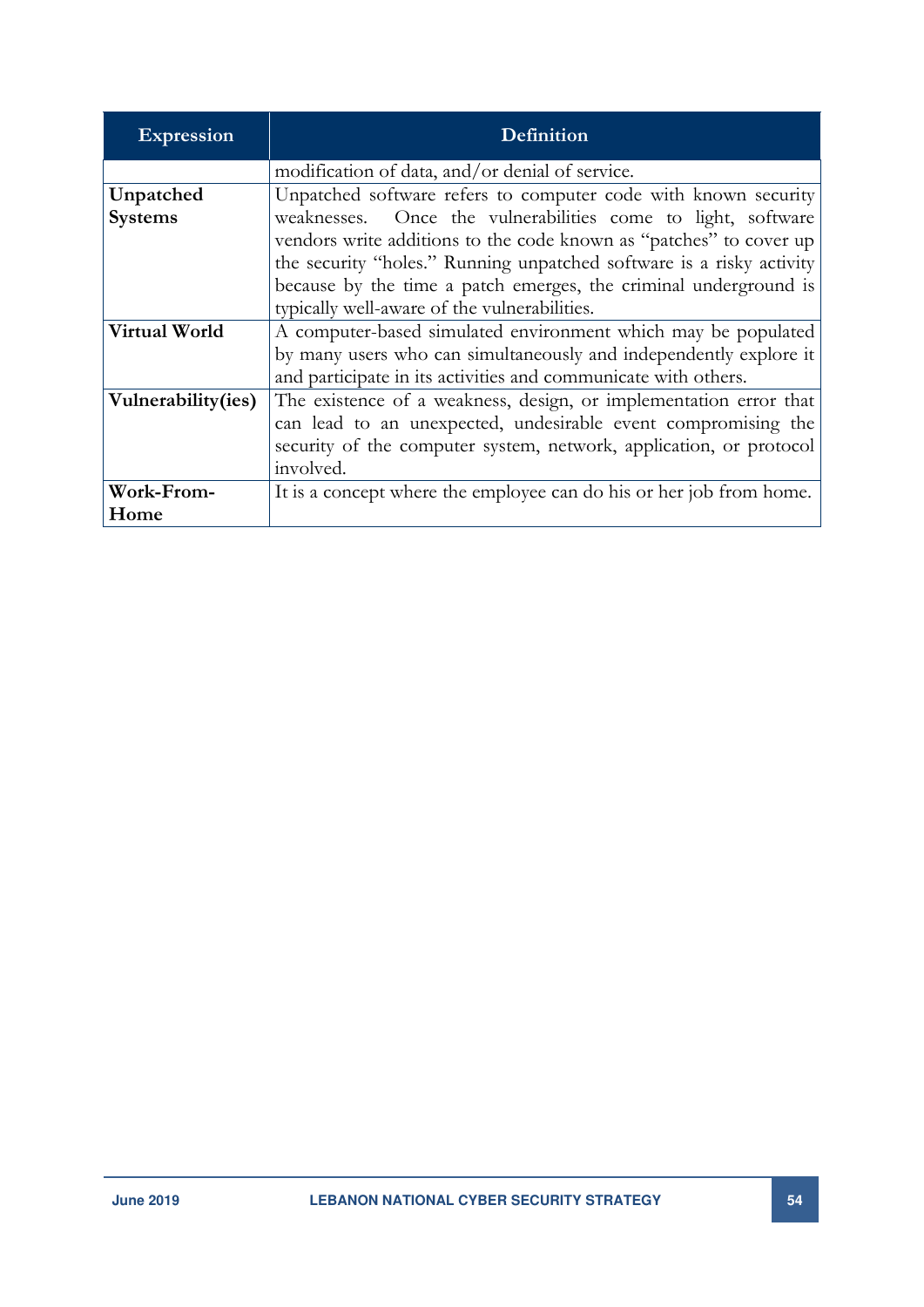## **ANNEXES**

### **Resolution no. 172/2018**

#### <span id="page-54-0"></span>**Appointing Dr. Lina Oueidat the Advisor to the Prime Minister for Informatics as the National Coordinator for ICT**

The Prime minister**,** 

In accordance to the Decree number 2 dated 18/12/2016 (nominating Mr. Saad Hariri as Prime Minister),

In accordance with the agreement no 28/A dated 25/2/2017 between the Lebanese State represented by the Prime Minister and Dr. Lina OUEIDAT to undertake the duties of Advisor to the Prime Minister for Information & Communications Technology.

#### **Decides the following**

- **Article 1:** Appointing Dr. Lina Oueidat the Advisor to the Prime Minister for Informatics Affairs to carry out the duties of the National Coordinator for Information & Communications Technology (ICT).
- **Article 2:** This decision shall be notified where necessary

Beirut, dated 26/9/2018

**The Prime Minister** 

**Saad Hariri**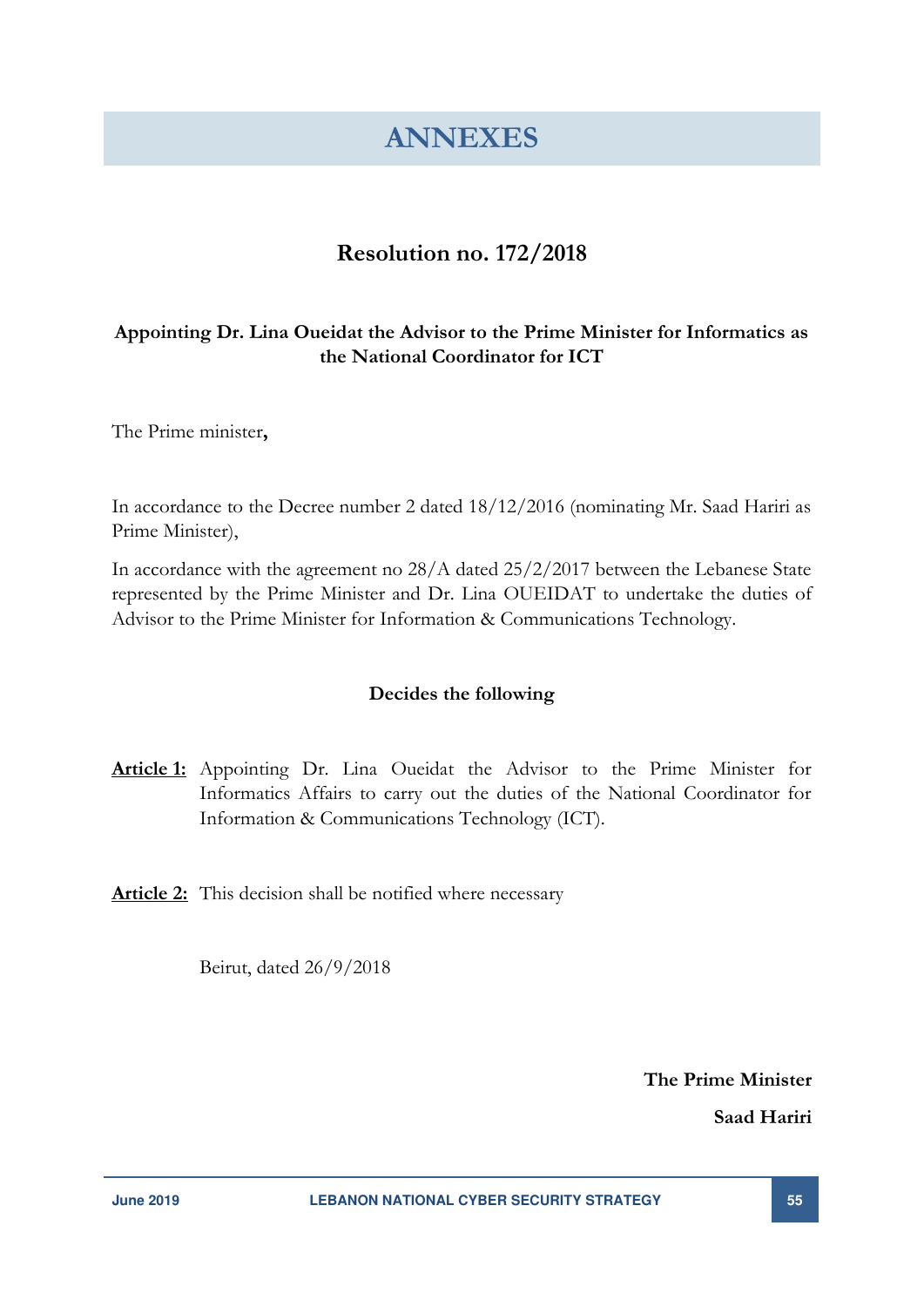#### **Resolution no. 173/2018**

#### **Establishment of a national team to develop a plan to confront the dangers of cybercrime and prepare a national strategy for institutionalizing the work of cyber security**

The prime Minister**,** 

In accordance to the Decree number 2 dated 18/12/2016 (nominating Mr. Saad Hariri as Prime Minister),

In accordance with the Public interest necessities.

#### **The following is Decided**

**Article 1:** A National Team is established to develop a plan to confront the dangers of cybercrime and prepare a national strategy for institutionalizing the work of cyber security, composed of the following:

|   | Secretary General of the High Council of Defense                        | President  |
|---|-------------------------------------------------------------------------|------------|
|   | Representative of the Presiden of the Republic                          | Member     |
|   | Representative of the Parliament                                        | Member     |
|   | Representative of the Ministry of Justice                               | Member     |
| ۰ | Representative of the Ministry of Finance                               | Member     |
| - | Representative of the Army Command - Ministry of Defense                | Member     |
|   | Representative of the General Directorate of Internal Security Forces   | Member     |
| - | Representative of the General Directorate of General Security           | Member     |
|   | Representative of the General Directorate of State Security             | Member     |
| ۰ | Representative of the General Directorate of Civil Status - Ministry of | Member     |
|   | Interior and Municipalities                                             |            |
|   | Representative of the Ministry of Telecommunications                    | Member     |
|   | Representative of the Office of the Minister of State for               | Member     |
|   | Administrative Reform                                                   |            |
| - | Representative of the Banque du Liban                                   | Member     |
| - | Representative of the High Council for Privatization                    | Member     |
|   | Dr. Lina Oueidat National Coordinator for Information and               | Rapporteur |
|   | Communications Technology                                               |            |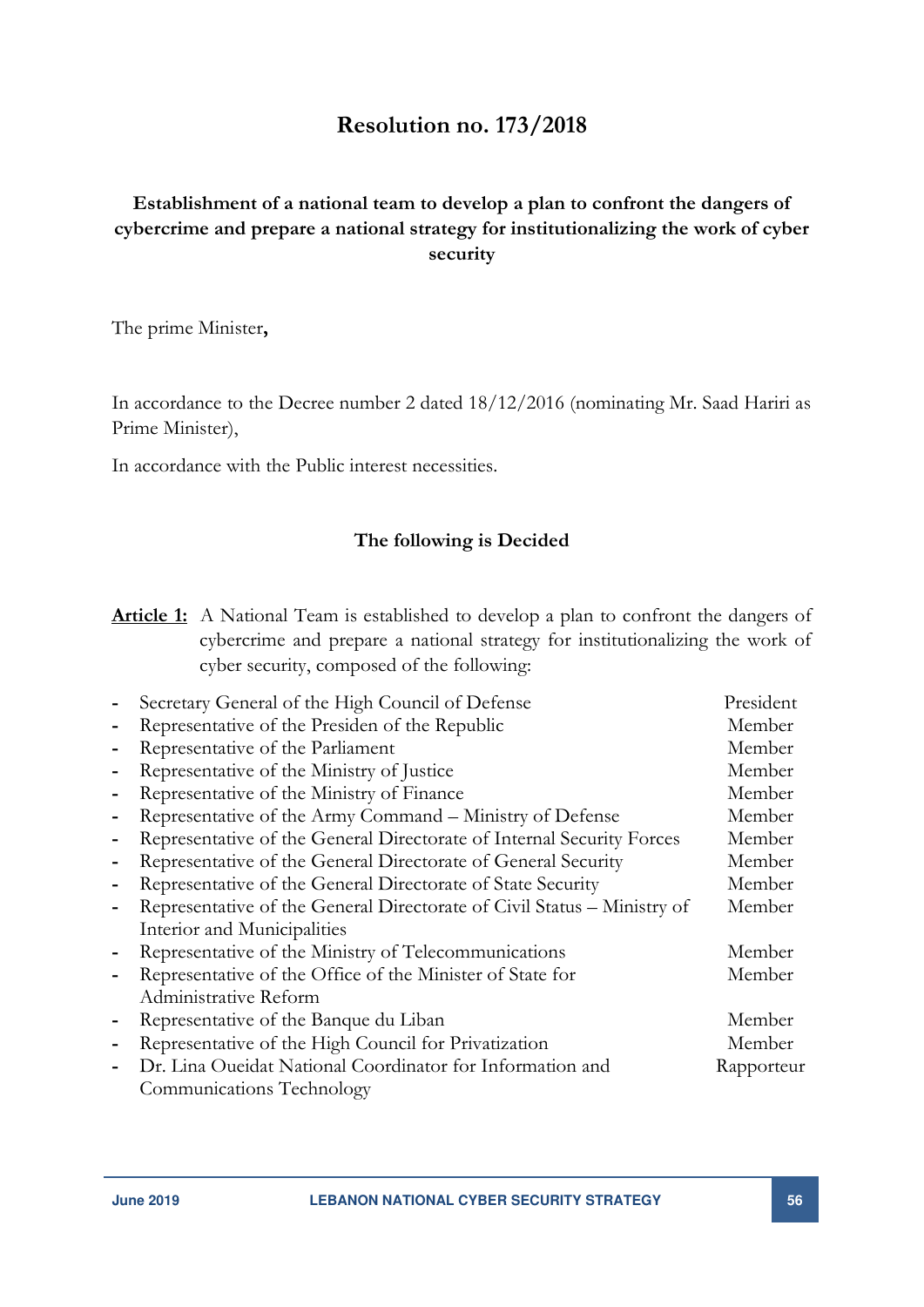The members shall be named by the Specialized Minister and the Heads of the departments concerned.

**Article 2:** the mission of the Team will be as follows:

- Develop a plan to confront the dangers of cyber-crime and prepare a National Strategy for institutionalizing the work of cybersecurity
- Conduct an assessment of the risks related to the preparation of the National Strategy for cybersecurity, combating Information crime and proposing the necessary priorities, plans and projects
- Prepare the strategy for the work of cybersecurity in accordance with the road map prepared by the General Secretariat of the Supreme Council of Defense in coordination with the Commission of the European Union in Lebanon
- Propose the institutionalization mechanism for the implementation of this strategy
- **Article 3:** The Team can seek the assistance of the persons deemed appropriate for the performance of its tasks.
- **Article 4:** The said team shall submit to the Prime Minister a periodic report every month and submit its final report within a period of six months from the date of the issuance of this resolution.
- **Article 5:** This decision shall be notified where necessary.

Beirut, dated 26/9/2018

**The Prime Minister Saad Hariri**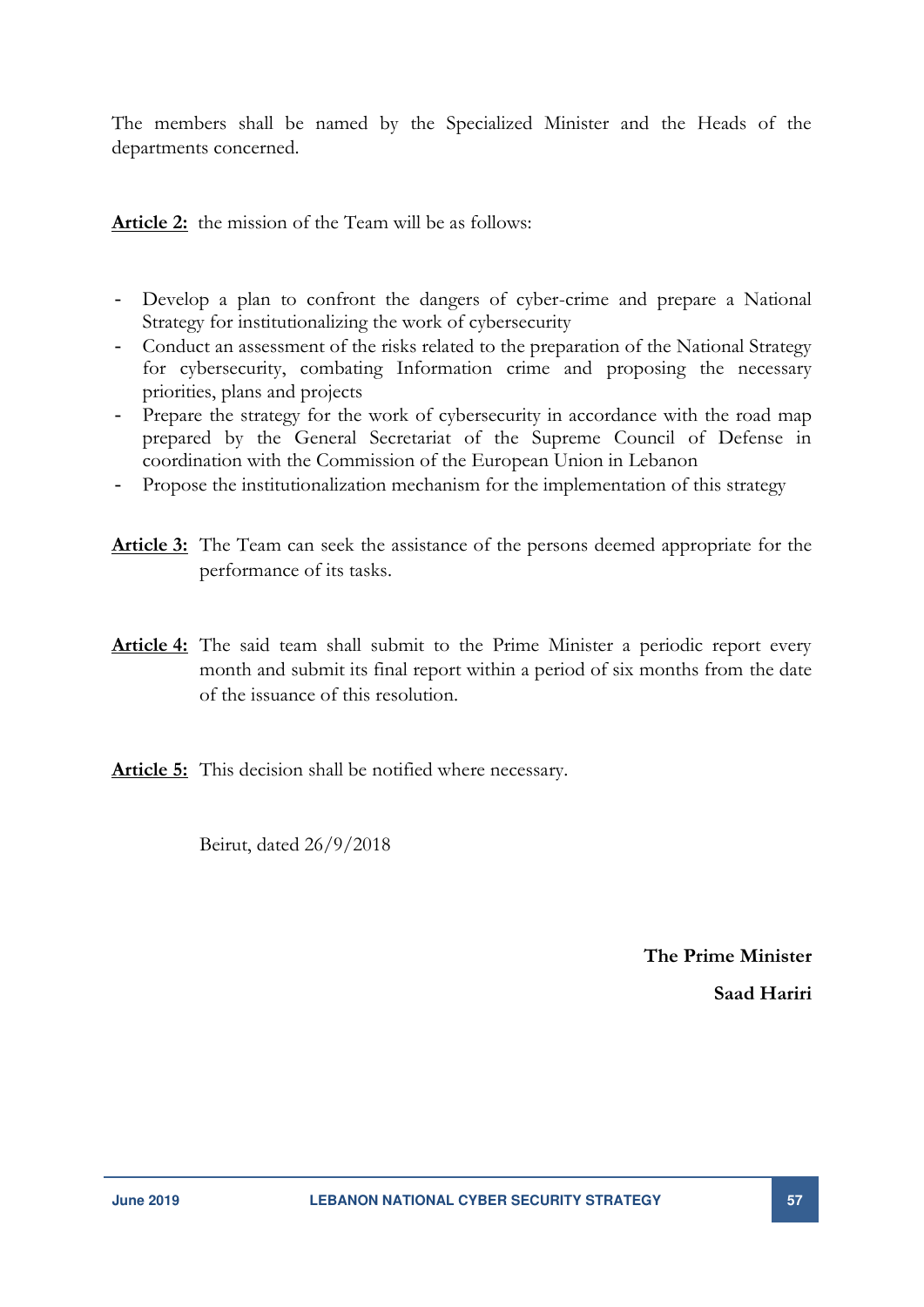## **Official National Cyber Security Team Members**

| Administration                                               | Name                                          | Title                                                                    |
|--------------------------------------------------------------|-----------------------------------------------|--------------------------------------------------------------------------|
| The General<br>Secretariat of the                            | Mahmoud AL ASMAR                              | Major General - Secretary<br>General of the Higher Council of<br>Defense |
| Higher Council of<br>Defense                                 | Brigadier General Wajdi<br><b>CHAMSEDDINE</b> | Engineer - Permanent<br>Representative in the Committee                  |
| Presidency of the<br>Council of Ministers                    | Dr. Lina OUEIDAT                              | Committee Rapporteur<br>ICT Advisor to the Prime<br>Minister             |
| Parliament                                                   | Dr. Ali HAMIEH                                | Advisor to the Chairman Media<br>and Communications<br>Commission        |
| Ministry of Justice                                          | Hania AL HELWE                                | Judge                                                                    |
| Ministry of Finance                                          | George SAOUD                                  | Head of Informatics                                                      |
| Army Command-<br>Ministry of National<br>Defense             | Antoine KAHWAGI                               | Head of the Intelligence<br>Technical Branch                             |
| General Directorate of<br><b>Internal Security</b><br>Forces | Khaled YOUSSEF                                | Colonel – Engineer - Information<br><b>Branch Engineer</b>               |
| General Directorate of<br><b>Public Security</b>             | Jamal KASHMAR                                 | Colonel – Engineer – Head of<br>Communications Department                |
| OGERO                                                        | Dr. Toufic CHEBARO                            | Senior Engineer                                                          |
| General Directorate of<br><b>State Security</b>              | Hamza DAMAJ                                   | Captain Eng. Head of IT<br>Department                                    |
| Ministry of<br>Telecommunications                            | <b>Bassel AL AYOUBI</b>                       | General Manager of Investment<br>and Maintenance                         |
| <b>OMSAR</b>                                                 | <b>Ihab CHAABAN</b>                           | ICT Security Officer                                                     |
| Banque du Liban                                              | Ali NAHLE                                     | Director of IT                                                           |
| Special Investigation<br>Commission                          | Nasser LEBBOS                                 | Director of IT at the Banque du<br>Liban                                 |
| High Council for<br>Privatization                            | Maya CHAMLI                                   | Project Manager                                                          |
| Telecommunications<br><b>Regulatory Authority</b>            | Said HAIDAR                                   | Approval ,Quality and Standards<br>Manager                               |
| Ministry of Economy<br>and Trade                             | Dr. Linda KASSEM                              | Legal expert                                                             |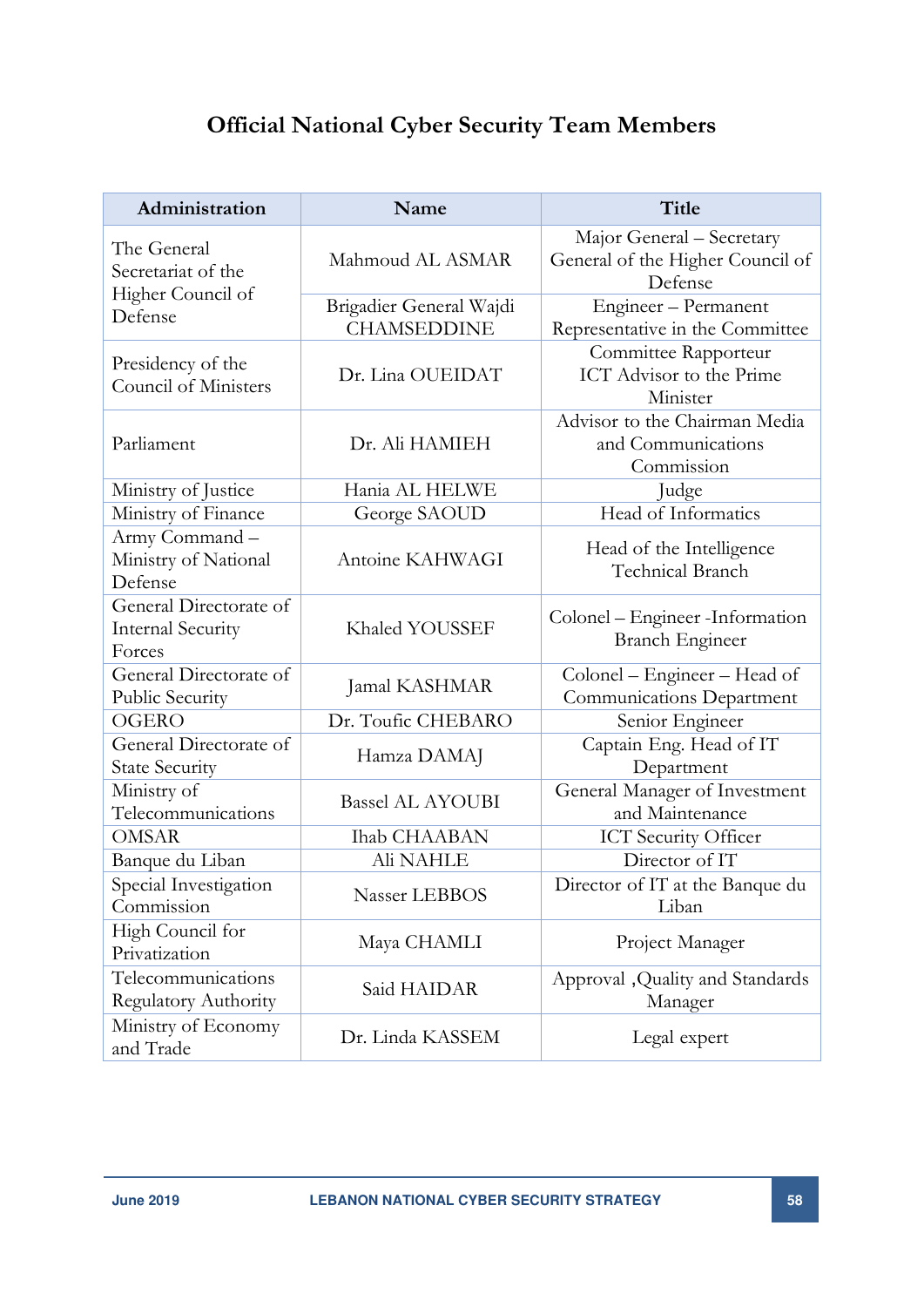## **Support of the European delegation in Beirut**

| Administration         | <b>Name</b>             | Title                    |
|------------------------|-------------------------|--------------------------|
| European<br>Commission | Jérôme Ribault Gaillard | Counter-Terrorism Expert |

## **List of additional members and voluntary participants**

| Administration                                     | Name                                 | <b>Title</b>                                                     |
|----------------------------------------------------|--------------------------------------|------------------------------------------------------------------|
| Presidency of the<br>Council of Ministers          | Ahmad AL KHATIB                      | Head of Informatics Department                                   |
| Army Command<br>Ministry of National               | Ahmad AL HAJJ<br><b>CHEHADE</b>      | Lieutenant Engineer, Intelligence<br>Directorate                 |
| Defense                                            | President Carl IRANI                 | Advisor to the Minister of<br>Defense                            |
| General Directorate of<br><b>Internal Security</b> | Brigadier General Ahmad<br>AL HAJJAR | Commander of the Institute of<br><b>Internal Security Forces</b> |
| General Directorate of<br><b>Public Security</b>   | Dr. Jihad FAHS                       | Major - Engineer                                                 |
| General Directorate of<br><b>Personal Status</b>   | George BECHARA                       | National ID Platform                                             |
| Ministry of<br>Telecommunications                  | Nabil SHEIKH                         | Engineer                                                         |
| <b>OMSAR</b>                                       | <b>Joe HAGE</b>                      | Advisor to the Minister                                          |
| Banque du Liban                                    | Zeina AOUN                           | Information Systems and Cyber<br>Security Expert                 |
|                                                    | Hubert BAZ                           | Administrative                                                   |
| Lebanese University-                               | Dr. Lina OUEIDAT                     |                                                                  |
| Faculty of Engineering                             | Habib AL AMIN                        | Academic Collaboration                                           |
|                                                    | Dr. Maroun CHAMOUN                   | Master's degree Cyber Security-                                  |
| Saint Joseph<br>University-ESIB                    | Tony FEGHALI<br>Potech - Berytech    | Habib El Amin Coordination                                       |
| Lebanese University                                | Pr. Mona AL ACHKAR<br><b>JABBOUR</b> |                                                                  |
| Faculty of Law                                     | Dr. Bilal ABDALLAH                   | Volunteer experts                                                |
| ECS sarl                                           | Darwiche CHEHADE                     |                                                                  |
|                                                    | Mounif OUEIDAT                       |                                                                  |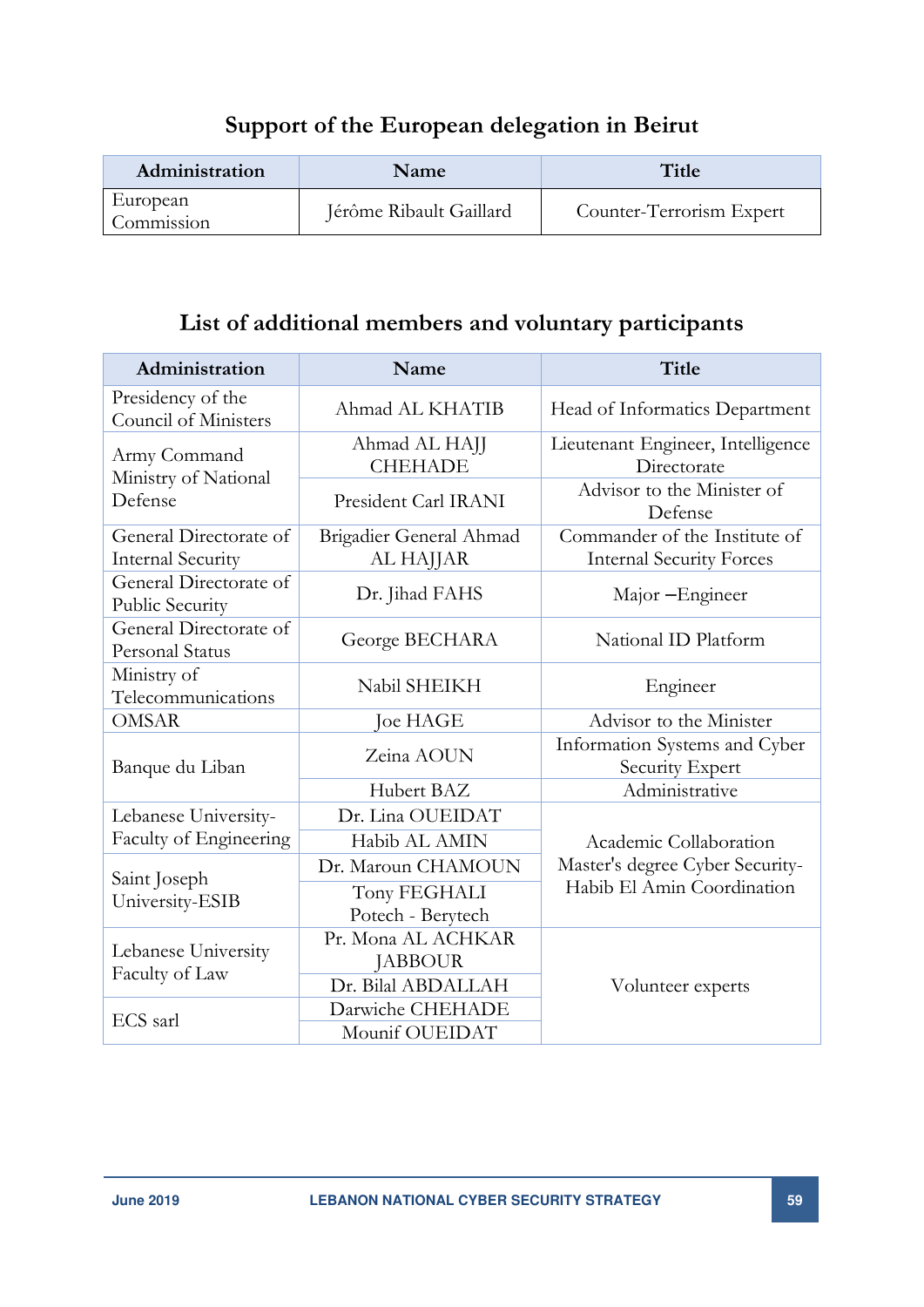#### **Official Correspondence**

**LEBANESE REPUBLIC** President of the Council of Ministers

 $4/10/2018$ 

No: 1637

H. E. Christina Lassen Head of Delegation the European Commission Charles Malek Avenue Aschrafieh

| Subject: | National Cyber Security Strategy for Lebanon |
|----------|----------------------------------------------|
|          | Appointment of a National Focal point        |
|          | Establishment of a National Commission       |
| Project  | Cyber Crime initiative funded by the EU      |

Dear Ambassador Lassen,

Reference is made to the initiatives conducted by the European Delegation and to the joint effort conducted by the Prime Minister the General Secretary of the High Council of Defense, and the EU delegation representative, and to our meeting of the 21" of Sept,

We believe, however that much work remains to be done, and that we must continue to collaborate with the various levels,

And due to the urgency of the matter, I would like to propose Dr. Lina OUEIDAT (National ICT Coordinator) to assume the responsibilities of the National Focal Point of the Commission.

Dr. Lina OUEIDAT supported the General Secretary of the High Council of Defense to issue the Roadmap for the Preparation of the "National Cyber Security Strategy and the Fight against Cybercrime", and she will be the Rapporteur Member of the National team composed of representatives of Ministries and concerned public and private agencies.

You will find joined to this letter:

- The Road Map for the establishment of a national Security Strategy
- The nomination of Dr. Lina Oueidat as an advisor and National ICT Coordinator
- The resolution of the National Cyber Security Strategy Team

Saad Hary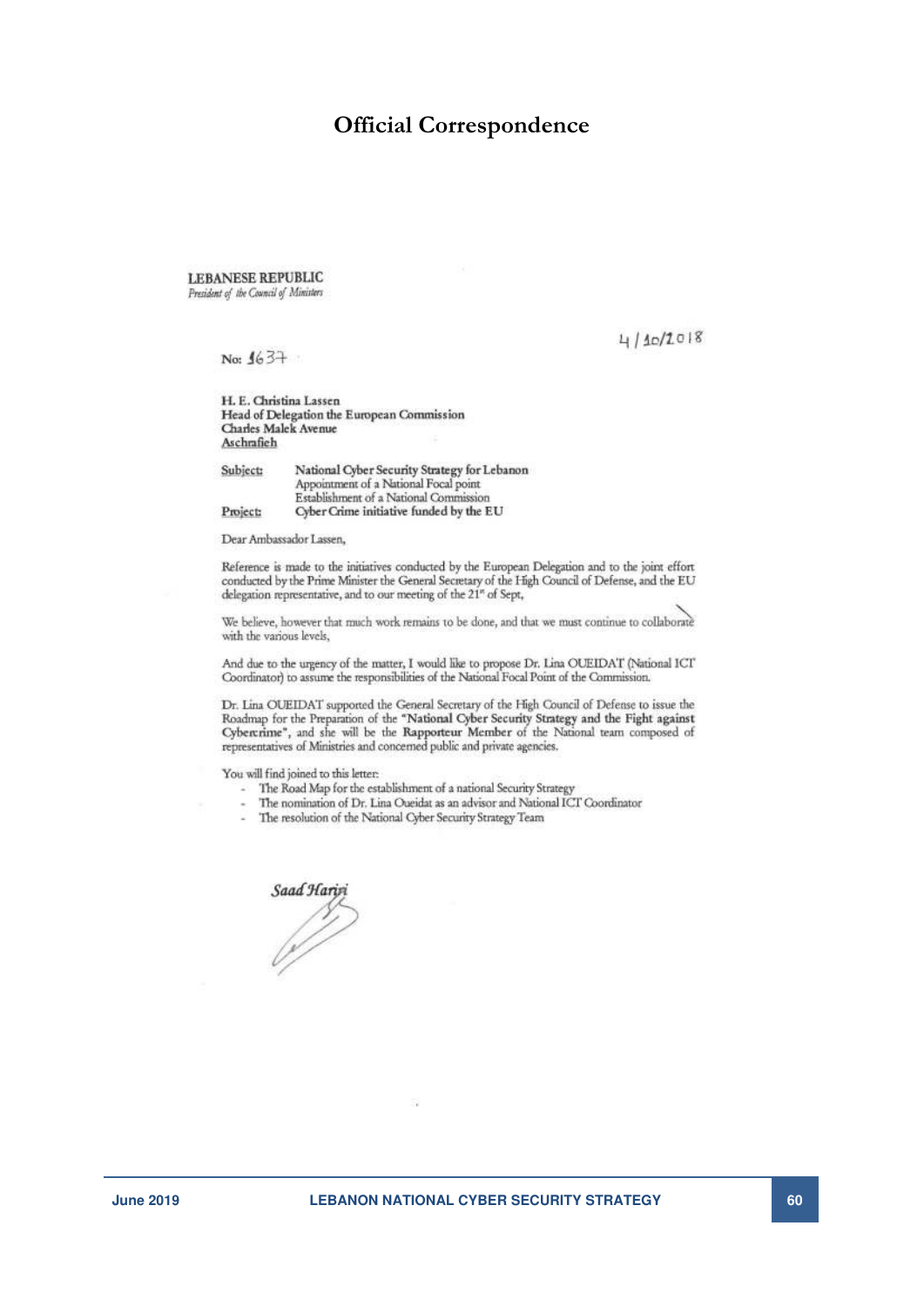#### REPUBLIQUE LIBANAISE

Président du Conseil des Ministres

#### No:  $4638$

#### $411c/2c18$

S.E. Christina Lassen Chef de la Délégation Européenne au Liban Avenue Charles Malek Aschrafieh

#### Sujet :: préparation de la stratégie nationale de cyber sécurité et pour la lutte contre la cybercriminalité Mission d'experts niveau décideurs Project: EU Cyber Crime initiative

Chère Ambassadeur Lassen

En référence aux visites engagées par la Délégation Européenne et particulièrement aux dialogues engagés depuis Octobre 2017 avec le Secrétariat General de la Défense, et à la visite du Secrétaire General Hamad avec des hauts fonctionnaires en France en Avril 2018,

Nous avons le plaisir de vous informer que cette collaboration a conduit à l'élaboration par Dr.Lina<br>OUEIDAT de la Feuille de route et à l'établissement de la Commission Nationale qui doit établir la Stratégie Nationale pour la Cyber Sécurité, et pour la lutte contre la cybercriminalité pour le Liban

Et en vue de l'élaboration du cadre stratégique de la future politique publique en matière de cyber sécurité, et continuation des efforts entrepris, nous soutenons la sollicitation du Haut Conseil de<br>Défense auprès de la Commission Européenne pour organiser à Beyrouth dans une prochaine<br>étape une mission d'expertise (niv pour cette mission afin de permettre un échange avec les services du Premier Ministre et les parties prenantes des administrations concernées sur les enjeux d'un modèle organisationnel et d'une doctrine pouvant inspirer le Liban.

La préférence de la France plus particulièrement pour cette mission a pour objectif de poursuivre le<br>dialogue déjà entrepris sur l'aspect organisationnel au sein de la Présidence du Conseil des ministres vu la similitude des lois cadres relatives aux institutions administratives des deux pays.

Il serait opportun de joindre cette mission d'expertise à la mission en cours de préparation avec Cyber South le 16 novembre 2018, sur la convention de Budapest au Grand Sérail

Nous souhaitons également le support des services de l'ambassade de France pour aider à l'organisation de cette mission spécifique et nous vous serions gré de les informer par vos propres soins.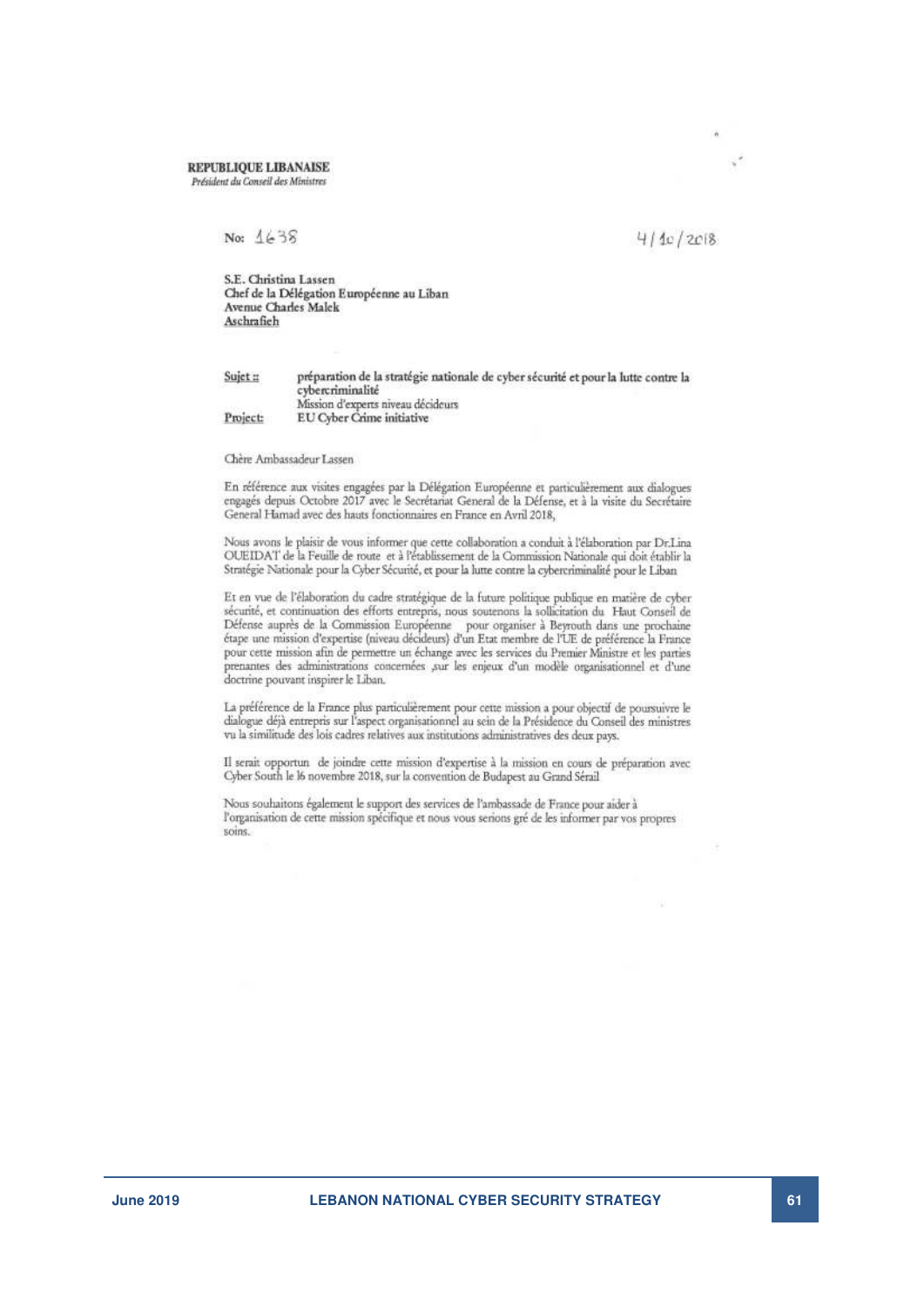#### REPUBLIQUE LIBANAISE Président du Conseil des Ministres

Vous trouvez ci-joint également la résolution de l'établissement du comite (no. 173/2018) et la nomination de Dr. Lina OUEIDAT Conseiller du Premier Ministre (no. 172/2018) qui est à votre disposition pour la coordination de tous ces efforts

Saad Hariri

cc : Mr. Bruno Foucher Ambassadeur de France à Beyrouth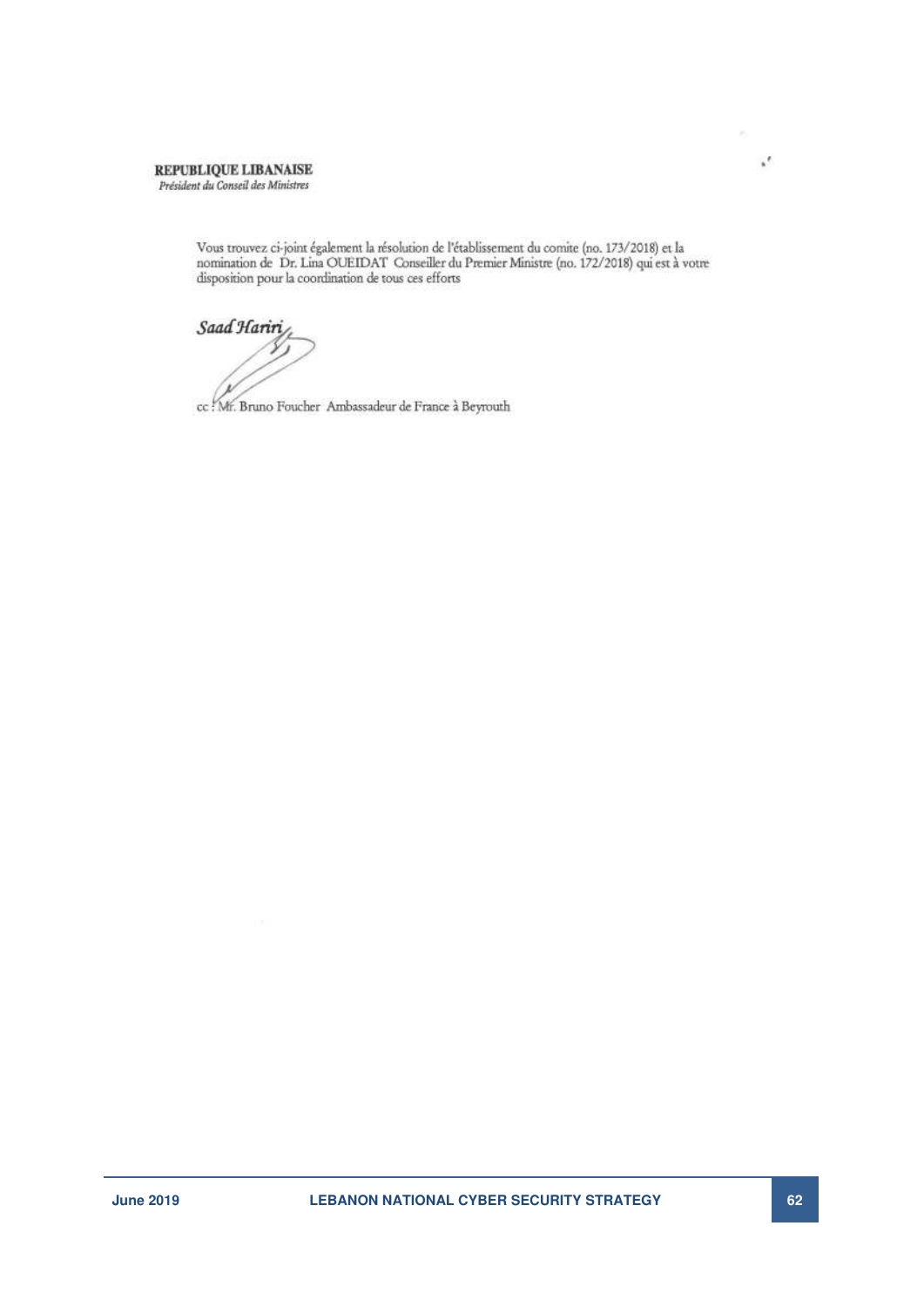DIRECTORATE GENERAL HUMAN RIGHTS AND RULE OF LAW



**INFORMATION SOCIETY - ACTION AGAINST CRIME** DIRECTORATE

**THE DIRECTOR** 

Ref > DGI/JK/AS/VS/MAW/is195

Prime Minister of Lebanon His Excellency Saad HARIRI Grand Sérail Rue des Capuchins Beirut

Strasbourg, 26 October 2018

Dear Prime Minister.

 $\bar{\chi}$ 

The Council of Europe welcomes the intention of the Government of Lebanon to develop a National Cyber Security Strategy.

We are prepared to support this effort and suggest holding meetings on 15 and 16 November in Beirut.

The meeting on 15 November would permit the sharing of good practices between the National Commission of Lebanon responsible for the establishment of the cybersecurity strategy and international experts.

The meeting on 16 November would be aimed at discussing the benefits of the Budapest Convention on Cybercrime for Lebanon with members of the National Commission and representatives of other relevant Ministries.

Both events would be supported under the joint project CyberSouth of the Council of Europe and the European Union.

Should this proposal find your approval, I would suggest that your authorities contact Ms<br>Marie AGHA-WEVELSIEP, project manager of CyberSouth (marie.agha-<br>wevelsiep@coe.int, +40 21 201 78 09; + 40 744 673 826) for further practical arrangements.

Yours sincerely

Jan Kleijssen

 $\left.\begin{array}{l|l} \text{COLNCE\_OF-EUROPE} & \text{Yel} & \text{Yel} & \text{Yel} & \text{Yel} & \text{Yel} & \text{Mell} & \text{P int. K\'eelianud}} \\ \text{F43:87: Sumboury Code = & \text{Fau} & \text{Yelq 19:84:84:85:85:86} & \text{Silts & \text{www code in\'dystico} \\ \end{array}\right.$ 

www.coe.int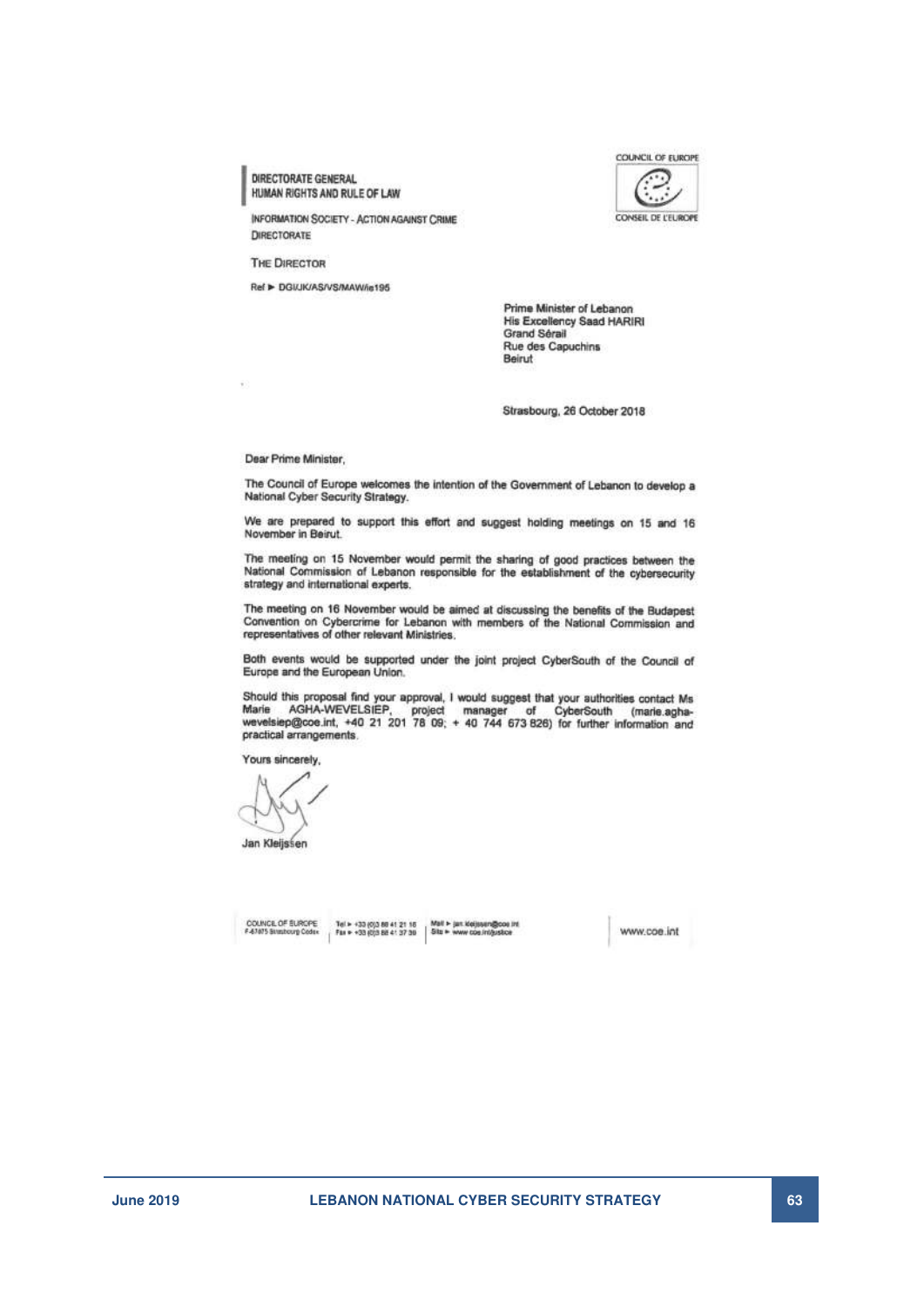١

### قوار رقم ١٧٧ كلات تشكيل فريق وطني لوضع خطة لمواجهة مخاطر جراثم المعلوماتية واعداد استراتيجية وطنية لمأسسة عمل الامن السيبراني

ان رئيس مجلس الوزراء، بناء على العرسوم رقم ٢ تاريخ ٢٠١٦/١٢/١٨ (تسمية السيد سعد الحريري رئيساً لصجلس الوزراء)، بناء لضرورات المصلحة العامة،

#### يقرر ما يأتي :

العادة الاولى : يشكل فريق وطني لوضدع خطة لمواجهة مخاطر جرائم المعلوماتية واعداد استراتيجية وطنية لمأسسة حمل الامن السيبراني قوامها السادة :

| رئيماً     |                                                                      |  |
|------------|----------------------------------------------------------------------|--|
|            | - أمين عام المجلس الأعلى للدفاع                                      |  |
| عضوأ       | - ممثل عن رئاسة الجمهورية                                            |  |
| عضوأ       | - ممثل عن مطس النواب                                                 |  |
| عضوا       | – ممثل عن وزارة العنل                                                |  |
| عضوأ       | – ممثل عن وزارة المالية                                              |  |
| عضوأ       | – ممثل عن قيادة الجيش – وزارة الدفاع الوطني                          |  |
| عضوأ       | – ممثل عن المديرية العامة لقوى الامن الداخلي                         |  |
| عضوا       | - ممثل عن المديرية العامة للامن العام                                |  |
| عضوأ       | – ممثل عن المديرية العامة لامن الدولة                                |  |
| عضوا       | – ممثل عن المديرية العامة للاحوال الشخصية – وزارة الداخلية والبلديات |  |
| عضوا       | – ممثل عن وزارة الاتصالات                                            |  |
| عضوا       | – ممثل عن مكتب وزير الدولة لشؤون التنمية الادارية                    |  |
| عضوأ       | - ممثل عن مصرف لبنان                                                 |  |
| عضوا       | –   ممثِّل عن المجلس الاعلى للخصخصة                                  |  |
| عضوأ مقررأ | الدكتورة لمينا عويدات المنسق الوطني لتكنولوجيا المعلومات والاتصالات  |  |
|            |                                                                      |  |

نتم تسمية الاعضاء من قبل الوزير المختص ورؤساء الادارات المعنية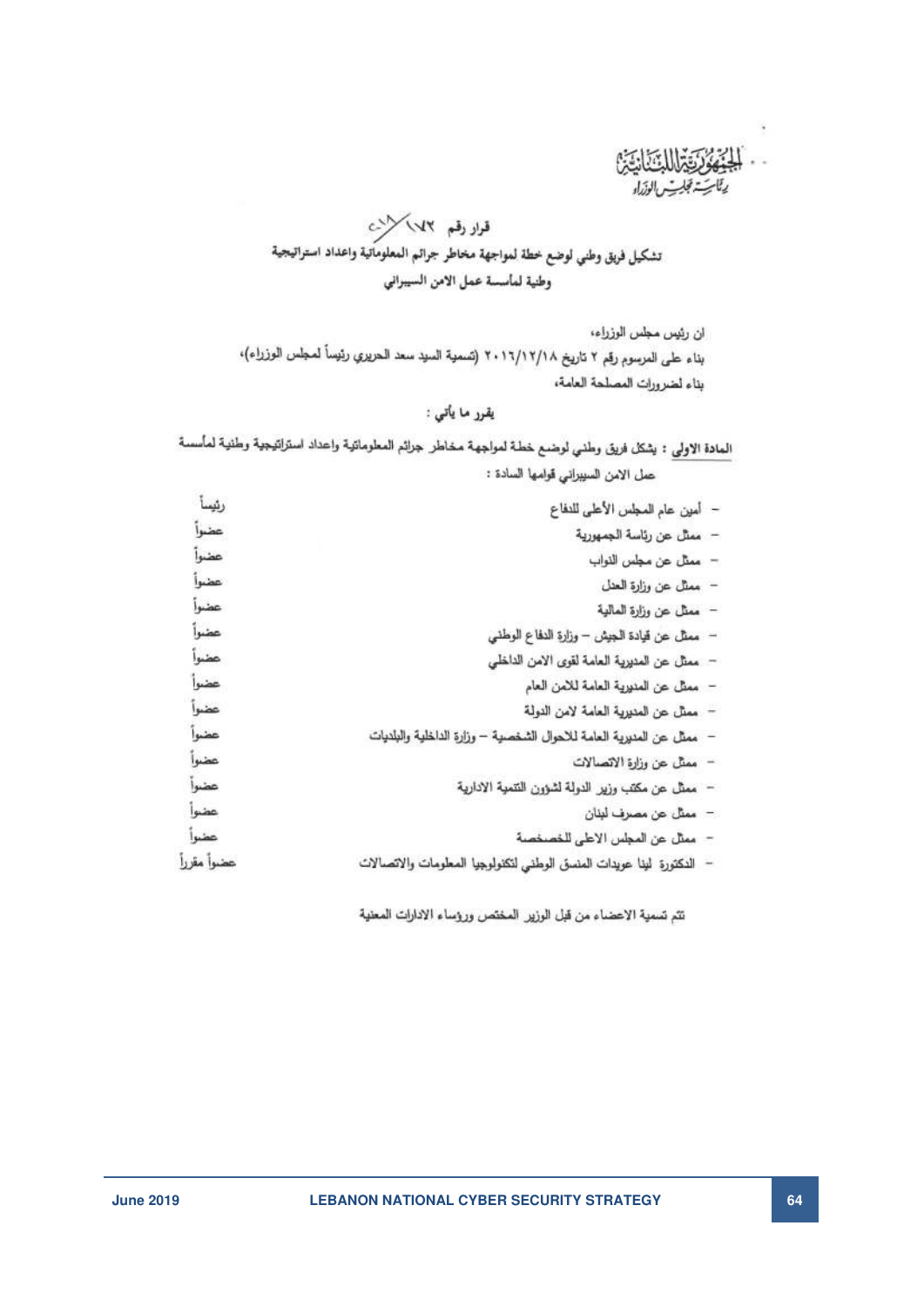المادة الثانية : تكون مهمة الفريق:

 $\overline{a}$ 

- وضبع خطة لعواجهة مخاطر جرائع المعلوماتية واعداد استراتيجية وطنية لمأسسة عمل الامن السيبراني.
- اجراء تقييم للمخاطر والتهديدات فيما يخص الاعداد للاستراتيجية الوطنية للامن السبيراني ومكافحة جرائم المعلوماتية واقتراح الاولويات والخطط والعشاريع اللازمة.
- اعداد استراتيجية عمل الامن السبيراني وفقاً لخارطة الطريق المعدة من قبل الامانة العامة للمجلس الاطي للدفاع بالتنسيق مع مفوضية الاتحاد الاوروبي في لبنان.
	- اقتراح آلية المأسسة لنتفيذ هذه الاستراتيجية.
	- المادة الثالثة : يمكن للفريق الاستعانة بمن يراء مناسباً لتأدية مهامه.
- المعادة الرابعة : على الفريق المذكور ان يوفيع الى رئيس مجلس الوزراء تقريراً دورياً كل شـهر علـى ان يوفيع تقريره النهائي خلال مهلة ستة أشهر اعتباراً من تاريخ صدور هذا القرار .

المادة الخامسة : يبلغ هذا القرار حيث تدعو الحاجة.

بیروت ، فی : ۳٫۷/۹ /۲۰۱۰

س الوزراء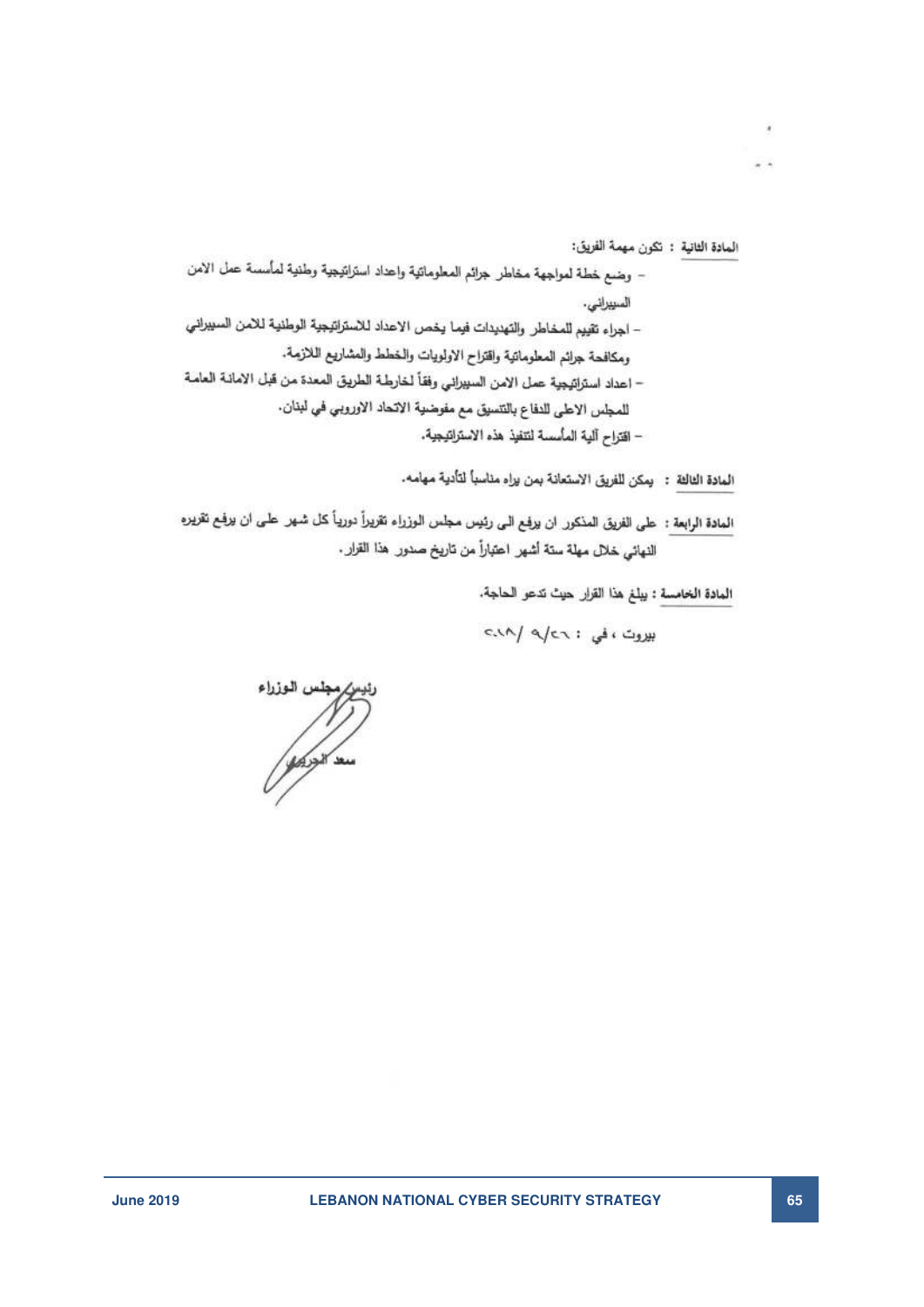فرار رقم كالماكرات

تكليف الدكتورة لينا عويدات مستشار رئيس مجلس الوزراء لشؤون المعلوماتية القيام بمهام منسق وطني لتكنولوجيا المعلومات والاتصالات

ان رئيس مجلس الوزراء، بناء على المرسوم رقم ٢ تاريخ ٢٠١٦/١٢/١٨ (تسمية السيد سعد الحريري رئيساً لمجلس الوزراء)، بناء على عقد اتفاق رقم ٧٨/أ تاريخ ٢٠١٧/٢/٢٥ فيما بين الدولة اللبنانية ممثلة بدولة رئيس مجلس الوزراء والدكتورة لينا عويدات للقيام بمهام مستثمار رئيس مجلس الوزراء لشؤون المعلوماتية،

يقرر ما يأتي :

العادة الاولى : تكلف الدكتورة لينا عويدات مستشار رئيس مجلس الوزراء لشؤون المعلوماتية القيام بسهام منسق وطني لتكنولوجيا المعلومات والاتصالات.

المادة الثانية : يبلغ هذا القرار حيث تدعو الحاجة .

بیروت ، فی : c.v.V a /c.n

<sub>ثغ</sub> مجلس الوزراء **Kybat sau**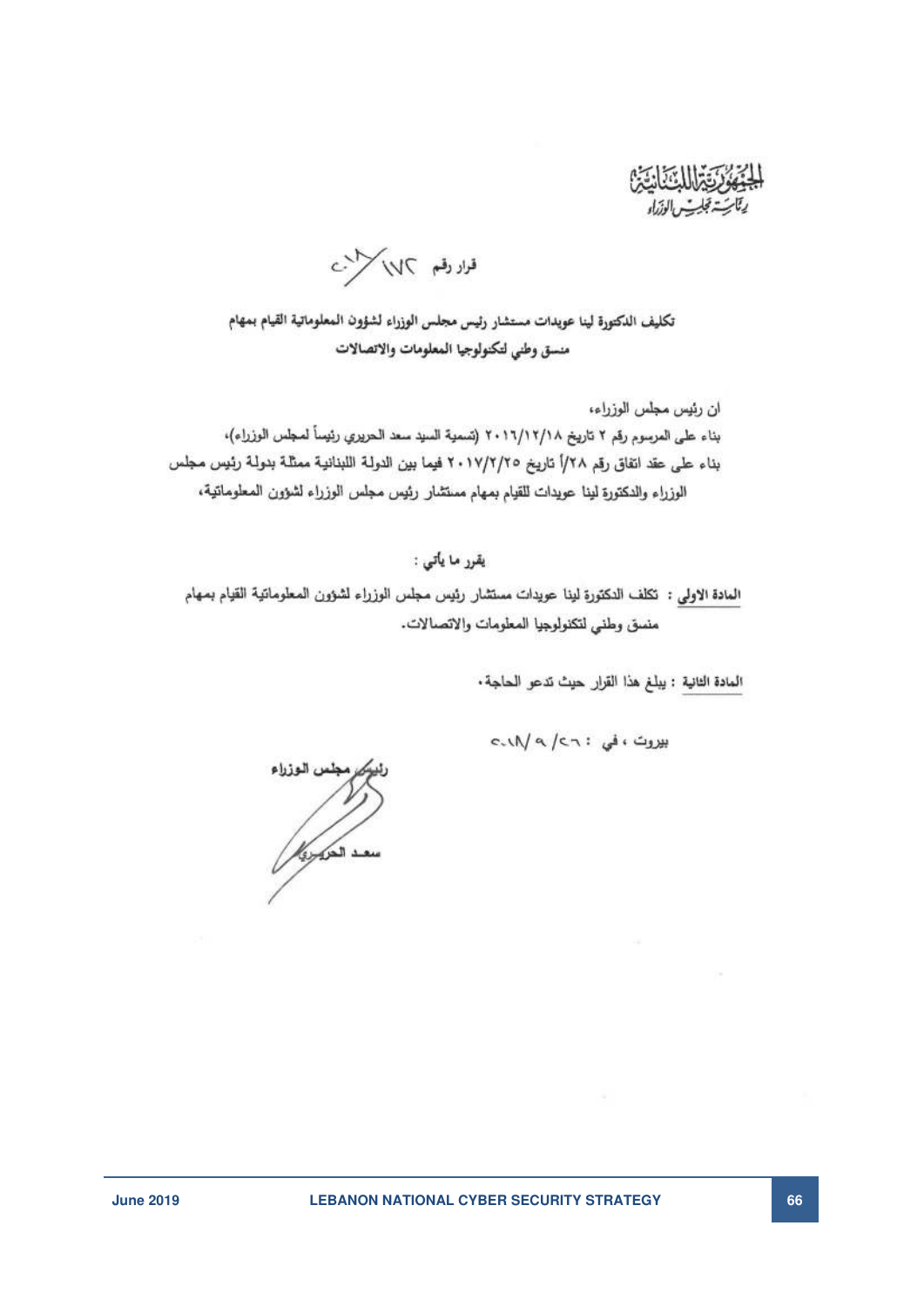## **Roadmap for the Preparation of the National Cybersecurity Strategy and the Fight Against Cybercrime**

**Document presented on September 13, 2018 to the European delegation in Beirut.** 

#### **Objectives**

Nations are faced with the obligation to go digital due to the rapid development of information and communication technologies (ICTs). The development of computer services, internet communications services and digital applications presents security challenges that require the State and its institutions to develop a national strategy to combat the different types of cyber threats and attacks whether internal or external.

The standardization and multiplication of administrative electronic services and the development of technologies connecting directly State institutions and citizens present the risk of allowing unauthorized and potentially malicious entities to gain access to State information systems. To alleviate these problems, which are bound to increase in number and complexity, particularly with the rapid development of technology, it is incumbent on the State to implement, for its civilian and security organs, a strategic defense plan against these threats while reflecting on the institutionalization of this work to ensure its sustainability in accordance with a clear vision and structure. The most important axes of this strategy are:

- 1. **Defense, deterrence and reinforcement** against threats from inside and outside.
- 2. **The continuous development** of State capacities to support the development of information and communication technologies. Indeed, the State has an obligation to protect itself against various electronic threats, to be able to withstand and mitigate the effects of attacks, and to be resilient in the rapid recovery of its functions. It must ensure the quality, integrity, and reliability of its data especially when embarking on a rapid transformation to digital. Lebanon is lagging in these areas and has not put in place the legal, administrative and technical measures related to e-government. Transformation to digital is a difficult and risky task in the absence of a national strategy for data security and cybersecurity.
- 3. **Increase the level of computerization in public administrations** through validated and systematized automation processes and methodologies carried out in parallel between and within administrations, in accordance with the evolution of the needs of the public sector and the expectations of the public authorities and citizens.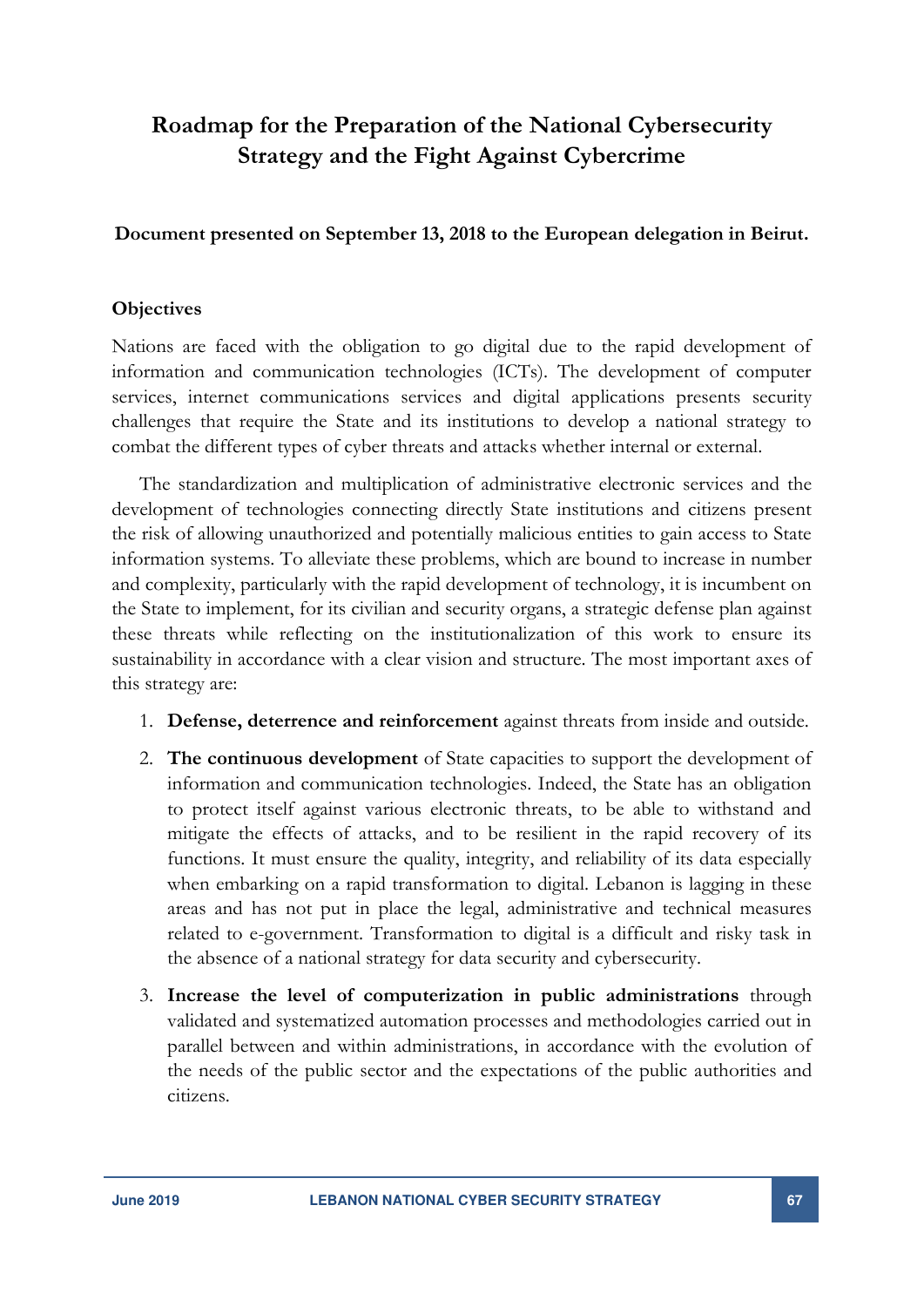- 4. **Promotion of the role of the security and intelligence services** and strengthening the mutual cooperation and coordination with the support and supervision of the higher authorities (Presidency of the Council of Ministers and its associated bodies), in particular the General Secretariat of the Higher Defense Council under the authority of the Prime Minister ...
- 5. **Development of human resources, tools, technological components and their use**, in partnership with the IT sector in public and private institutions, universities and associations concerned by this field, selected after a reliability survey.
- 6. **The institutionalization of the centralization of data security activities within the Presidency of the Council of Ministers**. Indeed, ensuring electronic security at the national level requires the centralization of means of surveillance, exchanges of experience and information, technical support, the capitalization of skills, technological monitoring of developments in this field, and the fight against such challenges and terrorism, as well as organized crime and its ramifications.

**Note:** The majority of countries have institutionalized their strategies at the national level and as part of government action. The condition for success is a high level of coordination among the different state agencies.

In the absence of an administrative development strategy and what follows from it, Lebanon finds itself relegated to the rank of the countries most lagging in terms of cybersecurity according to the International Telecommunication Union (ITU) of which Lebanon is a member and holding the rank 119 among 165 countries surveyed.

Considering that the General Secretariat of the Higher Defense Council, which reports directly to the Prime Minister, has worked tirelessly to raise the level of awareness in the field of cybersecurity,

Considering that the European Commission has presented a methodology for developing the cybersecurity plan and has expressed its willingness to assist the Lebanese State in this area, provided that the relationship between the Commission and the State is a centralized relationship in order to avoid fragmentation of efforts, and that the state is ready to express accurately its needs, and that to this end, the state proposes a unified road map, built on a clear strategy, as well as an executive device to implement this strategy accompanied by a well-defined financing plan and guaranteed results,

Considering that the European Commission has already drawn up guidelines to support this vision of development for the benefit of military, security and judicial institutions, and is ready to mobilize the necessary expertise of the Member States in favor of an initiative centrally presented by the Lebanese State in this regard,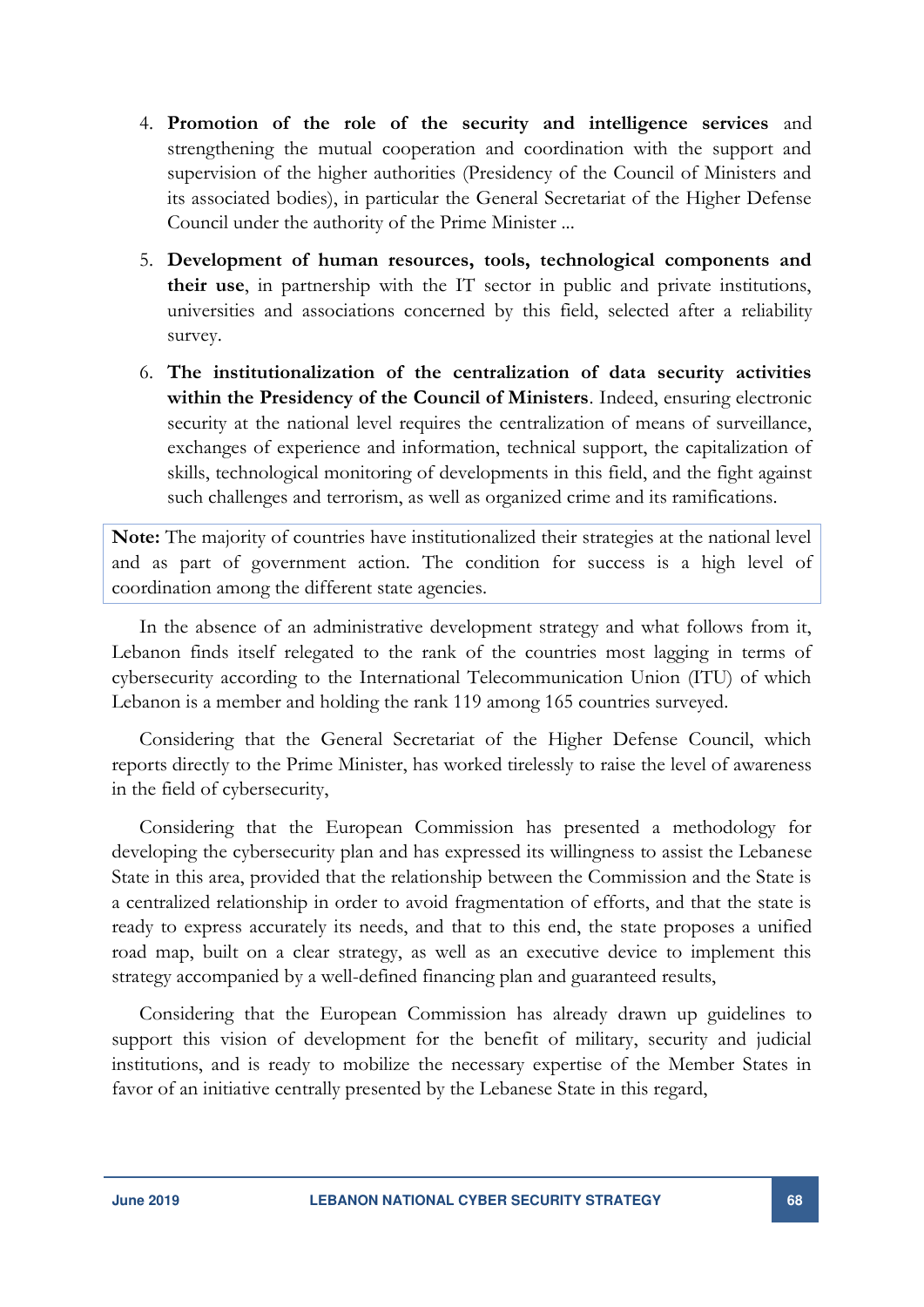Considering that the Prime Minister and the General Secretariat of the Council of Ministers are in the process of drafting a plan for the modernization of the General Directorate of the Presidency of the Council of Ministers with the aim of transforming it into a state-of-the-art institution at the national level through the implementation of a gradual plan of automation of its functions. This plan also provides for a modernization of the management structure, particularly through the implementation of advanced computer technologies that necessarily take into account the security dimension through the centralization and securing of data,

As a result of multiple working meetings, we agreed on the definition of a preliminary roadmap that includes the establishment of the National Commission against Cybercrime and for the Strengthening of Cybersecurity, that will be tasked with the preparation of a National Strategy for Cybersecurity and the fight against cybercrime and whose missions shall be:

- 1. Development of a national strategy for the defense, deterrence and reinforcement against cyber-attacks and cybercrime.
- 2. Participation in the preparation of the administrative structure of the national institution to be placed under the authority of the Presidency of the Council of Ministers and which will take charge of the implementation of the National Cybersecurity Strategy in its various components, and in a way that is not incompatible with the ongoing project of modernization of the Presidency of the Council of Ministers, especially in relation to information and communication technologies.
- 3. Invitation of the various administrations and public sector organizations, military and civilian, who are involved in this endeavor to each appoint a representative to the National Commission to ensure the broadest participation of all stakeholders as well as the adherence to the Commission's guidelines on this subject which has become a full-fledged business sector given the multiplicity and complexity of tasks, techniques and procedures as well as the rapid development it is witnessing. The required expertise of that person and the type of administrative activity that (s)he is called upon to carry out will be determined in the general plan.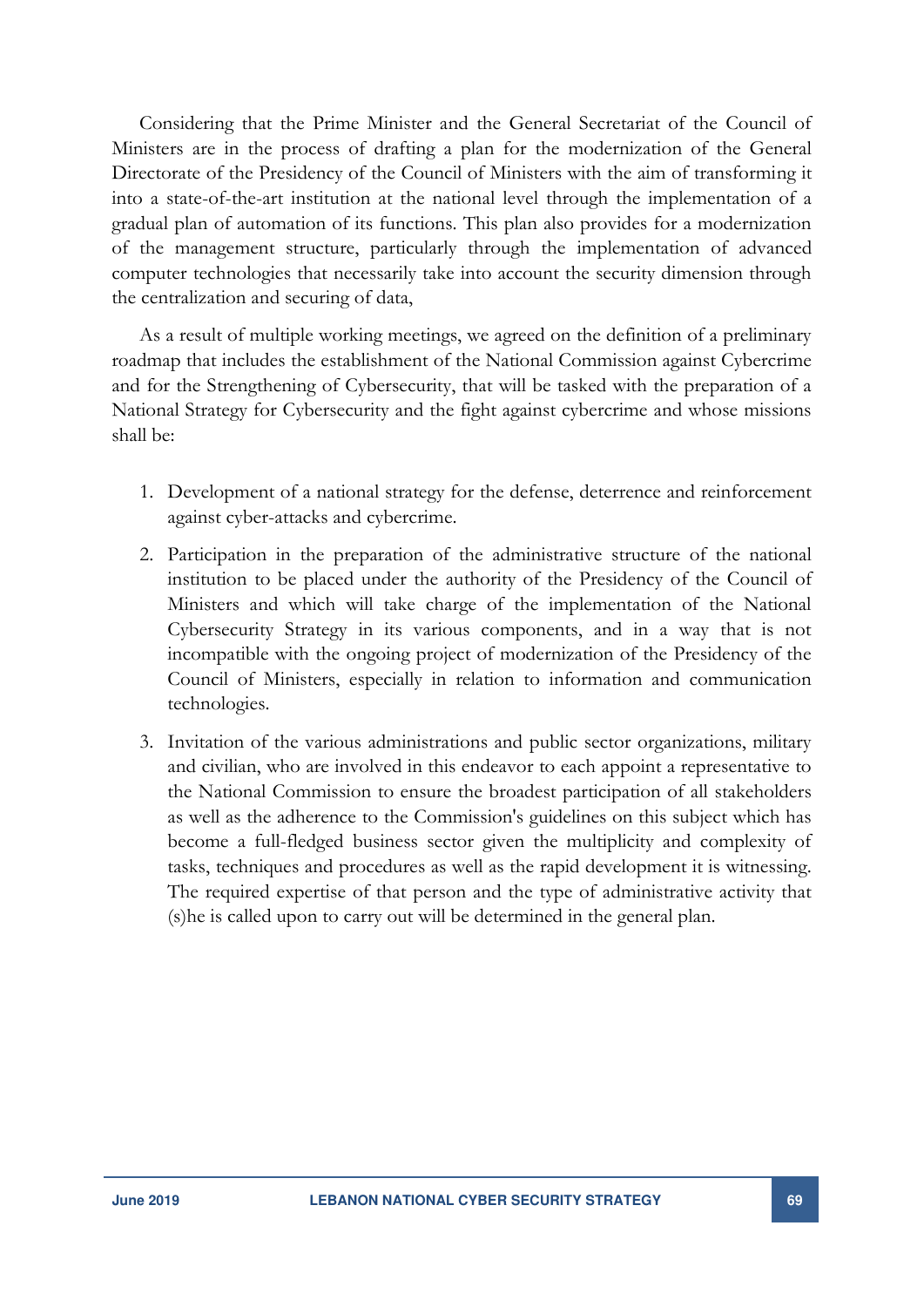The participants in the commission:

- Presidency of the Republic
- Presidency of the Chamber of Deputies
- Presidency of the Council of Minister National Coordinator of Information and Communications Technology
- General Secretariat of the High Defense Council
- Ministry of Finance
- Ministry of Defense Army Command Intelligence Directorate
- Ministry of Interior and Municipalities General Directorate of General Security – Internal Security Forces
- General Directorate of State Security
- Ministry of Telecommunications (General directorates Ogero)
- Bank of Lebanon banking sector Special Investigation Commission
- Higher Council for Privatization

The commission will be assisted by representatives of the following administrations:

- Ministry of Foreign Affairs and Immigrants
- Ministry of Economy and Trade
- Ministry of Industry
- Economic and Social Council
- Telecommunications Regulatory Authority
- Office of the Minister of State for Administrative Reform
- Ministry of Education and Higher Education
- Lebanese University
- Other institutions and bodies